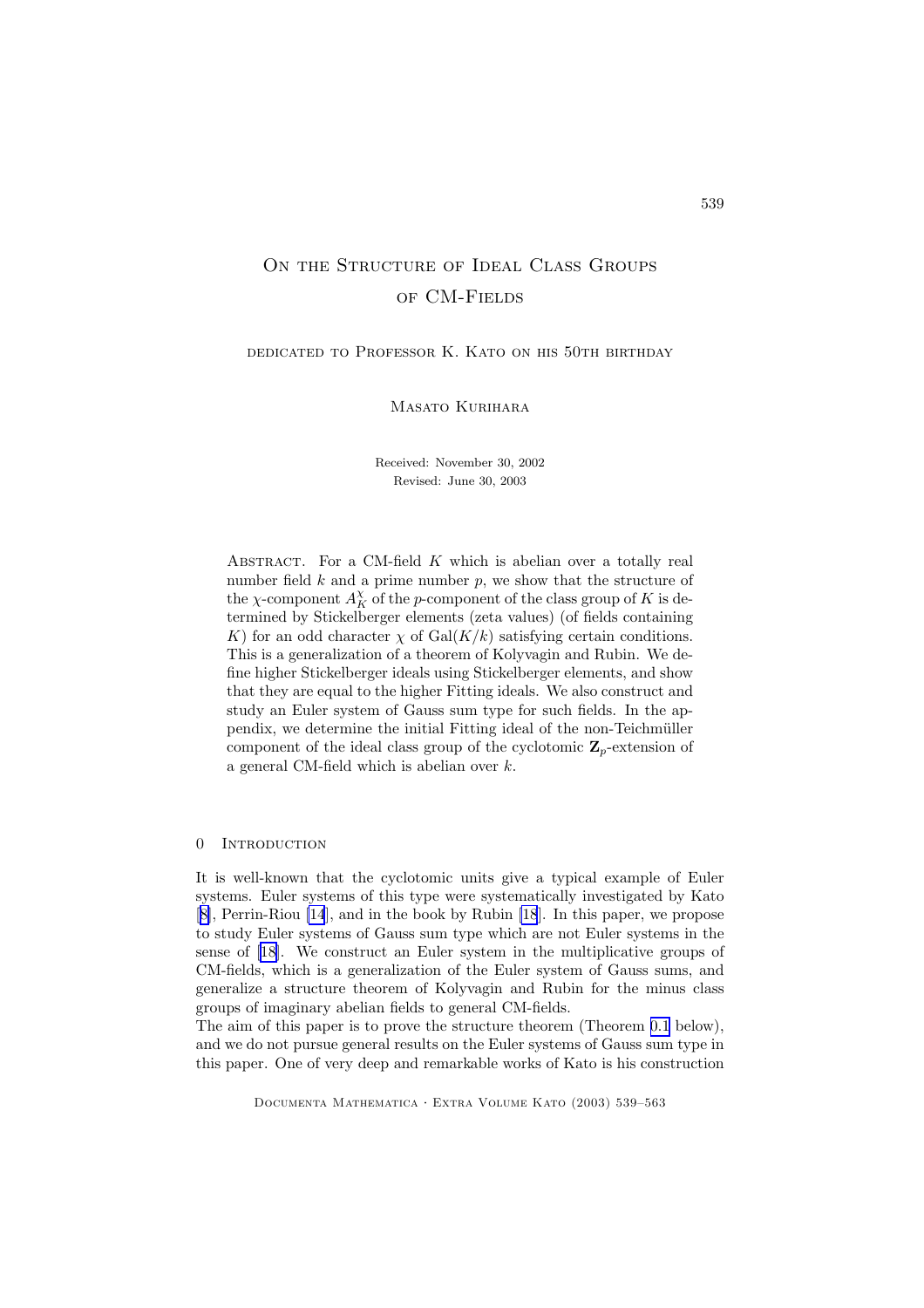<span id="page-1-0"></span>of the Euler system (which lies in  $H^1(T)$ ) for a  $\mathbb{Z}_p$ -representation T associated to a modular form. We remark that we do not have an Euler system of Gauss sum type in  $H^1(T)$ , but fixing  $n > 0$  we can find an Euler system of Gauss sum type in  $H^1(T/p^n)$ , which will be studied in our forthcoming paper.

We will describe our main result. Let k be a totally real number field, and  $K$ be a CM-field containing k such that  $K/k$  is finite and abelian. We consider an odd prime number p and the p-primary component  $A_K = Cl_K \otimes \mathbb{Z}_p$  of the ideal class group of K. Suppose that p does not divide  $[K : k]$ . Then,  $A_K$ is decomposed into  $A_K = \bigoplus_{\chi} A_K^{\chi}$  where  $A_K^{\chi}$  is the  $\chi$ -component which is an  $O_{\chi}$ -module (where  $O_{\chi} = \mathbf{Z}_p$ [Image  $\chi$ ], for the precise definition, see 1.1), and  $\chi$  ranges over  $\mathbf{Q}_p$ -conjugacy classes of  $\overline{\mathbf{Q}_p}^{\times}$ -valued characters of  $\text{Gal}(K/k)$  (see also 1.1).

For  $k = \mathbf{Q}$  and  $K = \mathbf{Q}(\mu_n)$  (the cyclotomic field of p-th roots of unity), Rubin in [[17\]](#page-24-0) described the detail of Kolyvagin's method ([\[10](#page-24-0)] Theorem 7), and determined the structure of  $A^{\chi}_{\mathbf{Q}(\mu_p)}$  as a  $\mathbf{Z}_p$ -module for an odd  $\chi$ , by using the Euler system of Gauss sums (Rubin [\[17](#page-24-0)] Theorem 4.4). We generalize this result to arbitrary CM-fields.

In our previous paper [[11\]](#page-24-0), we proposed a new definition of the Stickelberger ideal. In this paper, for certain CM-fields, we define higher Stickelberger ideals which correspond to higher Fitting ideals. In §3, using the Stickelberger elements of fields containing  $K$ , we define the higher Stickelberger ideals  $\Theta_{i,K} \subset \mathbf{Z}_p[\text{Gal}(K/k)]$  for  $i \geq 0$  (cf. 3.2). Our definition is different from Rubin's. (Rubin defined the higher Stickelberger ideal using the argument of Euler systems. We do not use the argument of Euler systems to define our  $\Theta_{i,K}$ . We remark that our  $\Theta_{i,K}$  is numerically computable, since the Stickelberger elements are numerically computable. We consider the  $\chi$ -component  $\Theta_{i,K}^{\chi}$ .

We study the structure of the  $\chi$ -component  $A_K^{\chi}$  as an  $O_{\chi}$ -module. We note that p is a prime element of  $O<sub>x</sub>$  because the order of Image  $\chi$  is prime to p.

THEOREM 0.1. We assume that the Iwasawa  $\mu$ -invariant of K is zero (cf. Proposition [2.1](#page-5-0)), and  $\chi$  is an odd character of Gal(K/k) such that  $\chi \neq \omega$  (where  $ω$  is the Teichmüller character giving the action on  $\mu_p$ ), and that  $\chi$ (**p**)  $\neq$  1 for every prime p of k above p. Suppose that

$$
A_K^\chi \simeq O_\chi/(p^{n_1}) \oplus \ldots \oplus O_\chi/(p^{n_r})
$$

with  $0 < n_1 \leq ... \leq n_r$ . Then, for any i with  $0 \leq i < r$ , we have

$$
(p^{n_1 + \ldots + n_{r-i}}) = \Theta^{\chi}_{i,K}
$$

and  $\Theta_{i,K}^{\chi} = (1)$  for  $i \geq r$ . Namely,

$$
A_K^{\chi} \simeq \bigoplus_{i \geq 0} \Theta_{i,K}^{\chi}/\Theta_{i+1,K}^{\chi}.
$$

In the case  $K = \mathbf{Q}(\mu_p)$  and  $k = \mathbf{Q}$ , Theorem 0.1 is equivalent to Theorem 4.4 in Rubin [[17\]](#page-24-0).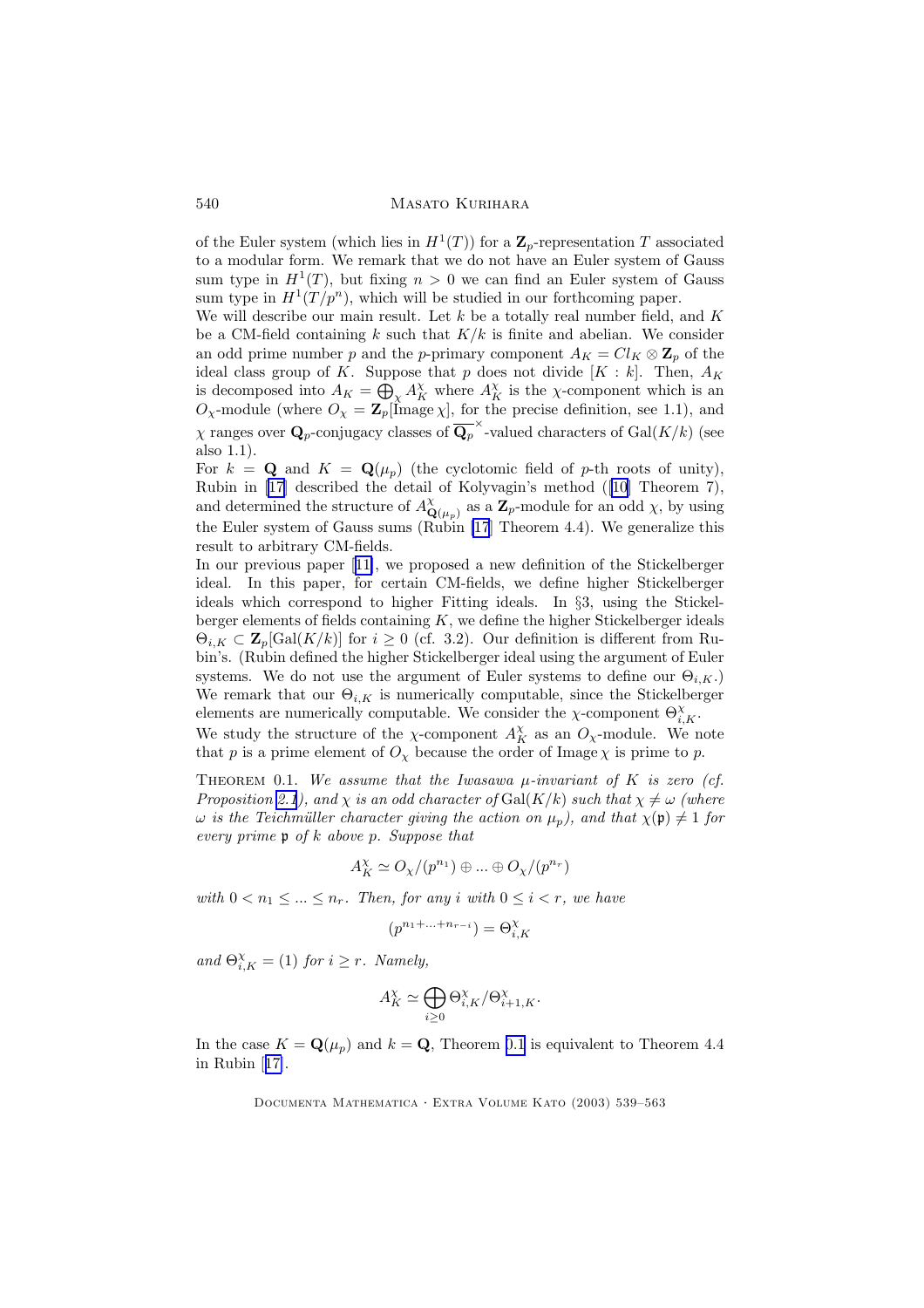This theorem says that the structure of  $A_K^{\chi}$  as an  $O_{\chi}$ -module is determined by the Stickelberger elements. Since the Stickelberger elements are defined from the partial zeta functions, we may view our theorem as a manifestation of a very general phenomena in number theory that zeta functions give us information on various important arithmetic objects.

In general, for a commutative ring  $R$  and an  $R$ -module  $M$  such that

$$
R^m \stackrel{f}{\longrightarrow} R^r \longrightarrow M \longrightarrow 0
$$

is an exact sequence of  $R$ -modules, the *i*-th Fitting ideal of  $M$  is defined to be the ideal of R generated by all  $(r-i)\times(r-i)$  minors of the matrix corresponding to f for i with  $0 \leq i \leq r$ . If  $i \geq r$ , it is defined to be R. (For more details, see Northcott [\[13](#page-24-0)]). Using this terminology, Theorem [0.1](#page-1-0) can be simply stated as

$$
\text{Fitt}_{i,O_{\chi}}(A_K^{\chi}) = \Theta_{i,K}^{\chi}
$$

for all  $i \geq 0$ .

The proof of Theorem [0.1](#page-1-0) is divided into two parts. We first prove the inclusion  $Fitt_{i,O_x}(A_K^{\chi}) \supset \Theta_{i,K}^{\chi}$ . To do this, we need to consider a general CM-field which contains K. Suppose that F is a CM-field containing K such that  $F/k$  is abelian, and  $F/K$  is a p-extension. Put  $R_F = \mathbb{Z}_p[\text{Gal}(F/k)]$ . For a character  $\chi$ satisfying the conditions in Theorem [0.1,](#page-1-0) we consider  $R_F^{\chi} = O_{\chi}[\text{Gal}(F/K)]$  and  $A_F^{\chi} = A_F \otimes_{R_F} R_F^{\chi}$  where  $Gal(K/k)$  acts on  $O_{\chi}$  via  $\chi$ . For the  $\chi$ -component  $\theta_F^{\vec{\chi}} \in R_F^{\chi}$  of the Stickelberger element of F (cf. 1.2), we do not know whether  $\theta_F^{\tilde{\chi}} \in \text{Fitt}_{0,R_F^{\chi}}(A_F^{\chi})$  always holds or not (cf. Popescu [\[15](#page-24-0)] for function fields). But we will show in Corollary [2.4](#page-8-0) that the dual version of this statement holds, namely

$$
\iota(\theta_F^\chi)\in {\rm Fitt}_{0,R_F^{\chi^{-1}}}( (A_F^\chi)^\vee)
$$

where  $\iota: R_F \longrightarrow R_F$  is the map induced by  $\sigma \mapsto \sigma^{-1}$  for  $\sigma \in \text{Gal}(F/k)$ , and  $(A_F^{\chi})^{\vee}$  is the Pontrjagin dual of  $A_F^{\chi}$ . We can also determine the right hand side Fitt<sub>0, $R_F^{\chi^{-1}}((A_F^{\chi})^{\vee})$ . In the Appendix, for the cyclotomic  $\mathbf{Z}_p$ -extension  $F_{\infty}/F$ ,</sub> we determine the initial Fitting ideal of (the Pontrjagin dual of) the non- $\omega$  component of the p-primary component of the ideal class group of  $F_{\infty}$  as a  $\Lambda_F = \mathbf{Z}_p[[\text{Gal}(F_{\infty}/k)]]$ -module (we determine  $\text{Fitt}_{0,\Lambda_F}((A_{F_{\infty}})^{\vee})$  except  $\omega$ component, see Theorem [A.5](#page-23-0)). But for the proof of Theorem [0.1](#page-1-0), we only need Corollary [2.4](#page-8-0) which can be proved more simply than Theorem [A.5](#page-23-0), so we postpone Theorem [A.5](#page-23-0) and its proof until the Appendix. Concerning the Iwasawa module  $X_{F_{\infty}} = \lim_{\leftarrow} A_{F_n}$  where  $F_n$  is the *n*-th layer of  $F_{\infty}/F$ , we computed in [[11\]](#page-24-0) the initial Fitting ideal under certain hypotheses, for example, if  $F/\mathbf{Q}$  is abelian. Greither in his recent paper [[4\]](#page-23-0) computed the initial Fitting ideal of  $X_{F_{\infty}}$  more generally.

In our previous paper [[11\]](#page-24-0) §8, we showed that information on the initial Fitting ideal of the class group of  $F$  yields information on the higher Fitting ideals of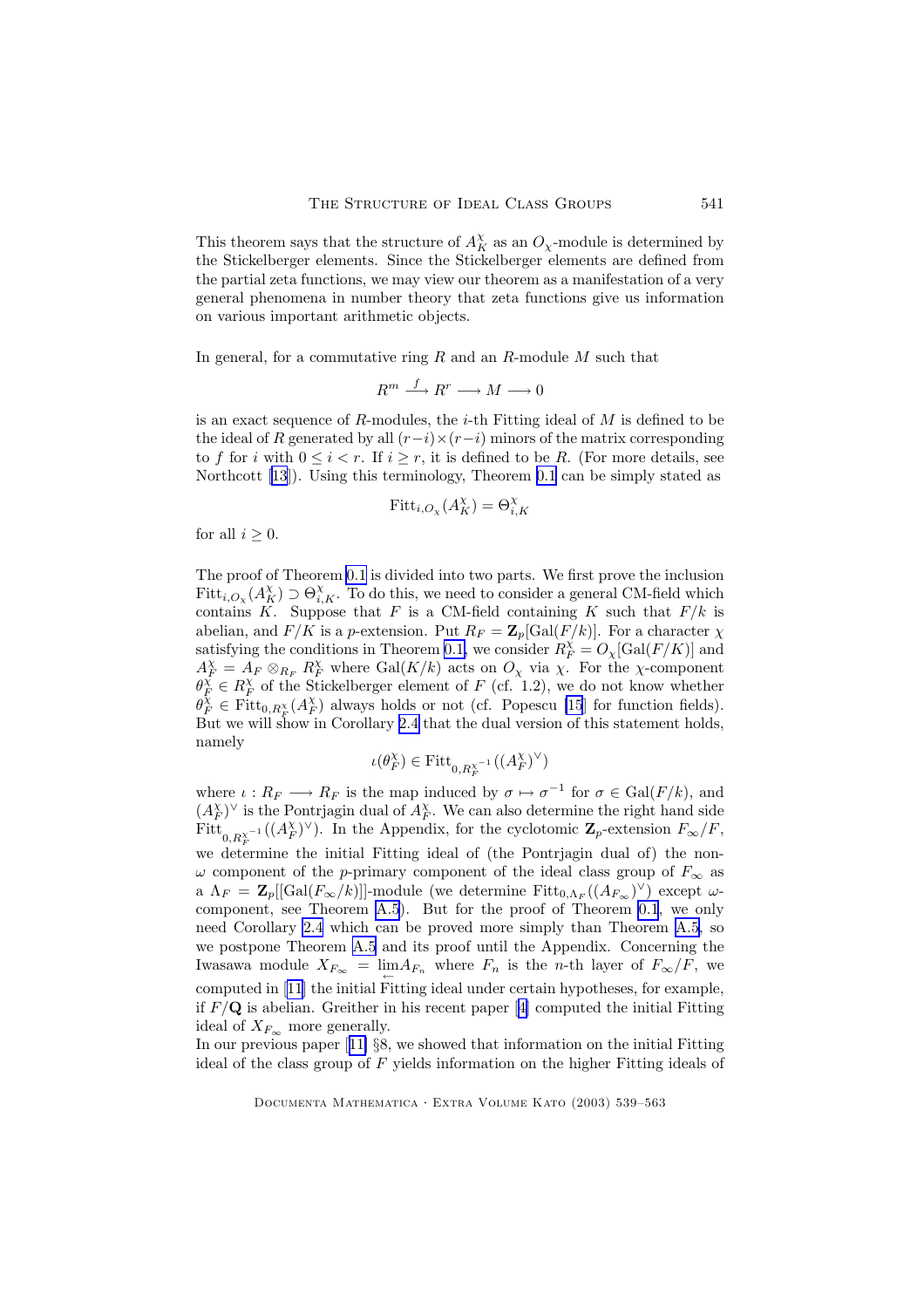the class group of K. Using this method, we will show  $Fitt_{i,O_\chi}(A_K^{\chi}) \supset \Theta_{i,K}^{\chi}$  in Proposition [3.2](#page-10-0).

In order to prove the other inclusion, we will use the argument of Euler systems. By Corollary [2.4](#page-8-0) which was mentioned above, we obtain

$$
\theta_F^\chi A_F^\chi=0.
$$

(We remark that this has been obtained recently also in Greither [[4\]](#page-23-0) Corollary 2.7.) Using this property, we show that for any finite prime  $\rho$  of F there is an element  $g_{F,\rho}^{\chi} \in (F^{\times} \otimes \mathbb{Z}_p)^{\chi}$  such that  $\text{div}(g_{F,\rho}^{\chi}) = \theta_F^{\chi}[\rho]^{\chi}$  in the divisor group where  $[\rho]$  is the divisor corresponding to  $\rho$  (for the precise relation, see §4). These  $g_{F,\rho}^{\chi}$ 's become an Euler system of Gauss sum type (see §4). For the Euler system of Gauss sums, a crucial property is Theorem 2.4 in Rubin [[18\]](#page-24-0) which is a property on the image in finite fields, and which was proved by Kolyvagin, based on the explicit form of Gauss sums. But we do not know the explicit form of our  $g_{F,\rho}^{\chi}$ , so we prove, by a completely different method, the corresponding property (Proposition [4.7](#page-15-0)) which is a key proposition in  $\S4$ .

It is possible to generalize Theorem  $0.1$  to characters of order divisible by  $p$  satisfying some conditions. We hope to come back to this point in our forthcoming paper.

I would like to express my sincere gratitude to K. Kato for introducing me to the world of arithmetic when I was a student in the 1980's. It is my great pleasure to dedicate this paper to Kato on the occasion of his 50th birthday. I would like to thank C. Popescu heartily for a valuable discussion on Euler systems. I obtained the idea of studying the elements  $g_{F,\rho}^{\chi}$  from him. I would also like to thank the referee for his careful reading of this manuscript, and for his pointing out an error in the first version of this paper. I heartily thank C. Greither for sending me his recent preprint [[4\]](#page-23-0).

# Notation

Throughout this paper, p denotes a fixed odd prime number. We denote by  $\text{ord}_p : \mathbf{Q}^{\times} \longrightarrow \mathbf{Z}$  the normalized discrete valuation at p. For a positive integer n,  $\mu_n$  denotes the group of all n-th roots of unity. For a number field F,  $O_F$ denotes the ring of integers. For a group G and a G-module M,  $M<sup>G</sup>$  denotes the G-invariant part of  $M$  (the maximal subgroup of  $M$  on which  $G$  acts trivially), and  $M_G$  denotes the G-coinvariant of M (the maximal quotient of M on which G acts trivially). For a commutative ring R,  $R^{\times}$  denotes the unit group.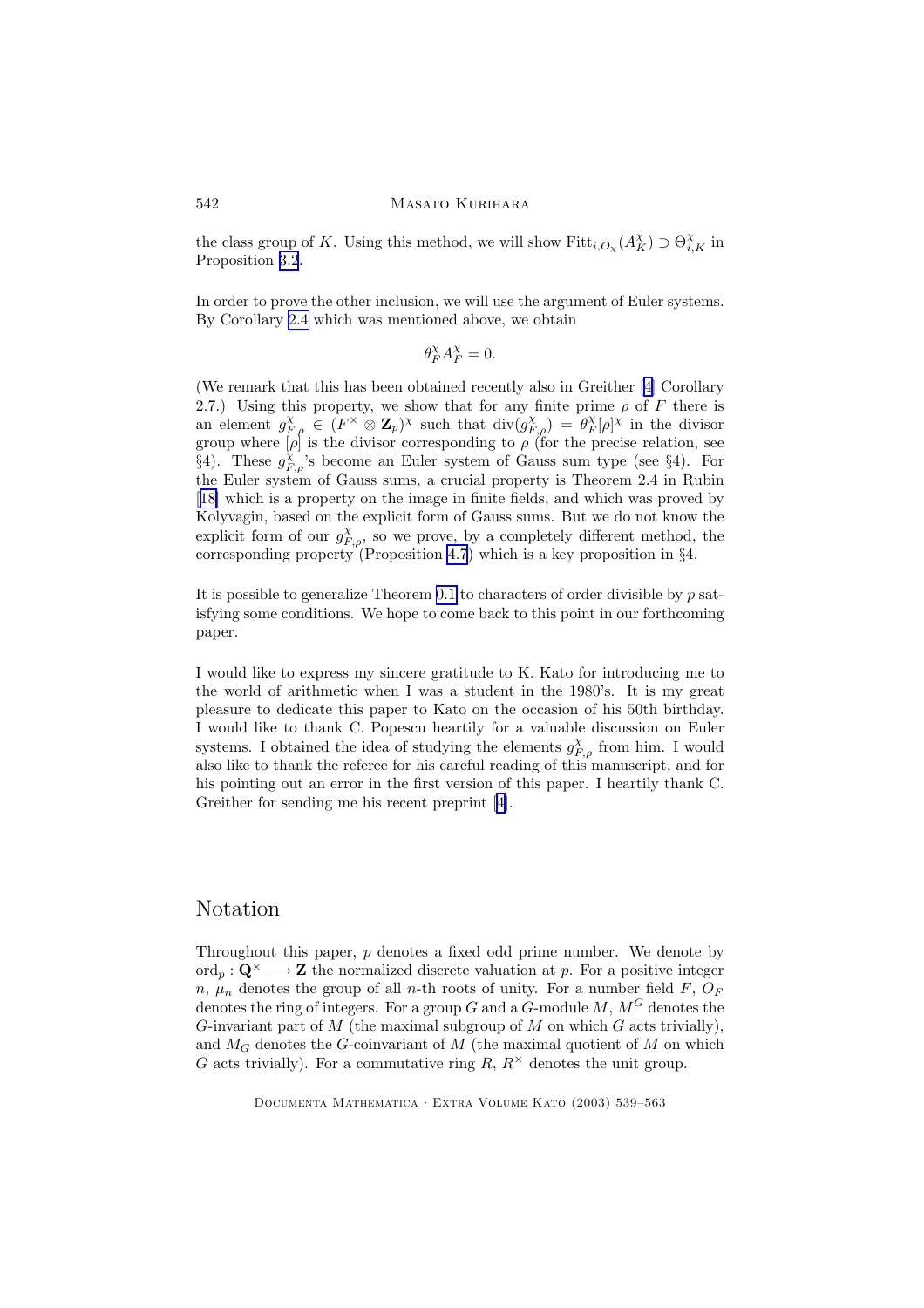#### 1 Preliminaries

1.1. Let G be a profinite abelian group such that  $\mathcal{G} = \Delta \times \mathcal{G}'$  where  $\#\Delta$  is finite and prime to  $p$ , and  $\mathcal{G}'$  is a pro- $p$  group. We consider the completed group ring  $\mathbf{Z}_p[[\mathcal{G}]]$  which is decomposed into

$$
\mathbf{Z}_p[[\mathcal{G}]]=\mathbf{Z}_p[\Delta][[\mathcal{G}']] \simeq \bigoplus_{\chi} O_{\chi}[[\mathcal{G}']]
$$

where  $\chi$  ranges over all representatives of  $\mathbf{Q}_p$ -conjugacy classes of characters of  $\Delta$  (a  $\overline{\mathbf{Q}_p}^{\times}$ -valued character  $\chi$  is said to be  $\mathbf{Q}_p$ -conjugate to  $\chi'$  if  $\sigma \chi = \chi'$  for some  $\sigma \in \text{Gal}(\overline{\mathbf{Q}_p}/\mathbf{Q}_p)$ , and  $O_\chi$  is  $\mathbf{Z}_p[\text{Image } \chi]$  as a  $\mathbf{Z}_p$ -module, and  $\Delta$  acts on it via  $\chi(\sigma x = \chi(\sigma)x$  for  $\sigma \in \Delta$  and  $x \in O_{\chi}$ ). Hence, any  $\mathbb{Z}_p[[\mathcal{G}]]$ -module M is decomposed into  $M \simeq \bigoplus_{\chi} M^{\chi}$  where

$$
M^{\chi} \simeq M \otimes_{\mathbf{Z}_p[\Delta]} O_{\chi} \simeq M \otimes_{\mathbf{Z}_p[[\mathcal{G}]]} O_{\chi}[[\mathcal{G}']].
$$

In particular,  $M^{\chi}$  is an  $O_{\chi}[[\mathcal{G}']]$ -module. For an element x of M, the  $\chi$ component of x is denoted by  $x^{\chi} \in M^{\chi}$ .

Let  $1_{\Delta}$  be the trivial character  $\sigma \mapsto 1$  of  $\Delta$ . We denote by  $M^1$  the trivial character component, and define  $M^*$  to be the component obtained from  $M$ by removing  $M^1$ , namely

$$
M = M^1 \oplus M^*.
$$

Suppose further that  $\mathcal{G}' = G \times \mathcal{G}''$  where G is a finite p-group. Let  $\psi$  be a character of G. We regard  $\chi \psi$  as a character of  $\mathcal{G}_0 = \Delta \times G$ , and define  $M^{\chi \psi}$ by  $M^{\chi\psi} = M \otimes_{\mathbf{Z}_p[\mathcal{G}_0]} O_{\chi\psi}$  where  $O_{\chi\psi}$  is  $O_{\chi\psi} = \mathbf{Z}_p[\text{Image }\chi\psi]$  on which  $\mathcal{G}_0$  acts via  $\chi \psi$ . By definition, if  $\chi \neq 1_{\Delta}$ , we have  $M^{\chi \psi} \simeq (M^*)^{\chi \psi}$ .

Let k be a totally real number field and F be a CM-field such that  $F/k$  is finite and abelian, and  $\mu_p \subset F$ . We denote by  $F_{\infty}/F$  the cyclotomic  $\mathbb{Z}_p$ -extension, and put  $\mathcal{G} = \text{Gal}(\hat{F}_{\infty}/k)$ . We write  $\mathcal{G} = \Delta \times \mathcal{G}'$  as above. A  $\mathbb{Z}_p[[\mathcal{G}]]$ -module M is decomposed into  $M = M^+ \oplus M^-$  with respect to the action of the complex conjugation where  $M^{\pm}$  is the  $\pm$ -eigenspace. By definition,  $M^{-} = \bigoplus_{\chi \text{odd}} M^{\chi}$ where  $\chi$  ranges over all odd characters of  $\Delta$ . We consider the Teichmüller character  $\omega$  giving the action of  $\Delta$  on  $\mu_p$ , and define  $M^{\sim}$  to be the component obtained from  $M^-$  by removing  $M^\omega$ , namely

$$
M^- = M^\sim \oplus M^\omega.
$$

For an element x of M, we write  $x^{\sim}$  the component of x in  $M^{\sim}$ .

1.2. Let k, F,  $F_{\infty}$  be as in 1.1, and S be a finite set of finite primes of k containing all the primes which ramify in  $F/k$ . We define in the usual way the partial zeta function for  $\sigma \in \text{Gal}(F/k)$  by

$$
\zeta_S(s,\sigma) = \sum_{\substack{(\mathfrak{a}, F/k) = \sigma \\ \mathfrak{a} \text{ is prime to } S}} N(\mathfrak{a})^{-s}
$$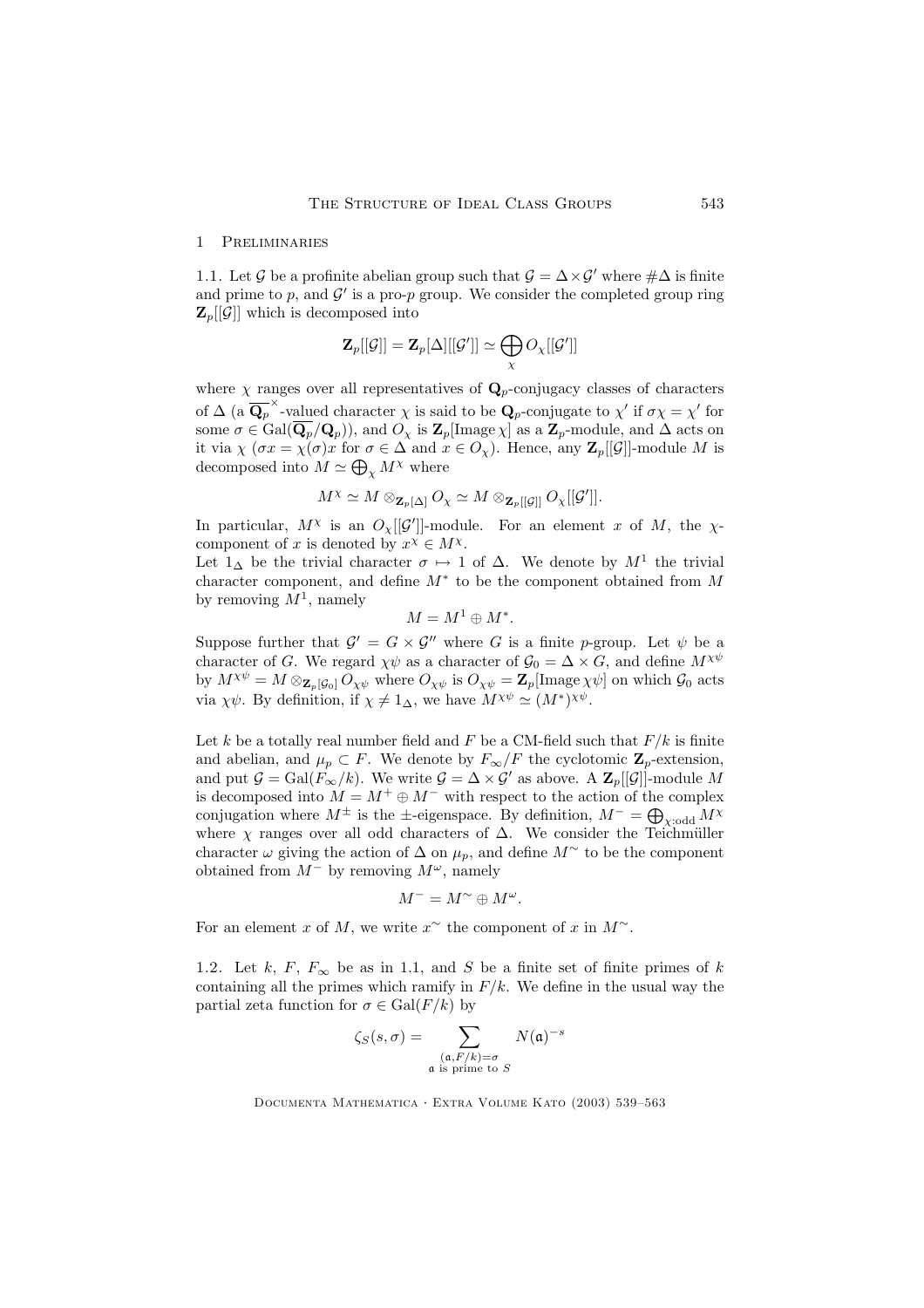<span id="page-5-0"></span>for  $\text{Re}(s) > 1$  where  $N(\mathfrak{a})$  is the norm of  $\mathfrak{a}$ , and  $\mathfrak{a}$  runs over all integral ideals of k, coprime to the primes in S such that the Artin symbol  $(a, F/k)$  is equal to  $\sigma$ . The partial zeta functions are meromorphically continued to the whole complex plane, and holomorphic everywhere except for  $s = 1$ . We define

$$
\theta_{F,S} = \sum_{\sigma \in \text{Gal}(F/k)} \zeta_S(0, \sigma) \sigma^{-1}
$$

which is an element of  $\mathbf{Q}[\text{Gal}(F/k)]$  (cf. Siegel [[21\]](#page-24-0)). Suppose that  $S_F$  is the set of ramifying primes of k in  $F/k$ . We simply write  $\theta_F$  for  $\theta_{F,S_F}$ . We know by Deligne and Ribet the non  $\omega$ -component  $(\theta_{F,S})^{\sim} \in \mathbf{Q}_p[\text{Gal}(F/k)]^{\sim}$  is in  $\mathbf{Z}_p[\text{Gal}(F/k)]^{\sim}$ . In particular, for a character  $\chi$  of  $\Delta$  with  $\chi \neq \omega$ , we have  $(\theta_{F,S})^{\chi} \in \mathbf{Z}_p[\text{Gal}(F/k)]^{\chi}.$ 

Suppose that S contains all primes above p. Let  $F_n$  denote the n-th layer of the cyclotomic  $\mathbf{Z}_p$ -extension  $F_{\infty}/F$ , and consider  $(\theta_{F_n,S})^{\sim} \in \mathbf{Z}_p[\text{Gal}(F_n/k)]^{\sim}$ . These  $\theta_{F_n,S}^{\sim}$ 's become a projective system with respect to the canonical restriction maps, and we define

$$
\theta_{F_\infty,S}^\sim\in \mathbf{Z}_p[[\mathrm{Gal}(F_\infty/k)]]^\sim
$$

to be their projective limit. This is essentially (the non  $\omega$ -part of) the *p*-adic L-function of Deligne and Ribet [\[1](#page-23-0)].

## 2 Initial Fitting ideals

Let k, F,  $F_{\infty}$  be as in §1. We denote by  $k_{\infty}/k$  the cyclotomic  $\mathbb{Z}_p$ -extension, and assume that  $F \cap k_{\infty} = k$ . Our aim in this section is to prove Proposition 2.1 and Corollary [2.4](#page-8-0) below.

2.1. Let S be a finite set of finite primes of  $k$  containing ramifying primes in  $F_{\infty}/k$ . We denote by  $F^+$  the maximal real subfield of F. Put  $\Lambda_F =$  $\mathbf{Z}_p[[\text{Gal}(F_{\infty}/k)]]$  and  $\Lambda_{F^+} = \mathbf{Z}_p[[\text{Gal}(F_{\infty}^+/k)]]$  which is naturally isomorphic to the plus part  $\Lambda_F^+$  of  $\Lambda_F$ . We denote by  $\mathcal{M}_{\infty,S}$  the maximal abelian pro-*p* extension of  $F^+_{\infty}$  which is unramified outside S, and by  $\mathcal{X}_{F^+_{\infty},S}$  the Galois group of  $\mathcal{M}_{\infty,S}/F_{\infty}^+$ . We study  $\mathcal{X}_{F_{\infty}^+,S}$  which is a torsion  $\Lambda_{F^+}$ -module.

We consider a ring homomorphism  $\tau^{-1}\iota : \Lambda_F \longrightarrow \Lambda_F$  which is defined by  $\sigma \mapsto$  $\kappa(\sigma)\sigma^{-1}$  for  $\sigma \in \text{Gal}(F_{\infty}/k)$  where  $\kappa : \text{Gal}(F_{\infty}/k) \longrightarrow \mathbf{Z}_p^{\times}$  is the cyclotomic character giving the action of  $Gal(F_{\infty}/k)$  on  $\mu_{p^{\infty}}$ . Let  $(\Lambda_F)^{\sim}$  and  $(\Lambda_F^+)^*$  =  $(\Lambda_{F^+})^*$  be as in §1.1. Then,  $\tau^{-1}\iota$  induces

$$
\tau^{-1}\iota : (\Lambda_F)^\sim \longrightarrow (\Lambda_{F^+})^*.
$$

Let  $\theta_{F_\infty,S}^{\sim} \in (\Lambda_F)^\sim$  be the Stickelberger element defined in 1.2.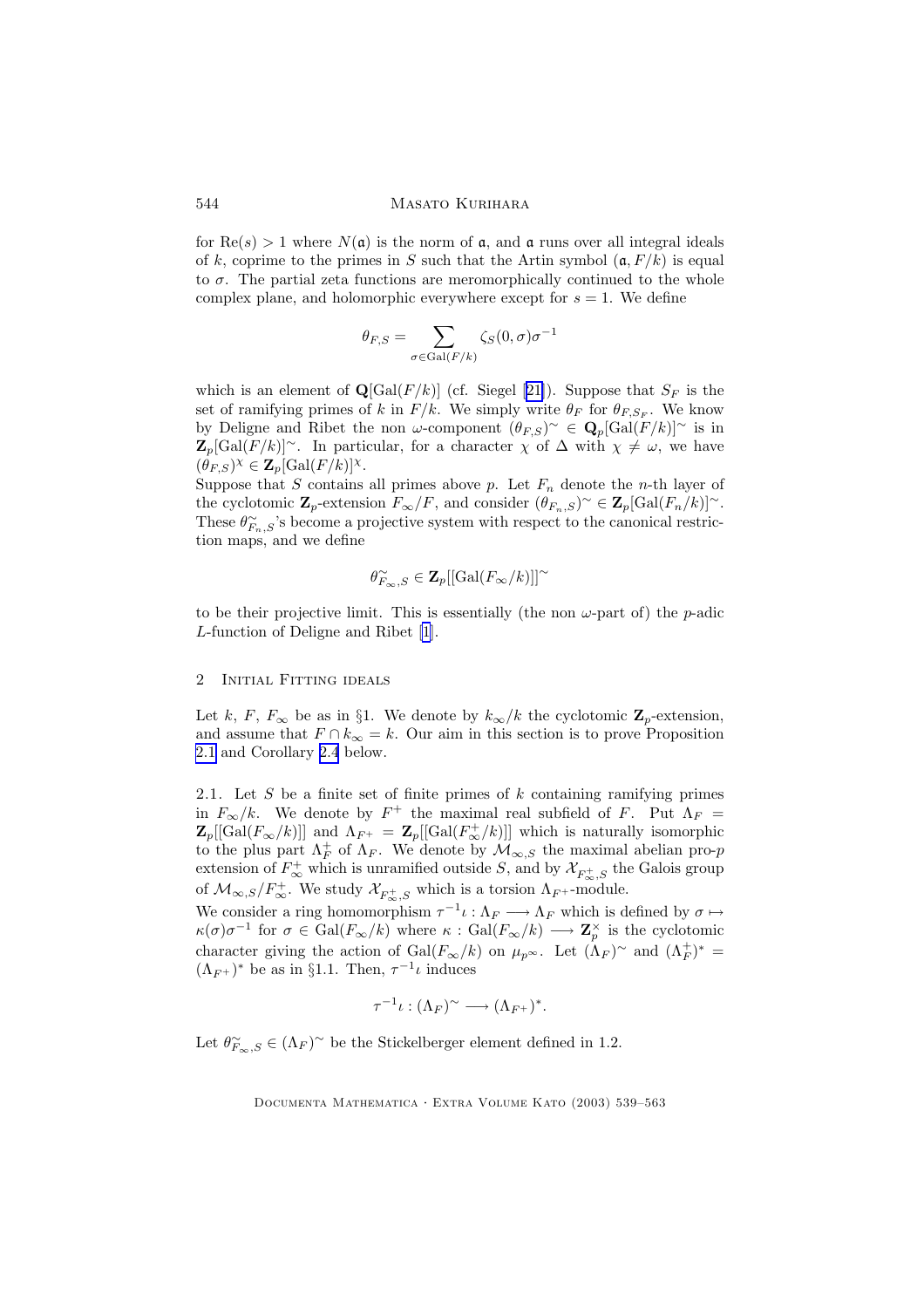PROPOSITION 2.1. Assume that the the Iwasawa  $\mu$ -invariant of F is zero, namely  $\mathcal{X}_{F_\infty^+,S}$  is a finitely generated  $\mathbf{Z}_p$ -module. Then,  $\text{Fitt}_{0,\Lambda_{F^+}}((\mathcal{X}_{F_\infty^+,S})^*)$  is generated by  $\tau^{-1} \iota(\theta_{F_{\infty,S}}^{\sim})$  except the trivial character component, namely

$$
\text{Fitt}_{0,\Lambda_{F^+}}((\mathcal{X}_{F^+_{\infty},S})^*)^* = (\tau^{-1}\iota(\theta_{F_{\infty},S}^{\sim})).
$$

Proof. We use the method in [\[11](#page-24-0)]. In fact, the proof of this proposition is much easier than that of Theorem 0.9 in [[11\]](#page-24-0).

We decompose  $\mathcal{G} = \text{Gal}(F_{\infty}/k)$  as in 1.1  $(\mathcal{G} = \Delta \times \mathcal{G}')$ . Suppose that **c** is the complex conjugation in  $\Delta$  and put  $\Delta^+ = \Delta / < c >$ , and  $\mathcal{G}_0 = \text{Gal}(F^+ / k)$ . Then, we can write  $\mathcal{G}_0 = \Delta^+ \times G$  where G is a p-group. For a character  $\chi$  of  $\Delta^+$  with  $\chi \neq 1_{\Delta^+}$ , and a character  $\psi$  of G, we regard  $\chi \psi$  as a character of  $\mathcal{G}_0$ . We consider  $(\mathcal{X}_{F_\infty^+,S})^{\chi\psi}$  which is an  $O_{\chi\psi}[[\text{Gal}(F_\infty/F)]]$ -module (cf. 1.1). Our assumption of the vanishing of the  $\mu$ -invariant implies that  $(\mathcal{X}_{F_{\infty},S})^{\chi\psi}$  is a finitely generated  $O_{\chi\psi}$ -module. We will first show that  $(\mathcal{X}_{F_\infty^+,S})^{\chi\psi}$  is a free  $O_{\chi\psi}$ -module.

Let  $H \subset G$  be the kernel of  $\psi$ , and M be the subfield of F corresponding to H, namely Gal $(F/M) = H$ . We denote by  $M_{\infty}$  the cyclotomic  $\mathbb{Z}_p$ extension of M and regard H as the Galois group of  $F_{\infty}/M_{\infty}$ . We will see that the H-coinvariant  $((\mathcal{X}_{F_{\infty}^+,S})^{\chi})_H$  is naturally isomorphic to  $(\mathcal{X}_{M_{\infty}^+,S})^{\chi}$ . In fact, by taking the dual, it is enough to show that the natural map  $H^1_{et}(O_{M^+_{\infty}}[1/S], \mathbf{Q}_p/\mathbf{Z}_p)^{\chi^{-1}} \longrightarrow (H^1_{et}(O_{F^+_{\infty}}[1/S], \mathbf{Q}_p/\mathbf{Z}_p)^{\chi^{-1}})^H$  of etale cohomology groups is bijective where  $O_{M^+_{\infty}}[1/S]$  (resp.  $O_{F^+_{\infty}}[1/S])$  is the ring of S-integers in  $M^{\pm}_{\infty}$  (resp.  $F^{\pm}_{\infty}$ ). This follows from the Hochschild-Serre spectral sequence and  $H^1(H, \mathbf{Q}_p/\mathbf{Z}_p)^{\chi^{-1}} = H^2(H, \mathbf{Q}_p/\mathbf{Z}_p)^{\chi^{-1}} = 0$ . Hence, regarding  $\chi\psi$  as a character of Gal( $\dot{M}^+/k$ ), we have

$$
(\mathcal{X}_{F_\infty^+,S})^{\chi\psi}=(\mathcal{X}_{M_\infty^+,S})^{\chi\psi}.
$$

We note that  $(\mathcal{X}_{M^+_{\infty},S})^{\chi}$  does not have a nontrivial finite  $O_{\chi}[[\mathcal{G}']]$ -submodule (Theorem 18 in Iwasawa [\[5](#page-23-0)]), so is free over  $O_\chi$  by our assumption of the  $\mu$ invariant. We will use the same method as Lemma 5.5 in [[11\]](#page-24-0) to prove that  $(\mathcal{X}_{M_{\infty},S})^{\chi\psi}$  is free over  $O_{\chi\psi}$ . We may assume  $\psi \neq 1_G$ , so p divides the order of  $Gal(M^+/k)$ . Let C be the subgroup of  $Gal(M^+/k)$  of order p, M' the subfield such that  $Gal(M^+/M') = C$ , and put  $N_C = \sum_{\sigma \in C} \sigma$ . We have an isomorphism  $(\mathcal{X}_{M_{\infty},S})^{\chi\psi} \simeq (\mathcal{X}_{M_{\infty},S})^{\chi}/(N_C)$ . Let  $\sigma_0$  be a generator of C. In order to prove that  $(\mathcal{X}_{M_{\infty},S})^{\chi\psi}$  is free over  $O_{\chi\psi}$ , it is enough to show that the map

$$
\sigma_0-1: (\mathcal{X}_{M^+_{\infty},S})^{\chi}/(N_C) \longrightarrow (\mathcal{X}_{M^+_{\infty},S})^{\chi}
$$

is injective. Hence, it suffices to show  $((\mathcal{X}_{M_{\infty},S})^{\chi})^C = N_C((\mathcal{X}_{M_{\infty},S})^{\chi})$ , hence to show  $\hat{H}^0(C,(\mathcal{X}_{M_{\infty},S})^{\chi}) = 0$ . Taking the dual, it is enough to show  $H^1(C, H^1_{et}(O_{M^+_{\infty}}[1/S], \mathbf{Q}_p/\mathbf{Z}_p)^{\chi^{-1}}) = 0.$  This follows from the Hochschild-Serre spectral sequence and  $H^2_{et}(O_{M'_{\infty}}[1/S], \mathbf{Q}_p/\mathbf{Z}_p) = 0$  (which is a famous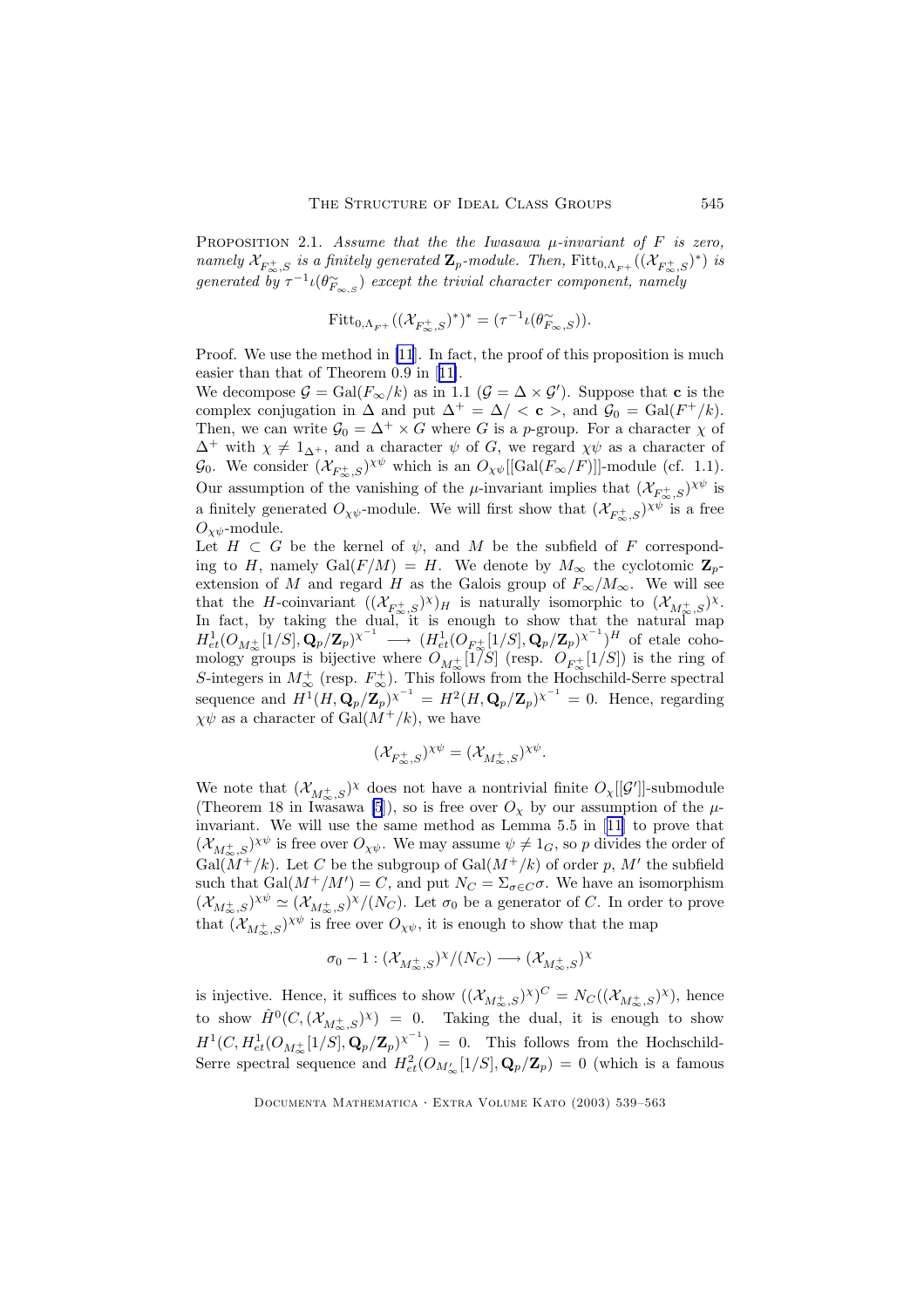property called the weak Leopoldt conjecture and which follows immediately from the vanishing of the *p*-component of the Brauer group of  $M'_{\infty}$ ).

Thus,  $(\mathcal{X}_{F_{\infty},S})^{\chi\psi}$  is a free  $O_{\chi\psi}$ -module of finite rank. This shows that  $Fitt_{0, O_{\chi\psi}[[Gal(F_{\infty}/F)]]}((X_{F_{\infty},S})^{\chi\psi})$  coincides with its characteristic ideal. By Wiles [\[25](#page-24-0)] and our assumption, the  $\mu$ -invariant of  $(\tau^{-1} \iota(\theta_{F_\infty,S}))^{\chi \psi}$  is also zero, and by the main conjecture proved by Wiles [[25\]](#page-24-0), we have

$$
\mathrm{Fitt}_{0,O_{\chi\psi}[[\mathrm{Gal}(F_{\infty}/F)]]}((\mathcal{X}_{F_{\infty}^+,S})^{\chi\psi})=(\tau^{-1}\iota(\theta_{F_{\infty},S}^{\sim})^{\chi\psi}).
$$

This holds for any  $\chi$  and  $\psi$  with  $\chi \neq 1$ ∆. Hence, by Corollary 4.2 in [[11\]](#page-24-0), we obtain the conclusion of Proposition [2.1](#page-5-0).

2.2. For any number field  $\mathcal F$ , we denote by  $A_{\mathcal F}$  the p-primary component of the ideal class group of  $\mathcal F$ . Let  $F$  be as above. We define

$$
A_{F_{\infty}} = \lim_{\rightarrow} A_{F_n}
$$

where  $F_n$  is the n-th layer of  $F_{\infty}/F$ . We denote by  $(A_{F_{\infty}})^{\vee}$  the Pontrjagin dual of  $A_{F_\infty}$ . Let  $S_p$  be the set of primes of k lying over p. By the orthogonal pairing in P.276 of Iwasawa [[5\]](#page-23-0) which is defined by the Kummer pairing, we have an isomorphism

$$
(\mathcal{X}_{F_{\infty,S_p}^+})^*\simeq (A_{F_\infty}^\sim)^\vee(1).
$$

Let  $\iota : \Lambda_F \longrightarrow \Lambda_F$  be the ring homomorphism induced by  $\sigma \mapsto \sigma^{-1}$  for  $\sigma \in \text{Gal}(F_{\infty}/k)$ . For a character  $\chi$  of  $\Delta$ ,  $\iota$  induces a ring homomorphism  $\Lambda_F^{\chi} \longrightarrow \Lambda_F^{\chi^{-1}}$  which we also denote by  $\iota$ . Since there is a natural surjective homomorphism  $(\mathcal{X}_{F_{\infty,S}^+})^* \longrightarrow (\mathcal{X}_{F_{\infty,S_p}^+})^*$ , Proposition [2.1](#page-5-0) together with the above isomorphism implies

COROLLARY 2.2. Let  $\chi$  be an odd character of  $\Delta$  such that  $\chi \neq \omega$ . Under the assumption of Proposition [2.1,](#page-5-0) we have

$$
\iota(\theta^{\chi}_{F_{\infty},S})\in {\rm Fitt}_{0,\Lambda_F^{\chi^{-1}}}( (A_{F_{\infty}}^{\chi})^{\vee}).
$$

Next, we consider a general CM-field  $F$  such that  $F/k$  is finite and abelian (Here, we do not assume  $\mu_p \subset F$ ). Put  $R_F = \mathbb{Z}_p[\text{Gal}(F/k)]$ . Let G be the pprimary component of  $Gal(F/k)$ , and  $Gal(F/k) = \Delta \times G$ . Suppose that  $\chi$  is an odd character of  $\Delta$  with  $\chi \neq \omega$ . We consider  $R_K^\chi = O_\chi[G]$ , and define  $\iota : R_F \longrightarrow$  $R_F$  and  $\iota: R_F^{\chi} \longrightarrow R_F^{\chi^{-1}}$  $\frac{\chi}{F}$  similarly as above. If we assume that the Iwasawa  $\mu$ invariant of F vanishes,  $(\mathcal{X}_{F(\mu_p)_\infty,S})^{\chi^{-1}\omega}$  is a finitely generated  $O_\chi$ -module, so we can apply the proof of Proposition [2.1](#page-5-0) to get  $\iota(\theta_{F_\infty,S}^{\chi}) \in \text{Fitt}_{0,\Lambda_F^{\chi}}(A_{F_\infty}^{\chi})^{\vee}$ . Since  $A_F^- \longrightarrow A_{F(\mu_p)_{\infty}}^-$  is injective ([\[24](#page-24-0)] Prop.13.26),  $(A_F^{\chi_p})$  $_{F(\mu_p)_{\infty}}^{\chi})^{\vee} \longrightarrow (A_F^{\chi})^{\vee}$  is surjective. The image of  $\iota(\theta_{F_{\infty},S}^{\chi}) \in \Lambda_F^{\chi^{-1}}$  $\chi_F^{-1}$  in  $R_F^{\chi^{-1}}$  $\overline{X}^{-1}_F$  is  $\iota(\theta^{\chi}_{F,S})$ . Hence, we obtain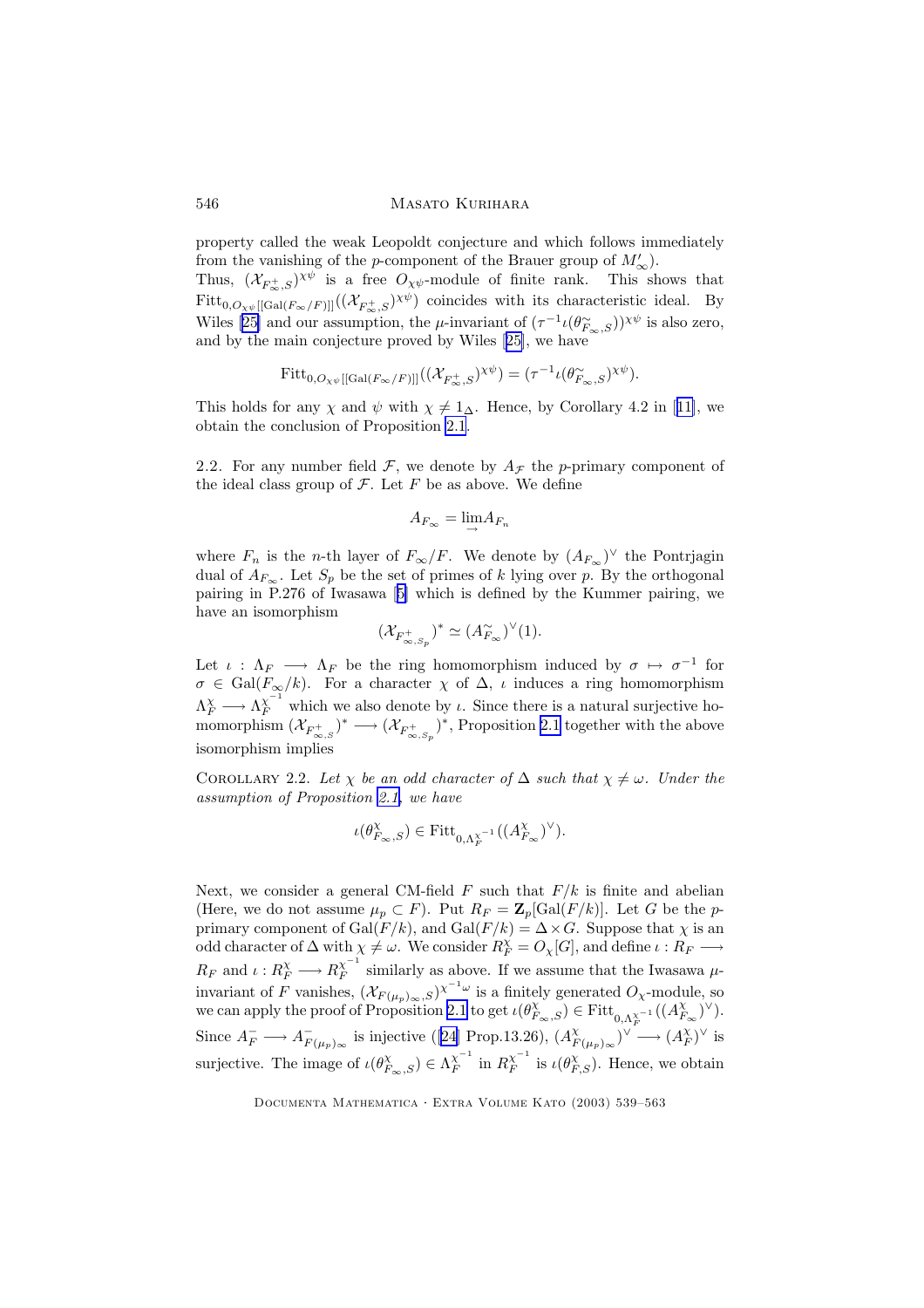<span id="page-8-0"></span>COROLLARY 2.3. Assume that the Iwasawa  $\mu$ -invariant of F is zero. Then, we have

$$
\iota(\theta_{F,S}^\chi)\in {\rm Fitt}_{0,R_F^{\chi^{-1}}}( (A_F^\chi)^\vee).
$$

Let  $S_{F(\mu_p)_\infty}$  (resp.  $S_F$ ) be the set of ramifying primes in  $F(\mu_p)_\infty/k$  (resp.  $F/k$ ). Note that  $S_{F(\mu_p)_{\infty}} \setminus S_F \subset S_p$  and

$$
\theta_{F,S_{F(\mu_p)}_\infty}=(\Pi_{\mathfrak{p}\in S_{F(\mu_p)}_\infty\setminus S_F}(1-\varphi_{\mathfrak{p}}^{-1}))\theta_{F,S_F}
$$

where  $\varphi_{\mathfrak{p}}$  is the Frobenius of  $\mathfrak{p}$  in Gal( $F/k$ ). If  $\chi(\mathfrak{p})\neq 1$  for all  $\mathfrak{p}$  above p,  $(1 - \varphi_{\mathfrak{p}}^{-1})^{\chi}$  is a unit of  $R_F^{\chi^{-1}}$  $K_F^{\chi}$  because the order of  $\chi$  is prime to p. Therefore, we get

COROLLARY 2.4. Assume that the Iwasawa  $\mu$ -invariant of F is zero, and that  $\chi(\mathfrak{p}) \neq 1$  for all  $\mathfrak{p}$  above p. Then, we have

$$
\iota(\theta_F^{\chi})\in {\rm Fitt}_{0,R_F^{\chi^{-1}}}( (A_F^{\chi})^{\vee}).
$$

# 3 Higher Stickelberger ideals

In this section, for a finite abelian extension  $K/k$  whose degree is prime to p, we will define the ideal  $\Theta_{i,K} \subset \mathbf{Z}_p[\text{Gal}(K/k)]$  for  $i \geq 0$ . We also prove the inclusion  $\Theta_{i,K}^{\chi} \subset \text{Fitt}_{i,O_{\chi}}(A_K^{\chi})$  for K and  $\chi$  as in Theorem [0.1.](#page-1-0)

3.1. In this subsection, we assume that  $O$  is a discrete valuation ring with maximal ideal (p). We denote by  $\text{ord}_p$  the normalized discrete valuation of O, so  $\operatorname{ord}_n(p) = 1$ . For  $n, r > 0$ , we consider a ring

$$
A_{n,r} = O[[S_1, ..., S_r]]/((1 + S_1)^{p^n} - 1, ..., (1 + S_r)^{p^n} - 1).
$$

Suppose that f is an element of  $A_{n,r}$  and write  $f = \sum_{i_1,\ldots,i_r\geq 0} a_{i_1\ldots i_r} S_1^{i_1} \ldots S_r^{i_r}$ <br>mod  $\mathcal I$  where  $\mathcal I = ((1+S_1)^{p^n}-1,\ldots,(1+S_r)^{p^n}-1)$ . For positive integers i and s, we set  $s' = \min\{x \in \mathbf{Z} : s < p^x\}$ . Assume  $s' \leq n$ . If  $0 < j < p^{s'}$ , we have  $\operatorname{ord}_p(\binom{p^n}{i}$  $\mathcal{P}_{j}^{(n)}$ ) = ord<sub>p</sub>( $p^{n!}/(j!(p^{n}-j)!)$ ) ≥  $n-s'+1$ . Hence, for  $i_1, ..., i_r \le s < p^{s'}$ ,  $a_{i_1,\ldots,i_r}$  mod  $p^{n-s'+1}$  is well-defined from  $f \in A_{n,r}$ . For positive integers i and s with  $s' \leq n$ , we define  $I_{i,s}(f)$  to be the ideal of O which is generated by  $p^{n-s'+1}$  and

$$
\{a_{i_1,\dots,i_r} : 0 \le i_1,\dots,i_r \le s \text{ and } i_1 + \dots + i_r \le i\}.
$$

Since  $a_{i_1,\dots,i_r}$  is well-defined mod  $p^{n-s'+1}$ ,  $I_{i,s}(f) \subset O$  is well-defined for any i and  $s \in \mathbb{Z}_{>0}$  such that  $n \geq s'$ .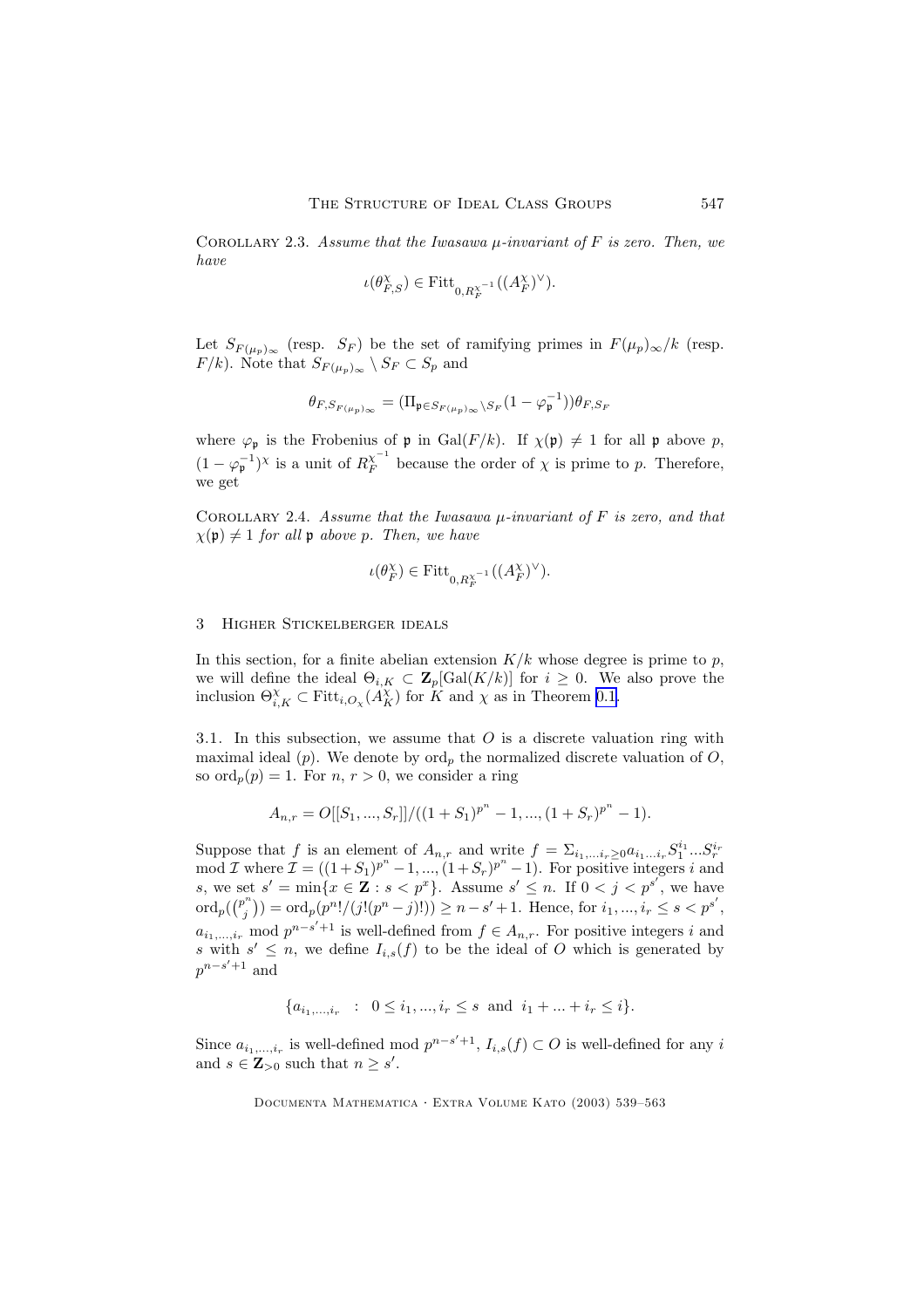LEMMA 3.1. Let  $\alpha: A_{n,r} \longrightarrow A_{n,r}$  be the homomorphism of O-algebras defined by  $\alpha(S_k) = \prod_{j=1}^r (1+S_j)^{a_{kj}} - 1$  for  $1 \leq k, j \leq r$  such that  $(a_{kj}) \in GL_n(\mathbf{Z}/p^n\mathbf{Z})$ . Then, we have

$$
I_{i,s}(\alpha(f)) = I_{i,s}(f).
$$

Proof. It is enough to show  $I_{i,s}(f) \subset I_{i,s}(\alpha(f))$  because if we obtain this inclusion, the other inclusion is also obtained by applying it to  $\alpha^{-1}$ . Further, since  $(a_{ki})$  is a product of elementary matrices, it suffices to show the inclusion in the case that  $\alpha$  corresponds to an elementary matrix, in which case, the inclusion can be easily checked.

In particular, let  $\iota : A_{n,r} \longrightarrow A_{n,r}$  be the ring homomorphism defined by  $\iota(S_k) = (1 + S_k)^{-1} - 1$  for  $k = 1, ..., r$ . Then, we have

$$
I_{i,s}(\iota(f)) = I_{i,s}(f)
$$

which we will use later.

3.2. Suppose that k is totally real, K is a CM-field, and  $K/k$  is abelian such that p does not divide [K : k]. Put  $\Delta = \text{Gal}(K/k)$ . For  $i \geq 0$ , we will define the higher Stickelberger ideal  $\Theta_{i,K} \subset \mathbf{Z}_p[\Delta]$ . Since  $\mathbf{Z}_p[\Delta] \simeq \bigoplus_{\chi} O_{\chi}$ , it is enough to define  $(\Theta_{i,K})^{\chi}$ . We replace K by the subfield corresponding to the kernel of  $\chi$ , and suppose the conductor of  $K/k$  is equal to that of  $\chi$ .

For  $n, r > 0$ , let  $\mathcal{S}_{K,n,r}$  denote the set of CM fields F such that  $K \subset F$ ,  $F/k$ is abelian, and  $F/K$  is a p-extension satisfying  $Gal(F/K) \simeq (\mathbf{Z}/p^n)^{\oplus r}$ . For  $F \in \mathcal{S}_{K,n,r}$ , we have an isomorphism

$$
\mathbf{Z}_p[\mathrm{Gal}(F/k)]^{\chi} \simeq \mathbf{Z}_p[\Delta]^{\chi}[\mathrm{Gal}(F/K)] = O_{\chi}[\mathrm{Gal}(F/K)].
$$

Fixing generators of  $Gal(F/K)$ , we have an isomorphism between  $O_{\chi}[\text{Gal}(F/K)]$  and  $A_{n,r}$  with  $O = O_{\chi}$  in 3.1 (the fixed generators  $\sigma_1,...,\sigma_r$ correspond to  $1 + S_1, \ldots, 1 + S_r$ .

We first assume  $\chi$  is odd and  $\chi \neq \omega$ . Then,  $\theta_F^{\chi}$  is in  $\mathbb{Z}_p[\text{Gal}(F/k)]^{\chi}$  =  $O_{\chi}[\text{Gal}(F/K)]$  (cf. 1.2). Using the isomorphism between  $O_{\chi}[\text{Gal}(F/K)]$  and  $\widehat{A}_{n,r}$ , for i and s such that  $n \geq s'$ , we define the ideal  $\widehat{I_{i,s}(\theta_F^{\chi})}$  of  $O_{\chi}$  (cf. 3.1). By Lemma [3.1](#page-8-0),  $I_{i,s}(\theta_F^{\chi})$  does not depend on the choice of generators of  $Gal(F/K).$ 

We define  $(\Theta_{0,K})^{\chi} = (\theta_K^{\chi})$ . Suppose that  $(\Theta_{0,K})^{\chi} = (p^m)$ . If  $m = 0$ , we define  $(\Theta_{i,K})^{\chi} = (1)$  for all  $i \geq 0$ . We assume  $m > 0$ . We define  $\mathcal{S}_{K,n} = \bigcup_{r>0} \mathcal{S}_{K,n,r}$ . We define  $(\Theta_{i,s,K})^{\chi}$  to be the ideal generated by all  $I_{i,s}(\theta_F^{\chi})$ 's where F ranges over all fields in  $\mathcal{S}_{K,n}$  for all  $n \geq m + s' - 1$  where  $s' = \min\{x \in \mathbf{Z} : s < p^x\}$  as in 3.1, namely

$$
(\Theta_{i,s,K})^{\chi} = \bigcup_{\substack{F \in \mathcal{S}_{K,n} \\ n \ge m+s'-1}} I_{i,s}(\theta_F^{\chi}).
$$

We define  $(\Theta_{i,K})^{\chi}$  by  $(\Theta_{i,K})^{\chi} = \bigcup_{s>0} (\Theta_{i,s,K})^{\chi}$ . For  $\chi$  satisfying the condition of Theorem [0.1](#page-1-0), we will see later in §5 that  $(\Theta_{i,K})^{\chi} = (\Theta_{i,1,K})^{\chi}$ .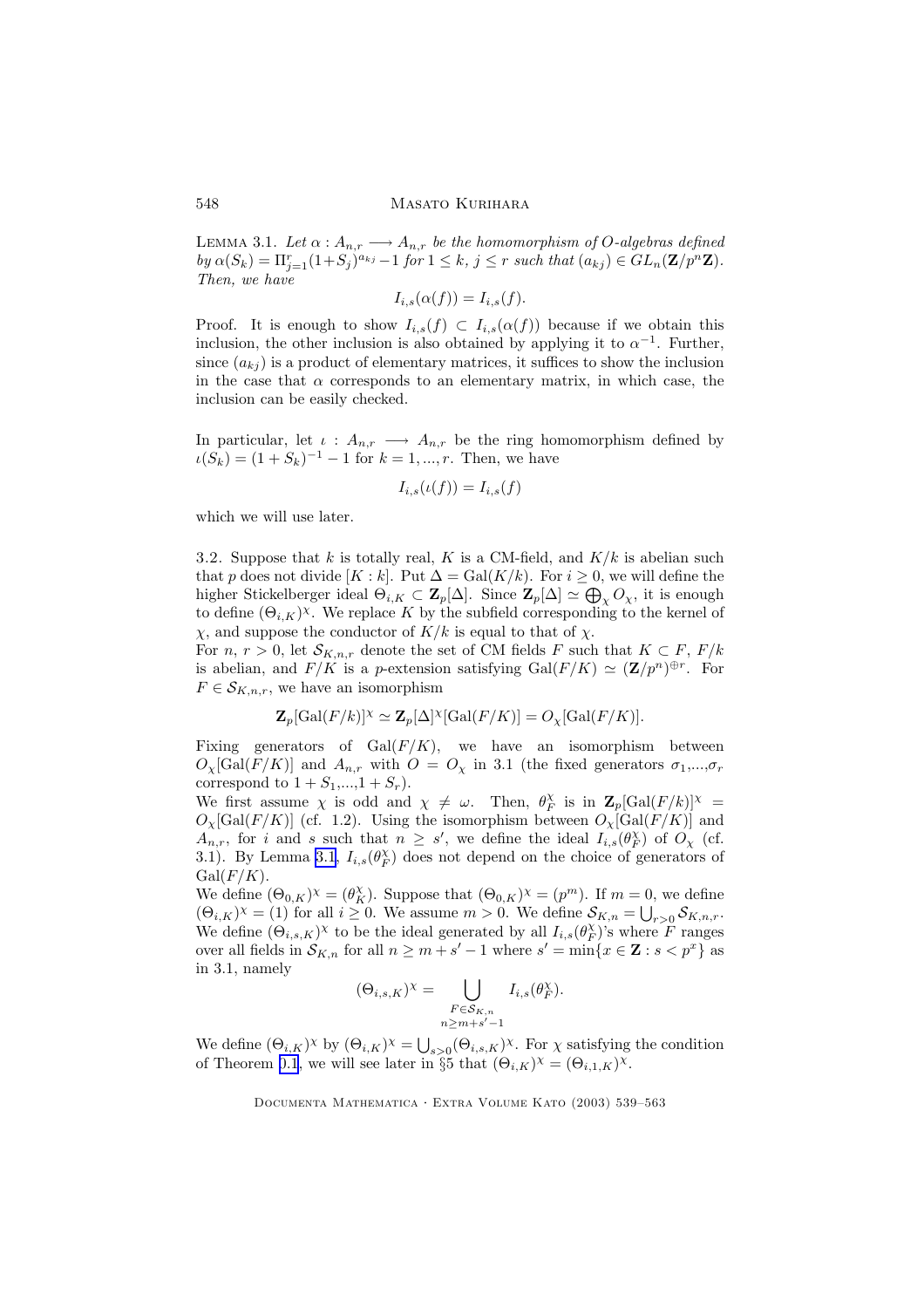<span id="page-10-0"></span>For  $F \in \mathcal{S}_{K,m}$  with  $m > 0$ ,  $I_{i,1}(\theta_F^{\chi})$  contains  $p^m$  (note that  $s' = 1$  when  $s = 1$ ), so  $p^m \in (\Theta_{i,K})^\chi$ . Since  $(\Theta_{0,K})^\chi = (p^m)$ ,  $(\Theta_{0,K})^\chi$  is in  $(\Theta_{i,K})^\chi$ . It is also clear from definition that  $(\Theta_{i,s,K})^{\chi} \subset (\Theta_{i+1,s,K})^{\chi}$  for  $i > 0$  and  $s > 0$ . Hence, we have a sequence of ideals

$$
(\Theta_{0,K})^{\chi} \subset (\Theta_{1,K})^{\chi} \subset (\Theta_{2,K})^{\chi} \subset \dots
$$

We do not use the  $\omega$ -component in this paper, but for  $\chi = \omega$ , we define  $(\Theta_{0,K})^{\chi} = (\theta_K \text{Ann}_{\mathbf{Z}_p[\text{Gal}(K/k)]}(\mu_{p^{\infty}}(K)))^{\chi}$ . For  $i > 0$ ,  $(\Theta_{i,K})^{\chi}$  is defined similarly as above by using  $x\theta_F^{\chi}$  instead of  $\theta_F^{\chi}$  where x ranges over elements of  $\text{Ann}_{\mathbf{Z}_p[\text{Gal}(F/k)]}(\mu_{p^{\infty}}(F))^{\chi}$ . For an even  $\chi$ , we define  $(\Theta_{i,K})^{\chi} = (0)$  for all  $i \geq 0$ .

PROPOSITION 3.2. Suppose that K and  $\chi$  be as in Theorem [0.1.](#page-1-0) Then, for any  $i > 0$ , we have

$$
(\Theta_{i,K})^{\chi} \subset \text{Fitt}_{i,O_{\chi}}(A_K^{\chi}).
$$

Proof. At first, by Theorem 3 in Wiles [\[26](#page-24-0)] we know  $\#A_K^{\chi} = \#(O_{\chi}/(\theta_K^{\chi}))$ , hence  $(\Theta_{0,K})^{\chi} = \text{Fitt}_{0,O_{\chi}}(A_K^{\chi})$ . (In our case, this is a direct consequence of the main conjecture proved by Wiles [\[25](#page-24-0)].) We assume  $i > 0$ . By the definition of  $(\Theta_{i,K})^{\chi}$ , we have to show  $I_{i,s}(\theta_F^{\chi}) \subset \text{Fitt}_{i,O_{\chi}}(A_K^{\chi})$  for  $F \in \mathcal{S}_{K,n,r}$  where the notation is the same as above. By Lemma [3.1,](#page-8-0)  $I_{i,s}(\theta_F^{\chi}) = I_{i,s}(\iota(\theta_F^{\chi}))$ . Hence, it is enough to show

$$
I_{i,s}(\iota(\theta_F^{\chi})) \subset \text{Fitt}_{i,O_{\chi}}(A_K^{\chi}).
$$

We will prove this inclusion by the same method as Theorem 8.1 in [[11\]](#page-24-0). We write  $O = O_{\chi} = O_{\chi^{-1}}$ , and  $G = \text{Gal}(F/K)$ . As in 3.2, we fix an isomorphism  $O[\widehat{Gal}(F/K)] \simeq A_{n,r}$  by fixing generators of G. We consider  $(A_F^{\chi})^{\vee} = (A_F \otimes_{\mathbf{Z}_p[\Delta]} O)^{\vee} = (A_F \otimes_{\mathbf{Z}_p[\text{Gal}(F/k)]} O[G])^{\vee}$  which is an  $O[G]$ -module. Since  $F/K$  is a p-extension, it is well-known that the vanishing of the Iwasawa  $\mu$ -invariant of K implies the vanishing of the Iwasawa  $\mu$ -invariant of F ([[6\]](#page-23-0) Theorem 3). By Corollary [2.4,](#page-8-0) we have

$$
\iota(\theta_F^{\chi}) \in \text{Fitt}_{0,O[G]}((A_F^{\chi})^{\vee}).
$$

Since  $\chi \neq \omega$  and  $\chi$  is odd, for a unit group  $O_F^{\times}$ , we have  $(O_F^{\times} \otimes \mathbb{Z}_p)^{\times}$  $\mu_{p^{\infty}}(F)^{\chi} = 0$ , so  $H^1(\text{Gal}(F/K), O_F^{\times})^{\chi} = H^1(\text{Gal}(F/K), (O_F^{\times} \otimes \mathbf{Z}_p)^{\chi}) = 0$ . This shows that the natural map  $A_K^{\chi} \longrightarrow A_F^{\chi}$  is injective. Hence, regarding  $A_K^{\chi}$  as an  $O[G]$ -module (G acting trivially on it), we have

$$
\mathrm{Fitt}_{0,O[G]}((A_F^{\chi})^{\vee}) \subset \mathrm{Fitt}_{0,O[G]}((A_K^{\chi})^{\vee}),
$$

and

$$
\iota(\theta_K^{\chi}) \in \mathrm{Fitt}_{0,O[G]}((A_K^{\chi})^{\vee}).
$$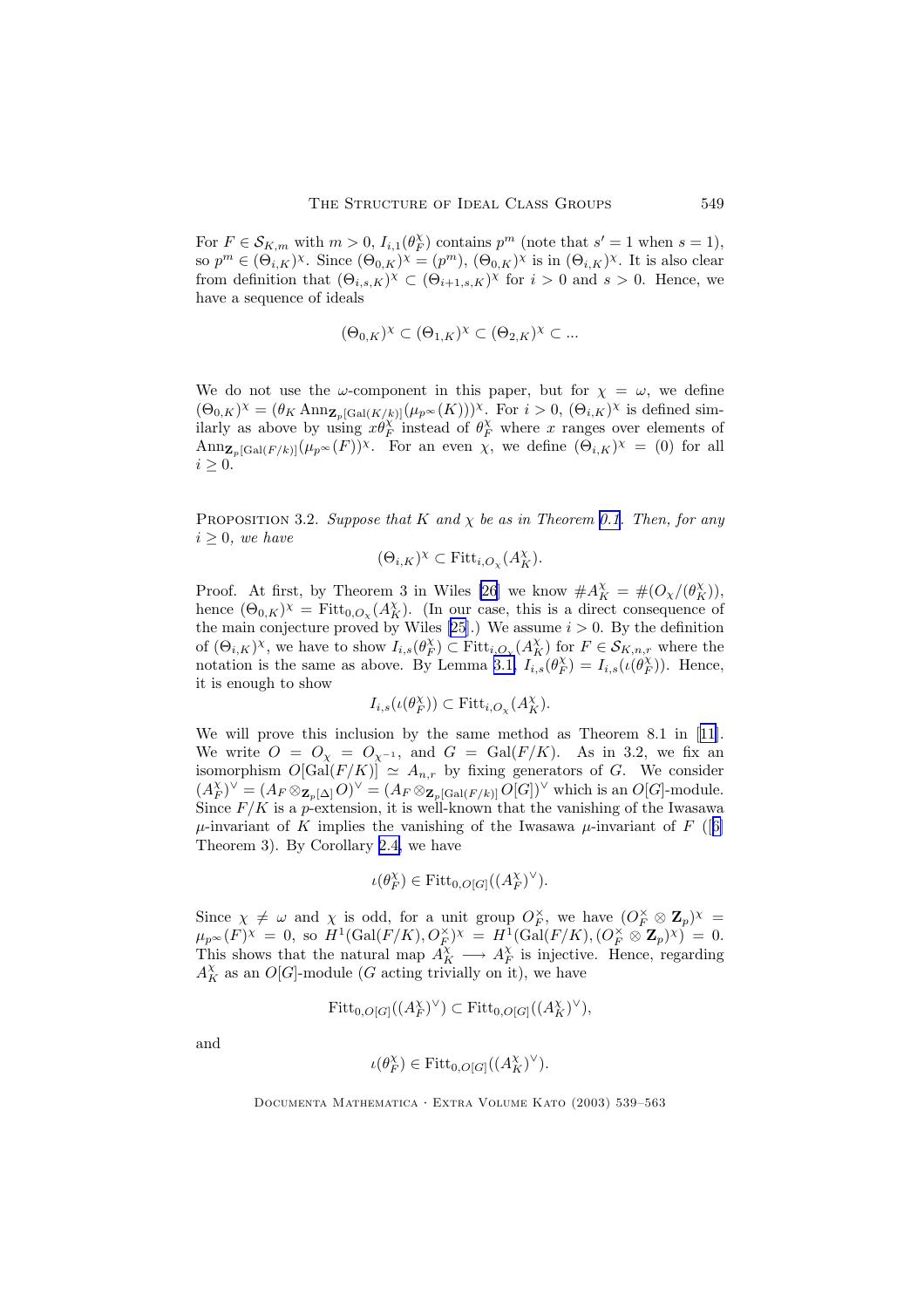Hence, by the lemma below, we obtain

 $I_{i,s}(\iota(\theta_F^{\chi})) \subset \text{Fitt}_{i,O}(A_K^{\chi}).$ 

This completes the proof of Proposition [3.2.](#page-10-0)

LEMMA 3.3. Put  $I_G = (S_1, ..., S_r)$ . Then,  $Fitt_{0,O[G]}((A_K^{\chi})^{\vee})$  is generated by Fitt<sub>j, $O(A_K^{\chi})(I_G)^j$  for all  $j \geq 0$ .</sub>

Proof. Put  $M = (A_K^{\chi})^{\vee}$ . Since O is a discrete valuation ring,  $M^{\vee}$  is isomorphic to M as an O-module. Hence,  $Fitt_{j,O}(M) = Fitt_{j,O}(M^{\vee}) = Fitt_{j,O}(A_K^{\chi}).$ We take generators  $e_1,...,e_m$  and relations  $\sum_{k=1}^m a_{k l}e_k = 0$   $(a_{k l} \in O, l =$ 1, 2, ..., m) of M as an O-module. Put  $A = (a_{kl})$ . We also consider a relation matrix of M as an  $O[G]$ -module. By definition,  $I_G$  annihilates M. Hence, the relation matrix of M as an  $O[G]$ -module is of the form

|  |  |  | $\begin{pmatrix} S_1 & \dots & S_r & \dots & \dots & 0 & \dots & 0 \end{pmatrix}$ |                                                          |  |
|--|--|--|-----------------------------------------------------------------------------------|----------------------------------------------------------|--|
|  |  |  | $\begin{pmatrix} 0 & \dots & 0 & \dots & \dots & 0 & \dots & 0 \end{pmatrix}$     |                                                          |  |
|  |  |  |                                                                                   | the company of the company of the company of the company |  |
|  |  |  | the company of the company of the company of                                      |                                                          |  |
|  |  |  |                                                                                   |                                                          |  |

Therefore,  $Fitt_{0,O[G]}(M)$  is generated by  $Fitt_{j,O}(M)(I_G)^j$  for all  $j \geq 0$ .

#### 4 Euler systems

Let  $K/k$  be a finite and abelian extension of degree prime to p. We also assume that K is a CM-field, and the Iwasawa  $\mu$ -invariant of K is zero. We consider a CM field F such that  $F/k$  is finite and abelian,  $F \supset K$ , and  $F/K$  is a pextension. Since the Iwasawa  $\mu$ -invariant of F is also zero, by Corollary [2.4,](#page-8-0) we have  $\iota(\theta_F^{\sim})(A_F^{\sim})^{\vee} = 0$ . Hence, we have

$$
\theta_F^\sim A_F^\sim=0.
$$

We denote by  $O_F^{\times}$ ,  $\text{Div}_F$ , and  $A_F$  the unit group of F, the divisor group of F, and the p-primary component of the ideal class group of F. We write  $[\rho]$  for the divisor corresponding to a finite prime  $\rho$ , and write an element of Div<sub>F</sub> of the form  $\Sigma a_i[\rho_i]$  with  $a_i \in \mathbb{Z}$ . If  $(x) = \Pi \rho_i^{a_i}$  is the prime decomposition of  $x \in F^{\times}$ , we write  $\text{div}(x) = \sum a_i [\rho_i] \in \text{Div}_F$ . Consider an exact sequence  $0 \longrightarrow O_F^{\times} \otimes \mathbb{Z}_p \longrightarrow F^{\times} \otimes \mathbb{Z}_p \longrightarrow \text{Div}_F \otimes \mathbb{Z}_p \longrightarrow A_F \longrightarrow 0.$  Since the functor  $M \mapsto M^{\sim}$  is exact and  $(O_F^{\times} \otimes \mathbf{Z}_p)^{\sim} = 0$ ,

$$
0 \longrightarrow (F^\times \otimes \mathbf{Z}_p)^\sim \xrightarrow{\mathrm{div}} (\mathrm{Div}_F \otimes \mathbf{Z}_p)^\sim \longrightarrow A_F^\sim \longrightarrow 0
$$

is exact. For any finite prime  $\rho_F$  of F, since the class of  $\theta_F^{\sim}[\rho_F]$ <sup>~</sup> in  $A_F^{\sim}$  vanishes, there is a unique element  $g_{F,\rho_F}$  in  $(F^{\times} \otimes \mathbb{Z}_p)^{\sim}$  such that

$$
\operatorname{div}(g_{F,\rho_F}) = \theta_F^{\sim}[\rho_F]^{\sim}.
$$

By this property, we have

<span id="page-11-0"></span>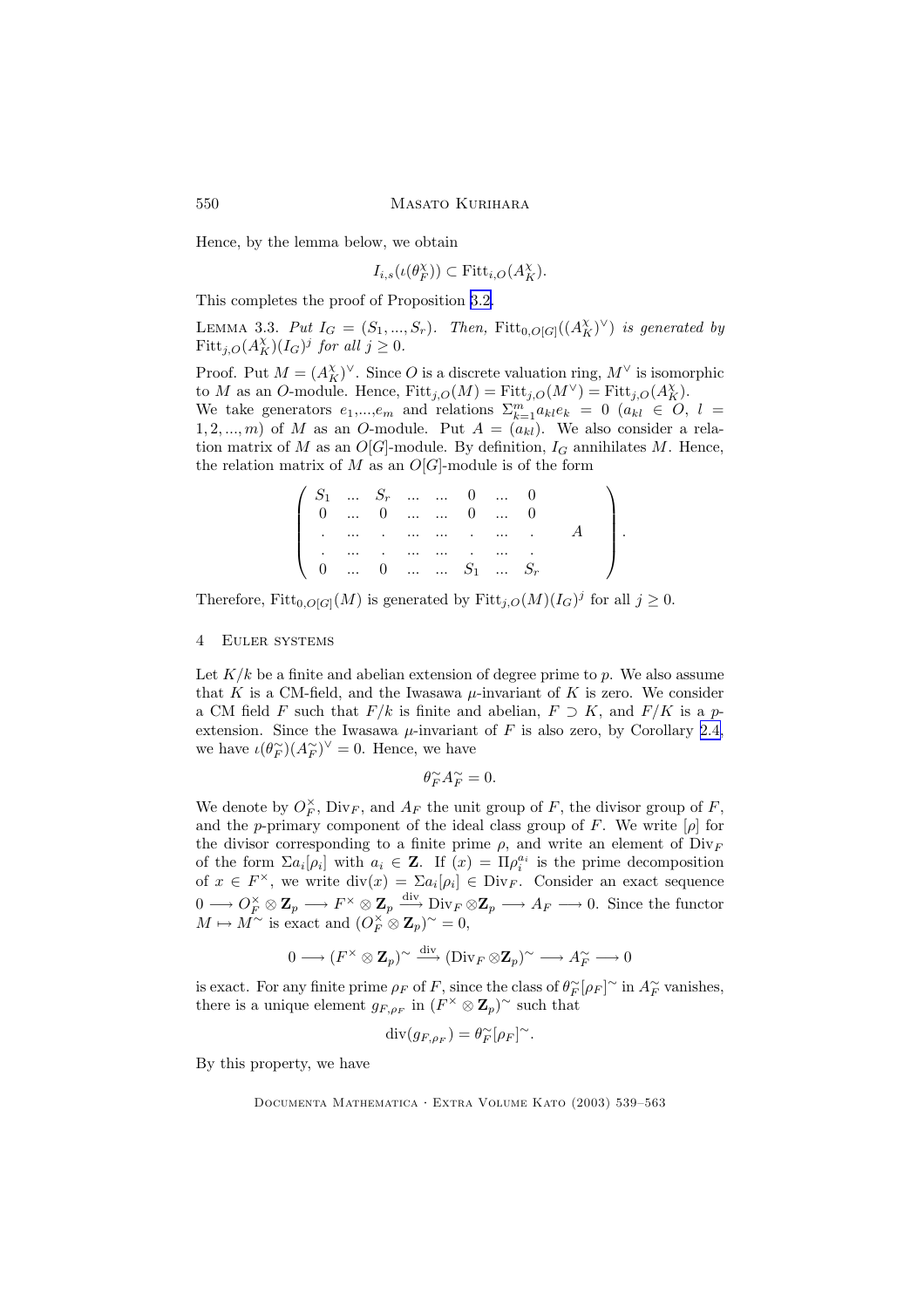LEMMA 4.1. Suppose that M is an intermediate field of  $F/K$ , and  $S_F$  (resp.  $S_M$ ) denotes the set of ramifying primes of k in  $F/k$  (resp.  $M/k$ ). Let  $\rho_M$  be a prime of M,  $\rho_F$  be a prime of F above  $\rho_M$ , and  $f = \left[O_F/\rho_F : O_F/\rho_M\right]$ . Then, we have

$$
N_{F/M}(g_{F,\rho_F}) = \left(\prod_{\lambda \in S_F \backslash S_M} (1 - \varphi_{\lambda}^{-1}))^{\sim} (g_{M,\rho_M})^f\right)
$$

where  $N_{F/M}: F^{\times} \longrightarrow M^{\times}$  is the norm map, and  $\varphi_{\lambda}$  is the Frobenius of  $\lambda$  in  $Gal(M/k).$ 

Proof. In fact, we have

$$
\operatorname{div}(N_{L/M}(g_{F,\rho_F})) = c_{F/M}(\theta_F)^{\sim}[N_{F/M}(\rho_F)]^{\sim}
$$

where  $c_{F/M}$  :  $\mathbf{Z}_p[\text{Gal}(F/k)] \longrightarrow \mathbf{Z}_p[\text{Gal}(M/k)]$  is the map induced by the restriction  $\sigma \mapsto \sigma_{|M}$  and  $N_{F/M}(\rho_F)$  is the norm of  $\rho_F$ . By a famous property of the Stickelberger elements (see Tate [\[23](#page-24-0)] p.86), we have

$$
c_{F/M}(\theta_F^{\sim}) = \left( (\prod_{\lambda \in S_F \backslash S_M} (1 - \varphi_{\lambda}^{-1})) \theta_M \right)^{\sim},
$$

hence the right hand side of the first equation is equal to  $((\prod_{\lambda \in S_F \setminus S_M} (1 (\varphi_{\lambda}^{-1}))\theta_M$ )~ $f[\rho_M]$ ~. This is also equal to div $((\prod_{\lambda \in S_F \setminus S_M} (1-\varphi_{\lambda}^{-1}))^{\sim}(g_{M,\rho_M})^f)$ . Since div is injective, we get this lemma.

REMARK 4.2. By the property  $\theta_F^{\sim} A_F^{\sim} = 0$ , we can also obtain an Euler system in some cohomology groups by the method of Rubin in [[18\]](#page-24-0) Chapter 3, section 3.4. But here, we consider the Euler system of these  $g_{F,\rho_F}$ 's, which is an analogue of the Euler system of Gauss sums. I obtained the idea of studying the elements  $g_{F,\rho_F}$  from C. Popescu through a discussion with him.

Let  $H_k$  be the Hilbert p-class field of k, namely the maximal abelian p-extension of  $k$  which is unramified everywhere. Suppose that the p-primary component  $A_k$  of the ideal class group of k is decomposed into  $A_k = \mathbf{Z}/p^{a_1}\mathbf{Z} \oplus ... \oplus \mathbf{Z}/p^{a_s}\mathbf{Z}$ . We take and fix a prime ideal  $\mathfrak{q}_j$  which generates the *j*-th direct summand for each  $j = 1, ..., s$ . We take  $\xi_j \in k^{\times}$  such that  $\mathfrak{q}_j^{p^{a_j}} = (\xi_j)$  for each j. Let U denote the subgroup of  $k^{\times}$  generated by the unit group  $O_k^{\times}$  and  $\xi_1,...,\xi_s$ . For a positive integer  $n > 0$ , we define  $P_n$  to be the set of primes of k with degree 1 which are prime to  $pq_1 \cdot ... \cdot q_s$ , and which split completely in  $KH_k(\mu_{p^n}, \mathcal{U}^{1/p^n}).$ 

LEMMA 4.3. Suppose  $\lambda \in \mathcal{P}_n$ . Then, there exists a unique cyclic extension  $k_n(\lambda)/k$  of degree  $p^n$ , which is unramified outside  $\lambda$ , and in which  $\lambda$  is totally ramified.

Proof. We prove this lemma by class field theory. Let  $\mathcal{C}_k$  (resp.  $Cl_k$ ) be the idele class group (resp. the ideal class group) of  $k$ . For a prime  $v$ , we denote by  $k_v$  the completion of k at v, and define  $U_{k_v}$  to be the unit group of the ring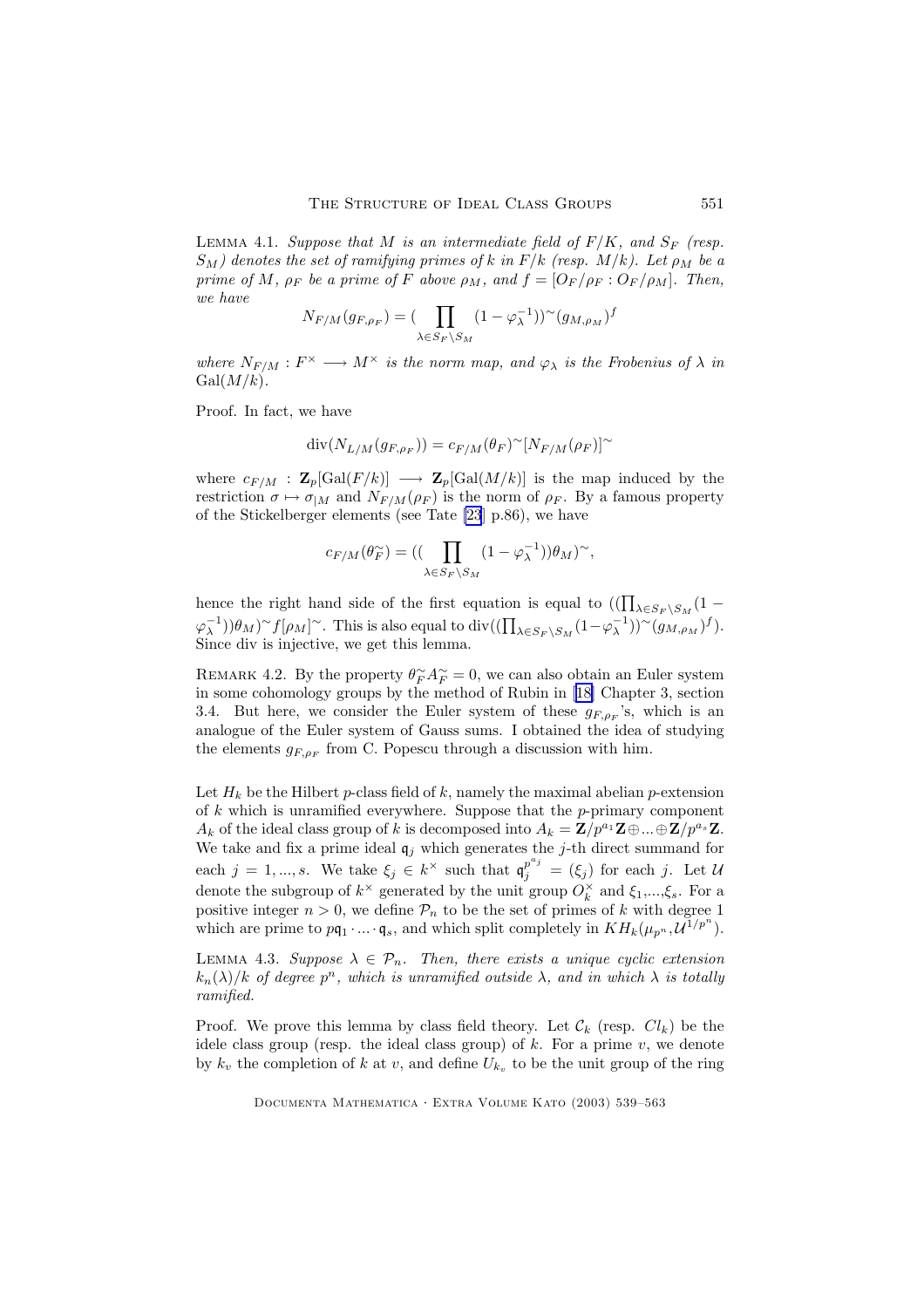of integers of  $k_v$  for a finite prime v, and  $U_{k_v} = k_v$  for an infinite prime v. We denote by  $U_{k_v}^1$  the group of principal units for a finite prime v. We define  $\mathcal{C}_{k,\lambda,n}$ which is a quotient of  $\mathcal{C}_k \otimes \mathbf{Z}_p$  by

$$
\mathcal{C}_{k,\lambda,n} = ((k_{\lambda}^{\times}/U_{k_{\lambda}}^1) \otimes \mathbf{Z}/p^n \mathbf{Z} \oplus \bigoplus_{v \neq \lambda} (k_v^{\times}/U_{k_v}) \otimes \mathbf{Z}_p) / (\text{the image of } k^{\times})
$$

where v ranges over all primes except  $\lambda$ . Since  $\lambda$  splits in  $H_k$ , the class of  $\lambda$  in  $Cl_k \otimes \mathbb{Z}_p = A_k$  is trivial. Hence, the natural map

$$
\bigoplus_v k_v^{\times} \otimes \mathbf{Z}_p \longrightarrow \bigoplus_v (k_v^{\times}/U_{k_v}) \otimes \mathbf{Z}_p \longrightarrow (\bigoplus_v \mathbf{Z}_p)/(\text{the image of } k^{\times}) = A_k
$$

(v ranges over all primes) induces  $\mathcal{C}_{k,\lambda,n} \longrightarrow A_k$ , and we have an exact sequence

$$
(U_{k\lambda}/U^1_{k\lambda})\otimes \mathbf{Z}/p^n\mathbf{Z}\stackrel{a}{\longrightarrow}\mathcal{C}_{k,\lambda,n}\stackrel{b}{\longrightarrow}A_k\longrightarrow 0.
$$

Let  $\kappa(\lambda)$  denote the residue field of  $\lambda$ . Since  $\lambda$  splits in  $k(\mu_{p^n})$ ,  $(U_{k_{\lambda}}/U_{k_{\lambda}}^1)$   $\otimes$  $\mathbf{Z}/p^n\mathbf{Z} = \kappa(\lambda)^{\times} \otimes \mathbf{Z}/p^n\mathbf{Z}$  is cyclic of order  $p^n$ . Since  $\lambda$  splits in  $k(\mu_{p^n}, (O_k^{\times})^{1/p^n})$ ,  $O_{k}^{\times}$  is in  $(U_{k_{\lambda}})^{p^{n}}$  and a is injective (Rubin [[18\]](#page-24-0) Lemma 4.1.2 (i)). Next, we will show that the exact sequence

$$
0 \longrightarrow (U_{k_{\lambda}}/U_{k_{\lambda}}^1) \otimes \mathbf{Z}/p^n\mathbf{Z} \stackrel{a}{\longrightarrow} \mathcal{C}_{k,\lambda,n} \stackrel{b}{\longrightarrow} A_k \longrightarrow 0
$$

splits. Let  $\mathfrak{q}_j$ ,  $a_j$ ,  $\xi_j$  be as above. Suppose that  $\pi_{\mathfrak{q}_j}$  is a uniformizer of  $k_{\mathfrak{q}_j}$ . We denote by  $\Pi_{\mathfrak{q}_j}$  the idele whose  $\mathfrak{q}_j$ -component is  $\pi_{\mathfrak{q}_j}$  and whose v-component is 1 for every prime v except for  $q_j$  (the  $\lambda$ -component is also 1). Since  $\lambda$  splits in  $k(\xi_j^{1/p^n})$ , we have  $\xi_j \in (U_{k_\lambda})^{p^n}$ . Hence, the class of  $\xi_j \in k^\times$  in  $(k_\lambda^\times/U_{k_\lambda}^1) \otimes$  $\mathbf{Z}/p^n\mathbf{Z}\oplus \bigoplus_{v\neq \lambda} (k_v^\times/U_{k_v})\otimes \mathbf{Z}_p$  coincides with  $(\Pi_{\mathfrak{q}_j})^{p^{a_j}}$ . This shows that the class  $[\Pi_{\mathfrak{q}_j}]_{\mathcal{C}_{k,\lambda,n}}$  of  $\Pi_{\mathfrak{q}_j}$  in  $\mathcal{C}_{k,\lambda,n}$  has order  $p^{a_j}$  because  $b([\Pi_{\mathfrak{q}_j}]_{\mathcal{C}_{k,\lambda,n}}) = [\mathfrak{q}_j]_{A_k}$  where  $[q_j]_{A_k}$  is the class of  $q_j$  in  $A_k$ . We define a homomorphism  $b' : A_k \longrightarrow C_{k,\lambda,n}$ by  $[\mathfrak{q}_j]_{A_k} \mapsto [\Pi_{\mathfrak{q}_j}]_{\mathcal{C}_{k,\lambda,n}}$  for all  $j = 1,...,s$ . Clearly, b' is a section of b, hence the above exact sequence splits. By class field theory, this implies that there is a cyclic extension  $k_n(\lambda)/k$  of degree  $p^n$ , which is linearly disjoint with  $k_H/k$ . From the construction, we know that  $\lambda$  is totally ramified in  $k_n(\lambda)$ , and  $k_n(\lambda)/k$ is unramified outside  $\lambda$ . It is also clear that  $k_n(\lambda)$  is unique by class field theory.

As usual, we consider Kolyvagin's derivative operator. Put  $G_{\lambda} = \text{Gal}(k_n(\lambda)/k)$ , and fix a generator  $\sigma_\lambda$  of  $G_\lambda$  for  $\lambda \in \mathcal{P}_n$ . We define  $N_\lambda = \sum_{i=0}^{p^n-1} \sigma_\lambda^i \in \mathbf{Z}[G_\lambda]$  and  $D_{\lambda} = \sum_{i=0}^{p^n-1} i \sigma_{\lambda}^i \in \mathbf{Z}[G_{\lambda}]$ . For a squarefree product  $\mathfrak{a} = \lambda_1 \cdot ... \cdot \lambda_r$  with  $\lambda_i \in \mathcal{P}_n$ , we define  $k_n(\mathfrak{a})$  to be the compositum  $k_n(\lambda_1)...k_n(\lambda_r)$ , and  $K_{n,(\mathfrak{a})} = Kk_n(\mathfrak{a})$ . We simply write  $K_{(\mathfrak{a})}$  for  $K_{n,(\mathfrak{a})}$  if no confusion arises. For  $\mathfrak{a} = \lambda_1 \cdot ... \cdot \lambda_r$ , we also define  $N_{\mathfrak{a}} = \prod_{i=1}^r N_{\lambda_i}$  and  $D_{\mathfrak{a}} = \prod_{i=1}^r D_{\lambda_i} \in \mathbf{Z}[\text{Gal}(k_n(\mathfrak{a})/k)] =$  $\mathbf{Z}[\text{Gal}(K_{(\mathfrak{a})}/K)]$ . For a finite prime  $\rho$  of k which splits completely in  $K_{(\mathfrak{a})}$ , we take a prime  $\rho_{K_{(a)}}$  of  $K_{(a)}$ . By the standard method of Euler systems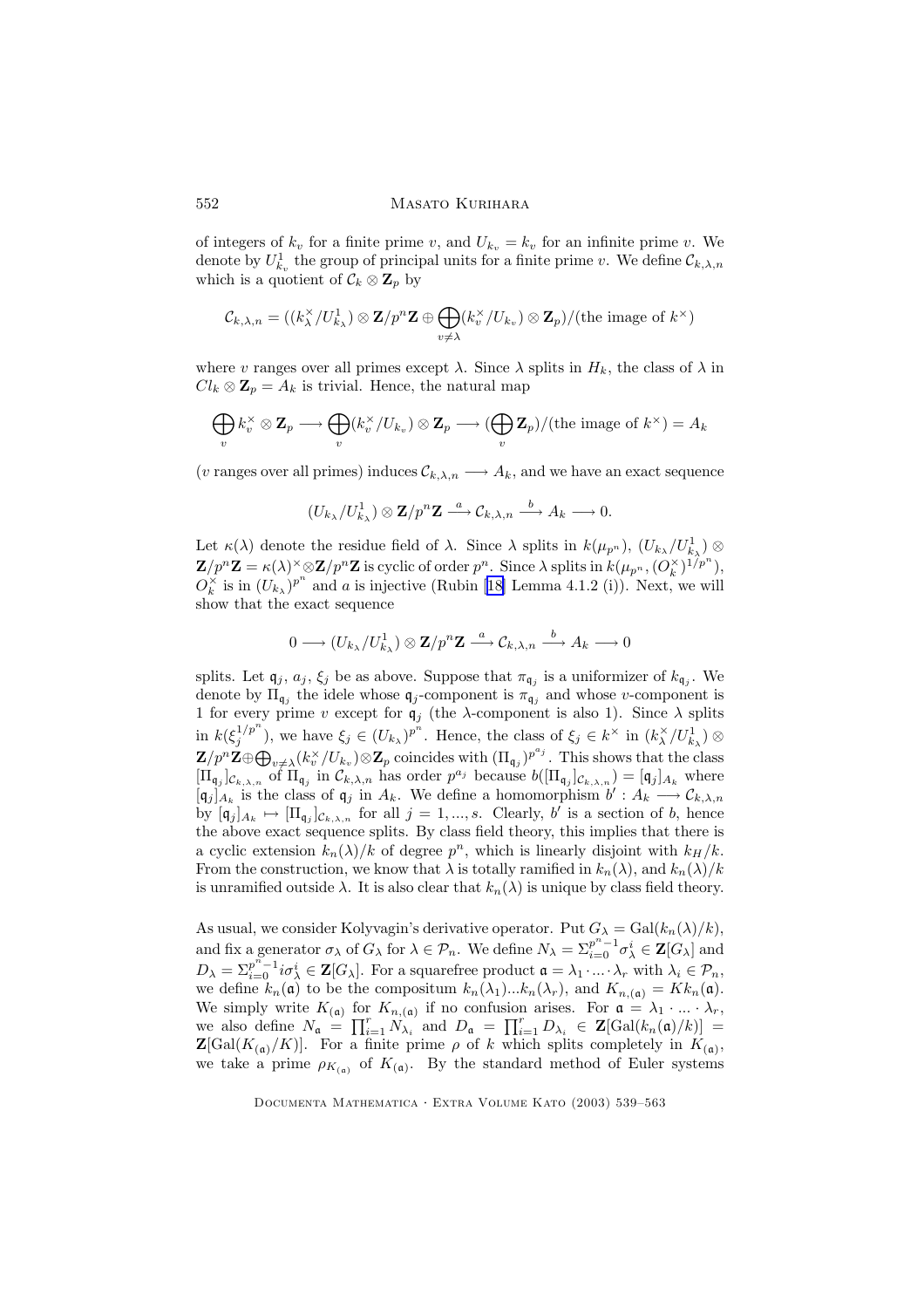<span id="page-14-0"></span>(cf. Lemmas 2.1 and 2.2 in Rubin [\[17](#page-24-0)], or Lemma 4.4.2 (i) in Rubin [[18\]](#page-24-0)), we know that there is a unique  $\kappa_{\mathfrak{a},\rho_{K_{(\mathfrak{a})}}}\in (K^{\times}\otimes \mathbf{Z}/p^{n})^{\sim}$  whose image in  $(K_{(a)}^{\times} \otimes \mathbf{Z}/p^n)$ <sup>~</sup> coincides with  $D_{\mathfrak{a}}(g_{K_{(a)}, \rho_{K_{(a)}}})$ . We also have an element  $\delta_{\mathfrak{a}} \in$  $\mathbf{Z}/p^n[\text{Gal}(K/k)]^{\sim}$  such that  $D_{\mathfrak{a}}\theta_{K_{(\mathfrak{a})}}^{\sim} \equiv \nu_{K_{(\mathfrak{a})}/K}(\delta_{\mathfrak{a}}) \pmod{p^n}$  where  $\nu_{K_{(\mathfrak{a})}/K}$ :  $\mathbf{Z}_p[\text{Gal}(K/k)]^{\sim} \longrightarrow \mathbf{Z}_p[\text{Gal}(K_{(\mathfrak{a})}/k)]^{\sim}$  is the map induced by  $\sigma \mapsto \sum_{\tau|_K = \sigma} \tau$ for  $\sigma \in \text{Gal}(K/k)$ . This  $\delta_{\mathfrak{a}}$  is also determined uniquely by this property. We sometimes write  $\kappa_{\mathfrak{a}}$  for  $\kappa_{\mathfrak{a},\rho_{K_{(\mathfrak{a})}}}$  if no confusion arises.

We take an odd character  $\chi$  of  $Gal(K/k)$  such that  $\chi \neq \omega$ , and consider the  $\chi$ -component  $\kappa_{\mathfrak{a}}^{\chi} \in (K^{\times} \otimes \mathbb{Z}/p^n)^{\chi}, \ \delta_{\mathfrak{a}}^{\chi} \in \mathbb{Z}/p^n[\text{Gal}(K/k)]^{\chi} = O_{\chi}, \text{ ...etc.}$ 

LEMMA 4.4. Put  $S_i = \sigma_{\lambda_i} - 1 \in O_{\chi}[\text{Gal}(K_{(\mathfrak{a})}/K)]$ . Then, we have

$$
\theta_{K_{(a)}}^{\chi} \equiv (-1)^r \delta_a^{\chi} S_1 \cdot \ldots \cdot S_r \pmod{(p^n, S_1^2, ..., S_r^2)}.
$$

Proof. We first prove  $\theta_{K_{(a)}}^{\chi} \equiv aS_1 \cdot ... \cdot S_r \mod (S_1^2, ..., S_r^2)$  for some  $a \in O_{\chi}$  by induction on r. For any subfields  $M_1$  and  $M_2$  such that  $K \subset M_1 \subset M_2 \subset K_{(\mathfrak{a})}$ , we denote by  $c_{M_2/M_1}:O_\chi[\text{Gal}(M_2/K)]\longrightarrow O_\chi[\text{Gal}(M_1/K)]$  the map induced by the restriction  $\sigma \mapsto \sigma_{|_{M_1}}$ . Since  $c_{K_{(\lambda_1)}/K}(\theta^{\chi}_{K_{(\lambda_1)}}) = ((1-\varphi_{\lambda_1}^{-1})\theta_K)^{\chi}$  (cf. Tate [[23\]](#page-24-0) p.86) and  $\lambda_1$  splits completely in K, we have  $c_{K_{(\lambda_1)}/K}(\theta^{\chi}_{K_{(\lambda_1)}})=0$ . Hence,  $S_1 = \sigma_{\lambda_1} - 1$  divides  $\theta_{K_{(\lambda_1)}}^{\chi}$ . So the first assertion was verified for  $r = 1$ . Let  $\mathfrak{a}_i = \mathfrak{a}/\lambda_i$  for i with  $1 \leq i \leq r$ . Then, we have  $c_{K(\mathfrak{a})/K(\mathfrak{a}_i)}(\theta_{K(\mathfrak{a})}^{\chi}) =$ 

 $((1 - \varphi_{\lambda_i}^{-1})\theta_{K_{(\mathfrak{a}_i)}})^\chi$ . Since  $\lambda_i$  splits completely in  $K$ ,  $\varphi_{\lambda_i}$  is in  $Gal(K_{(\mathfrak{a}_i)}/K)$ . Hence,  $1 - \varphi_{\lambda_i}^{-1}$  is in the ideal  $I_{Gal(K_{(a_i)}/K)} = (S_1, ..., S_{i-1}, S_{i+1}, ..., S_r)$ . This implies that  $c_{K_{(a)}/K_{(a_i)}}(\theta_{K_{(a)}}^{\chi})$  is in the ideal  $(S_1^2, ..., S_{i-1}^2, S_{i+1}^2, ..., S_r^2)$  by the hypothesis of the induction. This holds for all i, so  $\theta_{K_{(a)}}^{\chi}$  can be written as  $\theta_{K_{(a)}}^{\chi} = \alpha + \beta$  where  $\alpha$  is divisible by all  $S_i$  for  $i = 1, ..., r$ , and  $\beta$  is in  $(S_1^2, ..., S_r^2)$ . Therefore,  $\theta_{K_{(a)}}^{\chi} \equiv aS_1 \cdot ... \cdot S_r \mod (S_1^2, ..., S_r^2)$  for some  $a \in O_{\chi}$ .

Next, we determine a mod  $p^n$ . Note that  $S_i D_{\lambda_i} \equiv -N_{\lambda_i} \pmod{p^n}$ . Hence,  $S_i^2 D_{\lambda_i} \equiv 0 \pmod{p^n}$ . Thus, we have

$$
D_{\mathfrak{a}}(\theta_{K_{(\mathfrak{a})}}^{\chi}) \equiv D_{\mathfrak{a}}(aS_1 \cdot \ldots \cdot S_r) \equiv (-1)^r N_{\mathfrak{a}}(a) \pmod{p^n}.
$$

Hence,  $N_a((-1)^{r}a) = \nu_{K_{(a)}/K}((-1)^{r}a) \equiv \nu_{K_{(a)}/K}(\delta_a^{\chi}) \pmod{p^n}$ , which implies  $\delta_{\mathfrak{a}}^{\chi} \equiv (-1)^{r} a \pmod{p^{n}}$  because  $\nu_{K_{(\mathfrak{a})}/K}$  mod  $p^{n}$  is injective. This completes the proof of Lemma 4.4.

We put  $G = \text{Gal}(K_{\mathfrak{a}})/K)$ . As in §3, we have an isomorphism  $O_{\chi}[G] \simeq A_{n,r}$  by the correspondence  $\sigma_{\lambda_j} \leftrightarrow 1 + S_j$  where  $A_{n,r}$  is the ring in 3.1 with  $O = O_{\chi}$ . For i,  $s > 0$  and  $\theta_{K_{(a)}}^{\chi} \in O_{\chi}[G]$ , we have an ideal  $I_{i,s}(\theta_{K_{(a)}}^{\chi})$  of  $O_{\chi}$  as in 3.2. By the definition of  $I_{i,s}(\theta_{K_{(a)}}^{\chi})$  and Lemma 4.4, we know that  $I_{r,1}(\theta_{K_{(a)}}^{\chi})$  is generated by  $\delta_{\mathfrak{a}}^{\chi}$  and  $p^{n}$ . Thus, we get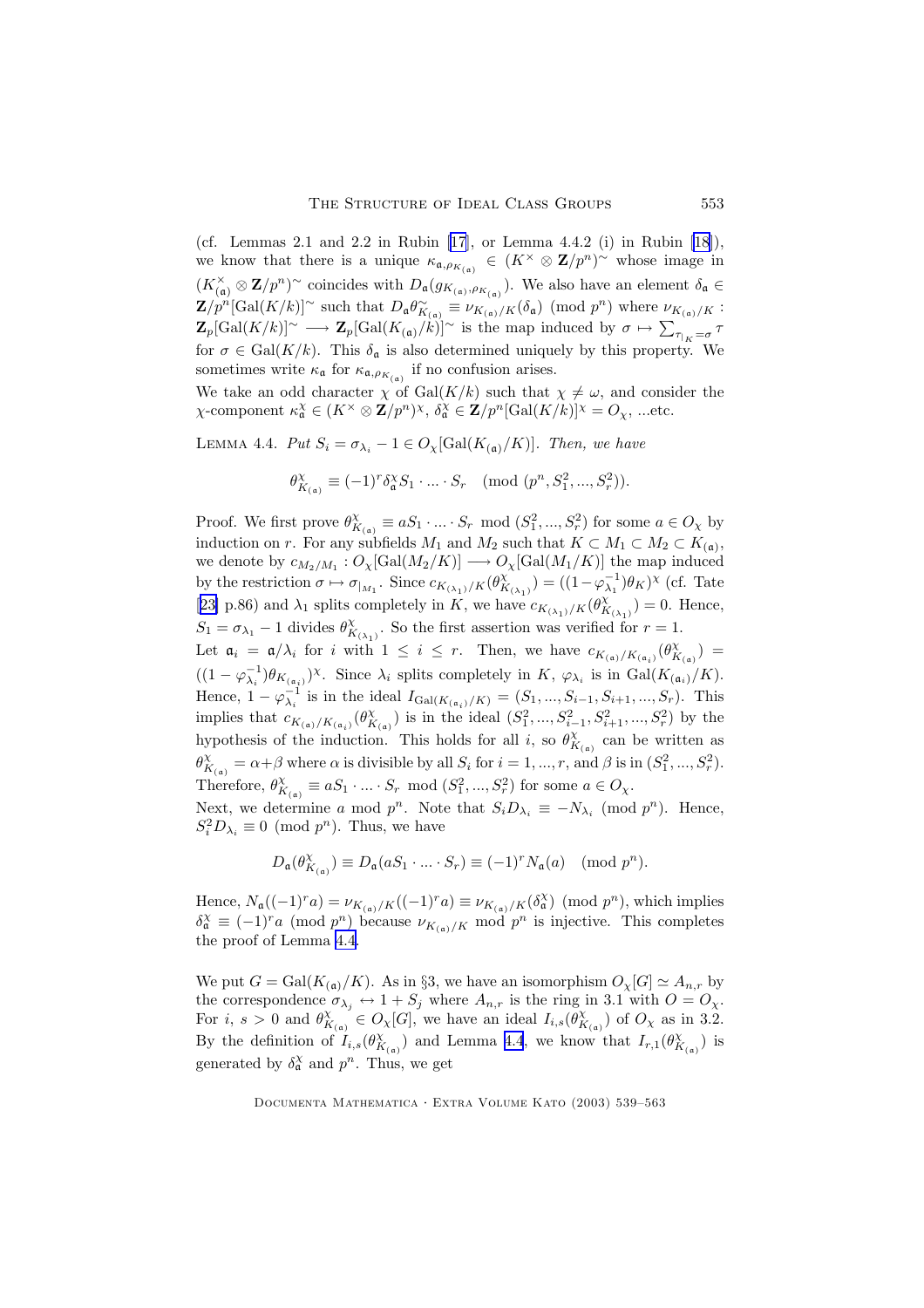Corollary 4.5.

$$
I_{r,1}(\theta_{K_{(\mathfrak{a})}}^{\chi}) = (\delta_{\mathfrak{a}}^{\chi}, p^n).
$$

For a prime  $\lambda$  of k, we define the subgroup  $Div_K^{\lambda}$  of  $Div_K \otimes \mathbb{Z}_p$  by  $Div_K^{\lambda} =$  $\bigoplus_{\lambda_K|\lambda} \mathbf{Z}_p[\lambda_K]$  where  $\lambda_K$  ranges over all primes of K above  $\lambda$ . We fix a prime  $\lambda_K$ , then  $Div_K^{\lambda} = \mathbf{Z}_p[\text{Gal}(K/k)/D_{\lambda_K}][\lambda_K]$  where  $D_{\lambda_K}$  is the decomposition group of  $\lambda_K$  in  $Gal(K/k)$ . Let  $div_\lambda : (K^\times \otimes \mathbb{Z}_p)^\times \longrightarrow (Div_K^{\lambda})^\times$  be the map induced by the composite of div :  $K^{\times} \otimes \mathbb{Z}_p \longrightarrow \text{Div}_K \otimes \mathbb{Z}_p$  and the projection  $Div_K \otimes \mathbb{Z}_p \longrightarrow Div_K^{\lambda}$ . The following lemma is immediate from the defining properties of  $\kappa_{\mathfrak{a},\rho_{K_{(\mathfrak{a})}}}$  and  $\delta_{\mathfrak{a}}$ , which we stated above.

LEMMA 4.6. Assume that  $\rho$  is a finite prime of  $k$  which splits completely in  $K_{(\mathfrak{a})}$ . We take a prime  $\rho_{K_{(a)}}$  of  $K_{(a)}$  and a prime  $\rho_K$  of K such that  $\rho_{K_{(a)}} \mid \rho_K \mid \rho$ . (i) div<sub> $\rho$ </sub> $(\kappa_{\mathfrak{a},\rho_{K_{(\mathfrak{a})}}}^{\chi}) \equiv (\delta_{\mathfrak{a}}[\rho_K])^{\chi} \pmod{p^n}.$ 

(ii) If  $\lambda$  is prime to  $\mathfrak{a}\rho$ , we have  $\text{div}_{\lambda}(\kappa_{\mathfrak{a},\rho_{K_{(\mathfrak{a})}}}) \equiv 0 \pmod{p^n}$ .

We next proceed to an important property of  $\kappa_{\mathfrak{a},\rho_{K_{(\mathfrak{a})}}}^{\chi}$ . Suppose that  $\lambda$  is a prime in  $\mathcal{P}_n$  with  $(\lambda, \mathfrak{a}) = 1$  and  $\rho$  is a prime with  $(\rho, \mathfrak{a}) = 1$ . We assume both  $\rho$  and  $\lambda$  split completely in  $K_{(\mathfrak{a})}$ . Put  $W = \text{Ker}(\text{div}_{\lambda} : (K^{\times} \otimes \mathbb{Z}_p)^{\chi} \longrightarrow (\text{Div}_{K}^{\lambda})^{\chi})$ , and  $R_K^{\lambda} = \bigoplus_{\lambda_K|\lambda} \kappa(\lambda_K)^{\times}$  where  $\kappa(\lambda_K)$  is the residue field of  $\lambda_K$  ( $\kappa(\lambda_K)$ ) coincides with the residue field  $\kappa(\lambda) = O_k/\lambda$  of  $\lambda$  because  $\lambda$  splits in K) and  $\lambda_K$  ranges over all primes of  $K$  above  $\lambda$ . We consider a natural map

$$
\ell_\lambda: W/W^{p^n} \longrightarrow (R_K^\lambda/(R_K^\lambda)^{p^n})^\chi
$$

induced by  $x \mapsto (x \mod \lambda_K)$ . Note that  $N(\lambda) \equiv 1 \pmod{p^n}$  because  $\lambda \in \mathcal{P}_n$ . So,  $R_K^{\lambda}/(R_K^{\lambda})^{p^n}$  is a free  $\mathbf{Z}/p^n\mathbf{Z}[\text{Gal}(K/k)]$ -module of rank 1. We take a basis  $u \in (R_K^{\lambda}/(R_K^{\lambda})^{p^n})^{\chi}$ , and define  $\ell_{\lambda,u} : W/W^{p^n} \longrightarrow (\mathbf{Z}/p^n\mathbf{Z}[\mathrm{Gal}(K/k)])^{\chi} \simeq$  $O_\chi/(p^n)$  to be the composite of  $\ell_\lambda$  and  $u \mapsto 1$ . By Lemma 4.6 (ii),  $\kappa^{\chi}_{\mathfrak{a},\rho_{K_{(\mathfrak{a})}}}$ is in  $W/W^{p^n}$  (note that  $W/W^{p^n} \subset (K^\times \otimes \mathbf{Z}/p^n\mathbf{Z})^\chi$ ). We are interested in  $\ell_{\lambda,u}(\kappa^{\chi}_{\mathfrak{a},\rho_{K_{(\mathfrak{a})}}})$ . We take a prime  $\rho_{K_{(\mathfrak{a})}}$  (resp.  $\lambda_{K_{(\mathfrak{a})}}$ ) of  $K_{(\mathfrak{a})}$  and a prime  $\rho_K$ (resp.  $\lambda_K$ ) of K such that  $\rho_{K_{(a)}} \mid \rho_K \mid \rho$  (resp.  $\lambda_{K_{(a)}} \mid \lambda_K \mid \lambda$ ).

PROPOSITION 4.7. We assume that  $\chi(\mathfrak{p})\neq 1$  for any prime  $\mathfrak{p}$  of k above p, and that  $[\rho_K]$  and  $[\lambda_K]$  yield the same class in  $A_K^{\chi}$ . Then, there is an element  $x \in W/W^{p^n}$  satisfying the following properties.

(i) For any prime  $\lambda'$  of k such that  $(\lambda', \mathfrak{a}) = 1$ , we have

$$
\operatorname{div}_{\lambda'}(\kappa^{\chi}_{\mathfrak{a}, \rho_{K_{(\mathfrak{a})}}}/x) \equiv 0 \pmod{p^n}.
$$

(ii) Choosing u suitably, we have

$$
\frac{1 - N(\lambda)^{-1}}{p^n} \ell_{\lambda, u}(x) \equiv \delta_{\mathfrak{a}\lambda}^{\chi} \pmod{(\delta_{\mathfrak{a}}^{\chi}, p^n)}
$$

where  $N(\lambda) = \# \kappa(\lambda) = \# (O_k/\lambda)$ . In particular, in the case  $\mathfrak{a} = (1)$  we can take  $x = g_{K,\rho_K}^{\chi} \mod W^{p^n}$ .

<span id="page-15-0"></span>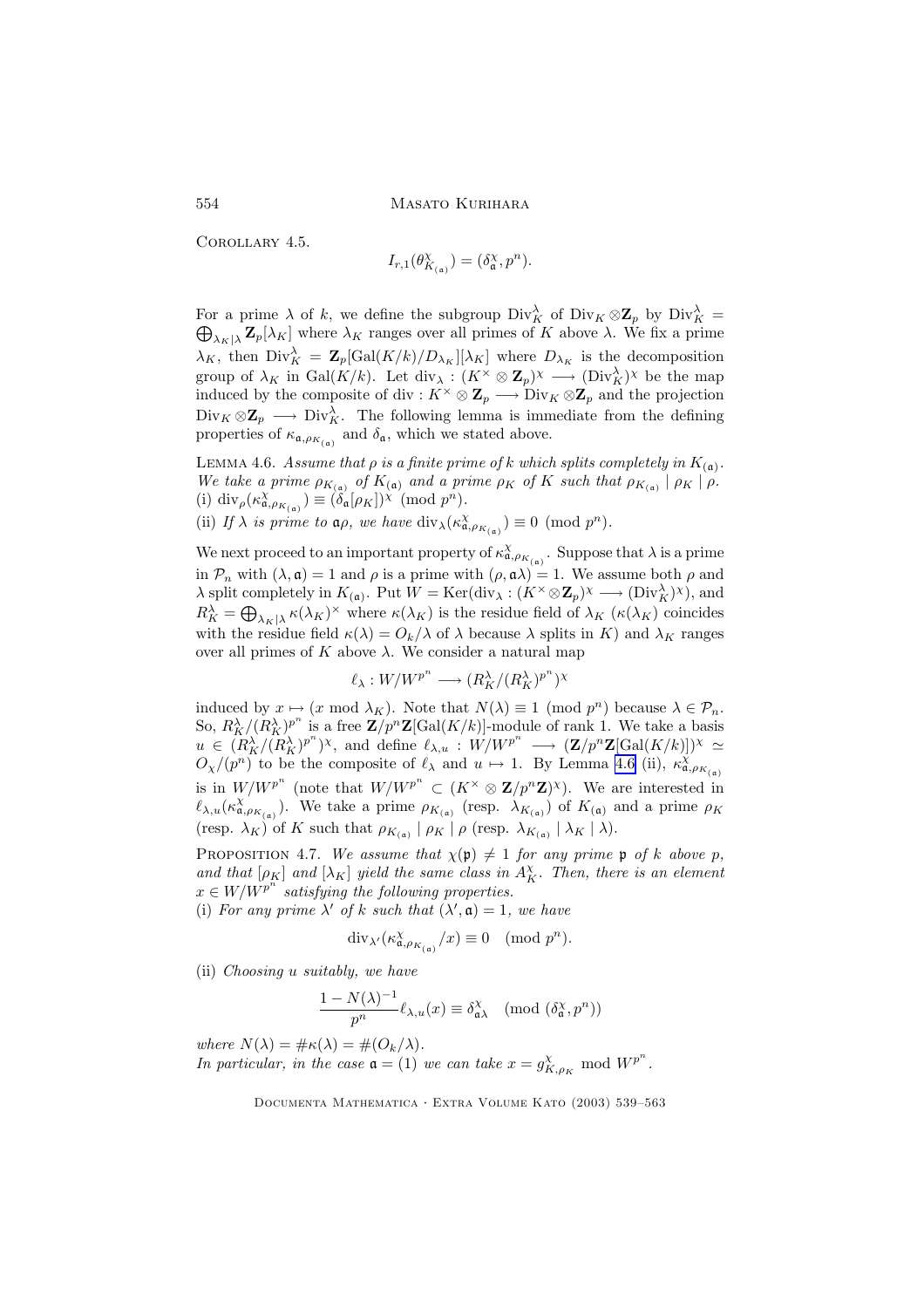<span id="page-16-0"></span>This proposition corresponds to Theorem 2.4 in Rubin [[17\]](#page-24-0), which was proved by using some extra property of the Gauss sums. For our  $g_{F,\rho_F}$  we do not have the property corresponding to Lemma 2.5 in [[17\]](#page-24-0), so we have to give here a proof in which we use only the definition of  $g_{F,\rho_F}$ , namely  $\text{div}(g_{F,\rho_F}^{\chi}) = (\theta_F[\rho_F])^{\chi}$ .

Proof of Proposition [4.7](#page-15-0). We denote by  $\lambda_{K_{(\mathfrak{a}\lambda)}}$  the unique prime of  $K_{(\mathfrak{a}\lambda)}$  above  $\lambda_{K_{(a)}}$ . Put  $N = \text{ord}_p(N(\lambda) - 1) + 2n$ . We take by Chebotarev density theorem a prime  $\rho'$  of k which splits completely in  $K_{(\mathfrak{a}\lambda)}(\mu_{p^N})$  such that the class of  $[\rho'_{K_{(\mathfrak{a}\lambda)}}]$  in  $A_{K_{(\mathfrak{a}\lambda)}}^{\chi}$  for a prime  $\rho'_{K_{(\mathfrak{a}\lambda)}}$  of  $K_{(\mathfrak{a}\lambda)}$  over  $\rho'$  coincides with the class of  $[\lambda_{K_{(\mathfrak{a}\lambda)}}]$ . Let  $\rho'_{K}$  be the prime below  $\rho'_{K_{(\mathfrak{a}\lambda)}}$ . Then, the class of  $[\lambda_{K}]$ , the class of  $[\rho_K']$ , and the class of  $[\rho_K]$  in  $A_K^{\chi}$  all coincide. Hence, there is an element  $a \in W$  such that  $\text{div}(a) = [\rho_K] - [\rho_K']$ . Define  $x \in W/W^{p^m}$  by  $x = \kappa_{a,\rho'_{K_{(a)}}}'^{\chi} \cdot a^{\delta_{\alpha}^{\chi}}$ . By Lemma [4.6](#page-15-0) (ii),  $\text{div}_{\lambda}(\kappa^{\chi}_{\mathfrak{a},\rho_{K_{(\mathfrak{a})}}}/x) \equiv 0 \pmod{p^n}$  for a prime  $\lambda'$  such that  $(\lambda', \mathfrak{a}\rho\rho') = 1$ . By Lemma [4.6](#page-15-0) (i), the same is true for  $\lambda' = \rho$  and  $\rho'$ . Thus, we get the first assertion. In the case  $\mathfrak{a} = (1)$ , we take  $y = g_{K,\rho'_{K}}^{\chi} a^{\theta_{K}^{\chi}}$ . Then,  $\text{div}(y) = \text{div}(g_{K,\rho_K}^{\chi}),$  so  $y = g_{K,\rho_K}^{\chi}$ , and we have  $g_{K,\rho_K}^{\chi}$  mod  $\overline{W}^{p^n} = y$  mod  $W^{p^n} = x.$ 

In order to show the second assertion, it is enough to prove

$$
\frac{1 - N(\lambda)^{-1}}{p^n} \ell_{\lambda, u}(\kappa_{\mathfrak{a}, \rho'_{K_{(\mathfrak{a})}}}) \equiv \delta_{\mathfrak{a}\lambda}^{\chi} \pmod{p^n}
$$
 (1)

for some u. Set  $Div_{K_{(a\lambda)}}^{\lambda} = \bigoplus_{v|\lambda} \mathbf{Z}_p[v]$  and  $R_{K_{(a\lambda)}}^{\lambda} = \bigoplus_{v|\lambda} \kappa(v)^{\times} =$  $\bigoplus_{v\mid\lambda} (O_{K_{(\mathfrak{a}\lambda)}}/v)^\times$  where v ranges over all primes of  $K_{(\mathfrak{a}\lambda)}$  above  $\lambda$ . Since the primes of  $K_{(\mathfrak{a})}$  above  $\lambda$  are totally ramified in  $K_{(\mathfrak{a}\lambda)},$   $(\text{Div}_{K_{(\mathfrak{a}\lambda)}}^{\lambda})^{\chi}$  is isomorphic to  $O_\chi[\text{Gal}(K_{(\mathfrak{a})}/K)]$  and  $(R_{K_{(\mathfrak{a}\lambda)}}^{\lambda}/(R_{K_{(\mathfrak{a}\lambda)}}^{\lambda})^{p^n})^{\chi}$  is isomorphic to  $O_\chi/(p^n)[\text{Gal}(K_{(\mathfrak{a})}/K)]$ . We consider  $W_{K_{(\mathfrak{a}\lambda)}} = \text{Ker}(\text{div}_\lambda : (K_{(\mathfrak{a}\lambda)}^\times \otimes \mathbf{Z}_p)^\times \longrightarrow$  $(\text{Div}_{K_{(\mathfrak{a}\lambda)}}^{\lambda})^{\chi})$  and a natural map

$$
\ell_{\lambda,K_{(\mathfrak{a}\lambda)}}: W_{K_{(\mathfrak{a}\lambda)}}/W_{K_{(\mathfrak{a}\lambda)}}^{p^n} \longrightarrow (R_{K_{(\mathfrak{a}\lambda)}}^\lambda/(R_{K_{(\mathfrak{a}\lambda)}}^\lambda)^{p^n})^\chi.
$$

We take  $b \in (K_{(a\lambda)}^{\times} \otimes \mathbf{Z}_p)^{\chi}$  such that  $\text{div}(b) = [\lambda_{K_{(a\lambda)}}] - [\rho'_{K_{(a\lambda)}}].$ Then,  $b' = \ell_{\lambda, K_{(\mathfrak{a}\lambda)}}(b^{\sigma_{\lambda}-1})$  is a generator of  $(R^{\lambda}_{K_{(\mathfrak{a}\lambda)}}/(R^{\lambda}_{K_{(\mathfrak{a}\lambda)}})^{p^n})^{\chi}$  as an  $O_{\chi}/(p^n)[\text{Gal}(K_{(\mathfrak{a})}/K)]$ -module ([[19](#page-24-0)] Chap.4 Prop.7 Cor.1). Using this b', we identify  $(R^{\lambda}_{K_{(\mathfrak{a}\lambda)}}/(R^{\lambda}_{K_{(\mathfrak{a}\lambda)}})^{p^n})^{\chi}$  with  $O_{\chi}/(p^n)[\text{Gal}(K_{(\mathfrak{a})}/K)]$ , and define

$$
\ell_{\lambda,K_{(\mathfrak{a}\lambda)},b'}: W_{K_{(\mathfrak{a}\lambda)}}/W_{K_{(\mathfrak{a}\lambda)}}^{p^n} \longrightarrow O_{\chi}/p^n[\mathrm{Gal}(K_{(\mathfrak{a})}/K)].
$$

Since  $\lambda$  splits completely in  $K_{(\mathfrak{a})}, c_{K_{(\mathfrak{a}\lambda)}/K_{(\mathfrak{a})}}(\theta^{\chi}_{K_{(\mathfrak{a}\lambda)}})=0$  by the formula in the proof of Lemma [4.1.](#page-11-0) Hence,  $\sigma_{\lambda} - 1$  divides  $\theta_{K_{(\mathfrak{a}\lambda)}}^{\chi^{(2)}},$  Since  $(\sigma_{\lambda} - 1)[\lambda_{K_{(\mathfrak{a}\lambda)}}] =$ 0, we have  $\theta_{K_{(\mathfrak{a}\lambda)}}^{\chi}[\lambda_{K_{(\mathfrak{a}\lambda)}}]^{\chi} = 0$ . So,  $\text{div}(g_{K_{(\mathfrak{a}\lambda)},\rho'_{K_{(\mathfrak{a}\lambda)}}}^{\chi}) = \text{div}((b^{-\theta_{K_{(\mathfrak{a}\lambda)}}})^{\chi}) =$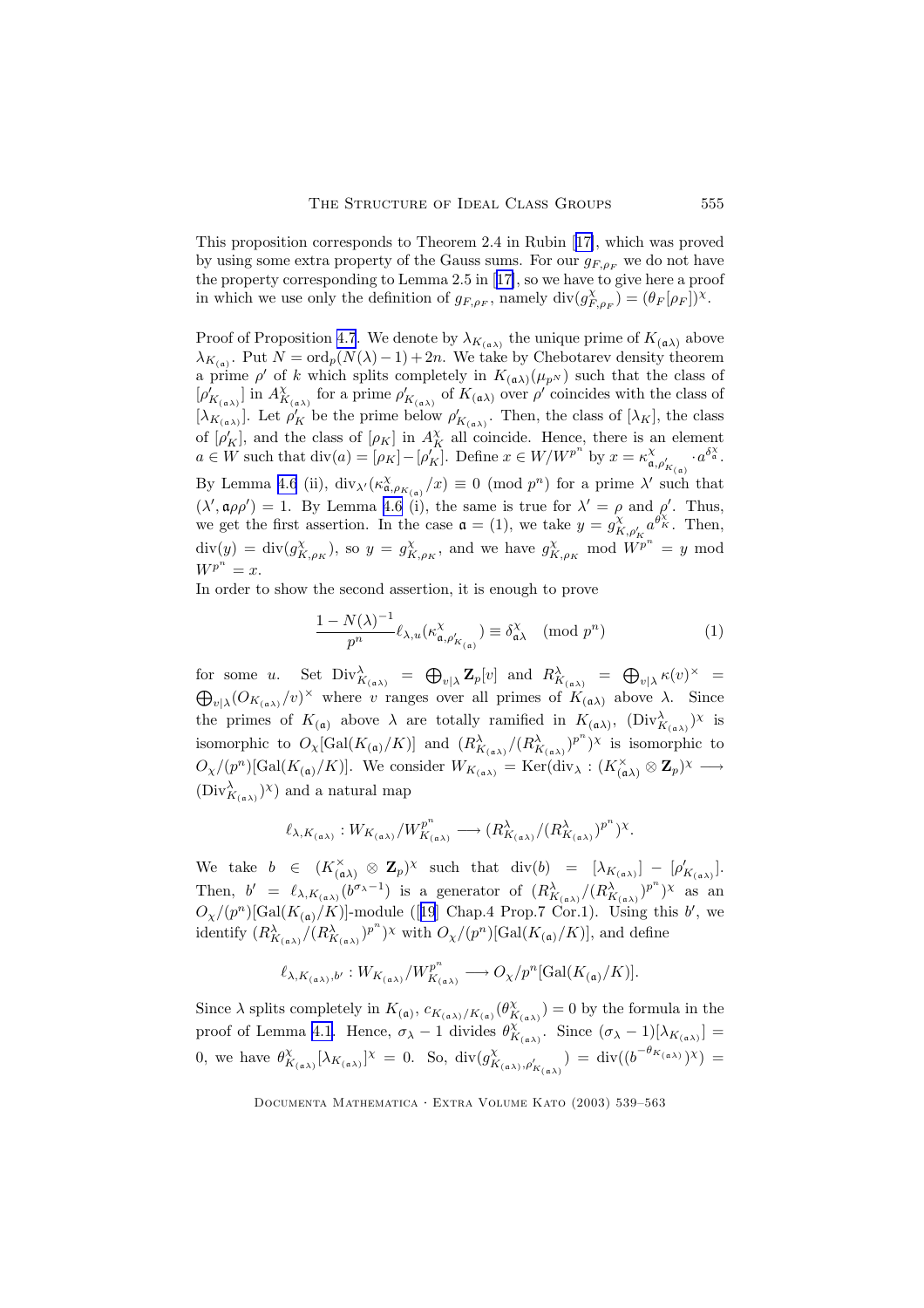# 556 MASATO KURIHARA

 $\theta_{K_{(\mathfrak{a}\lambda)}}^{\chi}[\rho'_{K_{(\mathfrak{a}\lambda)}}]^{\chi}$ . The injectivity of div implies that  $g_{K_{(\mathfrak{a}\lambda)},\rho'_{K_{(\mathfrak{a}\lambda)}}}^{\chi}=(b^{-\theta_{K_{(\mathfrak{a}\lambda)}}})^{\chi}$ . Further, by Lemma [4.4](#page-14-0), we can write

$$
\theta_{K_{(\mathfrak{a}\lambda)}}^{\chi} \equiv (-1)^{r+1} \delta_{\mathfrak{a}\lambda}^{\chi} S_1 \cdot \ldots \cdot S_r(\sigma_{\lambda} - 1) + \beta \pmod{p^n}
$$

where  $\beta \in (S_1^2, ..., S_r^2, (\sigma_\lambda - 1)^2)$ . Since  $\sigma_\lambda - 1$  divides  $\theta_{K_{(\mathfrak{a}\lambda)}}^{\chi}, \sigma_\lambda - 1$  also divides β. We write  $\beta = (\sigma_\lambda - 1)\beta'$ . So  $\theta^{\chi}_{K_{(\mathfrak{a}\lambda)}} \equiv (\sigma_\lambda - 1)((-1)^{r+1}\delta^{\chi}_{\mathfrak{a}\lambda}S_1 \cdot ... \cdot S_r + \beta')$  $\pmod{p^n}$ . Then,

$$
\ell_{\lambda, K_{(\mathfrak{a}\lambda)}, b'}(g_{K_{(\mathfrak{a}\lambda)}, \rho'_{K_{(\mathfrak{a}\lambda)}}}'^{x}) = \ell_{\lambda, K_{(\mathfrak{a}\lambda)}, b'}((b^{-\theta_{K_{(\mathfrak{a}\lambda)}}})^{x})
$$
  
=  $-c_{K_{(\mathfrak{a}\lambda)}/K_{(\mathfrak{a})}}((-1)^{r+1}\delta_{\mathfrak{a}\lambda}^{x}S_{1} \cdot ... \cdot S_{r} + \beta')$   
=  $(-1)^{r} \delta_{\mathfrak{a}\lambda}^{x}S_{1} \cdot ... \cdot S_{r} - c_{K_{(\mathfrak{a}\lambda)}/K_{(\mathfrak{a})}}(\beta').$ 

Since  $c_{K_{(\mathfrak{a}\lambda)}/K_{(\mathfrak{a})}}(\beta') \in (S_1^2, ..., S_r^2)$ , using  $S_i D_{\lambda_i} \equiv -N_{\lambda_i} \pmod{p^n}$  and  $S_i^2 D_{\lambda_i} \equiv 0 \pmod{p^n}$ , we have

$$
\ell_{\lambda, K_{(\mathfrak{a}\lambda)}, b'}((g_{K_{(\mathfrak{a}\lambda)}, \rho'_{K_{(\mathfrak{a}\lambda)}}}')^{D_{\mathfrak{a}}}) = D_{\mathfrak{a}}((-1)^{r} \delta_{\mathfrak{a}\lambda}^{X} S_{1} \cdot \ldots \cdot S_{r} - c_{K_{(\mathfrak{a}\lambda)}/K_{(\mathfrak{a})}}(\beta'))
$$
  
=  $N_{\mathfrak{a}} \delta_{\mathfrak{a}\lambda}^{X}$   
=  $\nu_{K_{(\mathfrak{a})}/K}(\delta_{\mathfrak{a}\lambda}^{X}).$ 

We similarly define  $W_{K_{(\mathfrak{a})}} = \text{Ker}(\text{div}_{\lambda} \text{ for } K_{(\mathfrak{a})}) \subset (K_{(\mathfrak{a})}^{\times} \otimes \mathbf{Z}_p)^{\chi}$ . Recall that  $W = \text{Ker}(\text{div}_{\lambda} \text{ for } K) \subset (K^{\times} \otimes \mathbb{Z}_p)^{\chi}$ . Let  $\ell_{\lambda}$  (resp.  $\ell_{\lambda, K_{(\mathfrak{a})}}, \ell_{\lambda, K_{(\mathfrak{a}\lambda)}}$ ) be the natural map  $W_K/W_K^{p^n} \longrightarrow (R_K^{\lambda}/(R_K^{\lambda})^{p^n})^{\chi}$  (resp.  $W_{K_{(a)}}/W_{K_{(a)}}^{p^n}$  $E_{K_{(\mathfrak{a})}}^p \longrightarrow$  $(R^{\lambda}_{K_{(\mathfrak{a})}}/(R^{\lambda}_{K_{(\mathfrak{a})}})^{p^n})^{\chi}, W_{K_{(\mathfrak{a}\lambda)}}/W_{K_{(\mathfrak{a})}}^{p^n}$  $K_{K_{(\mathfrak{a}\lambda)}}^p \longrightarrow (R_{K_{(\mathfrak{a}\lambda)}}^{\lambda}/(R_{K_{(\mathfrak{a}\lambda)}}^{\lambda})^{p^n})^{\chi}$ ). We have a commutative diagram

$$
W_K/W_K^{p^n} \longrightarrow W_{K_{(\mathfrak{a})}}/W_{K_{(\mathfrak{a})}}^{p^n} \longrightarrow W_{K_{(\mathfrak{a}\lambda)}}/W_{K_{(\mathfrak{a}\lambda)}}^{p^n}
$$
  
\n
$$
\downarrow_{\ell_\lambda} \qquad \qquad \downarrow_{\ell_{\lambda,K_{(\mathfrak{a})}}} \qquad \qquad W_{K_{(\mathfrak{a}\lambda)}}/W_{K_{(\mathfrak{a}\lambda)}}^{p^n}
$$
  
\n
$$
(R_K^{\lambda}/(R_K^{\lambda})^{p^n})^{\chi} \longrightarrow (R_{K_{(\mathfrak{a})}}^{\lambda}/(R_{K_{(\mathfrak{a})}}^{\lambda})^{p^n})^{\chi}
$$
  
\n
$$
(R_K^{\lambda}/(R_K^{\lambda})^{p^n})^{\chi} \longrightarrow (R_{K_{(\mathfrak{a}\lambda)}}^{\lambda}/(R_{K_{(\mathfrak{a}\lambda)}}^{\lambda})^{p^n})^{\chi}
$$

where the horizontal arrows are the natural maps. We take a generator  $u'$  of  $(R_{K_{(a)}}^{\lambda}/(R_{K_{(a)}}^{\lambda})^{p^n})^{\chi}$  as an  $O_{\chi}/(p^n)[\text{Gal}(K_{(a)}/K)]$ -module, and a generator  $u''$ of  $(R_K^{\lambda}/(R_K^{\lambda})^{p^n})^{\chi}$  as an  $O_{\chi}/(p^n)$ -module such that the diagram

$$
W_{K}/W_{K}^{p^{n}} \longrightarrow W_{K_{(\mathfrak{a})}/W_{K_{(\mathfrak{a})}}^{p^{n}}} \longrightarrow W_{K_{(\mathfrak{a}\lambda)}/W_{K_{(\mathfrak{a}\lambda)}}^{p^{n}}}
$$
  
\n
$$
\downarrow \ell_{\lambda, u''} \downarrow \ell_{\lambda, K_{(\mathfrak{a})}, u'}
$$
  
\n
$$
O_{\chi}/(p^{n}) \longrightarrow W_{K_{(\mathfrak{a}\lambda)}/K}
$$
  
\n
$$
O_{\chi}/(p^{n}) \times U_{K_{(\mathfrak{a}\lambda)}/K}
$$
  
\n
$$
O_{\chi}/(p^{n}) \times U_{K_{(\mathfrak{a}\lambda)}/K}
$$
  
\n
$$
O_{\chi}/(p^{n}) \times U_{K_{(\mathfrak{a}\lambda)}/K}
$$

commutes where  $\nu_{K_{(a)}/K}$  is the norm map defined before Lemma [4.4](#page-14-0), and id is the identity map.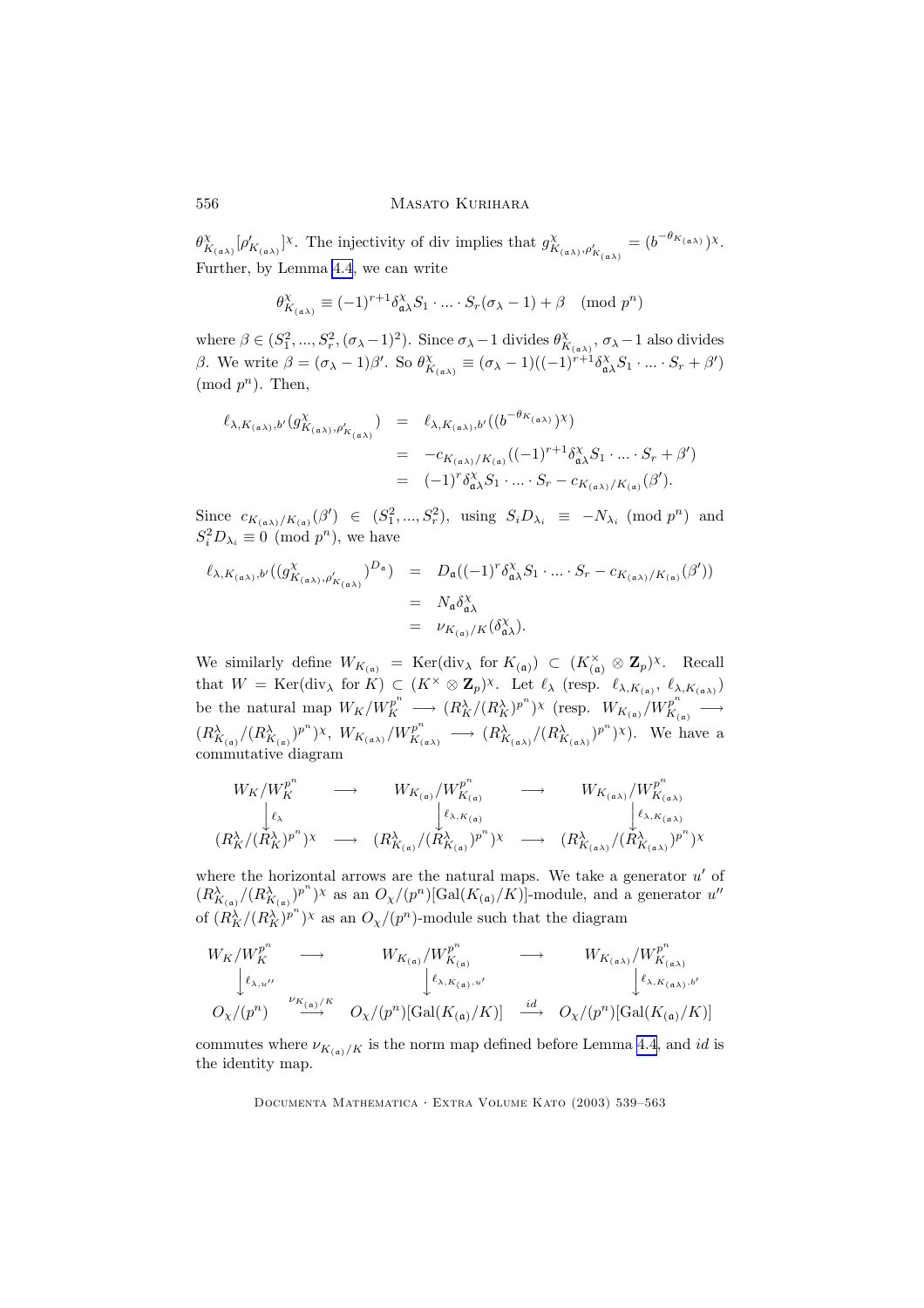Using the above computation of  $\ell_{\lambda,K_{(\mathfrak{a}\lambda)},b'}((g_{K_{(\mathfrak{a}\lambda)},\rho'_{K_{(\mathfrak{a}\lambda)}}}^X)^{D_{\mathfrak{a}}})$ , if we get

$$
\frac{1 - N(\lambda)^{-1}}{p^n} \ell_{\lambda, K_{(a)}}(g_{K_{(a)}, \rho'_{K_{(a)}}}') = \ell_{\lambda, K_{(a\lambda)}}(g_{K_{(a\lambda)}, \rho'_{K_{(a\lambda)}}}'^{\chi}),
$$
(2)

we obtain ([1\)](#page-16-0) from the above commutative diagram.

The relation (2) is sometimes called the "congruence condition", and can be proved by the method of Rubin [\[18](#page-24-0)] Corollary 4.8.1 and Kato [[8](#page-24-0)] Prop.1.1. Put  $L = K_{(a)}(\mu_{p^N})$  and  $L_{(\lambda)} = K_{(a\lambda)}(\mu_{p^N})$  (Recall that N was chosen in the beginning of the proof). We take a prime  $\rho'_{L_{(\lambda)}}$  of  $L_{(\lambda)}$  above  $\rho'_{K_{(\mathfrak{a}\lambda)}}$ , and denote by  $\rho'_{L}$  the prime of L below  $\rho'_{L_{(\lambda)}}$ . We define  $\ell_{\lambda,L} : W_{L}/W_{L}^{p^{N}} \longrightarrow$  $(R_L^{\lambda}/(R_L^{\lambda})^{p^N})^{\chi}$ , and  $\ell_{\lambda,L_{(\lambda)}} : W_{L_{(\lambda)}}/W_{L_{(\lambda)}}^{p^N}$  $L_{L(\lambda)}^{p^N} \longrightarrow (R_{L_{(\lambda)}}^{\lambda}/(R_{L_{(\lambda)}}^{\lambda})^{p^N})^{\chi}$  similarly. We identify  $(R_L^{\lambda}/(R_L^{\lambda})^{p^N})^{\chi}$  with  $(R_{L_{(\lambda)}}^{\lambda}/(R_{L_{(\lambda)}}^{\lambda})^{p^N})^{\chi}$  by the map induced by the inclusion. Then, the norm map induces the multiplication by  $p^n$ . Since  $N_{L_{(\lambda)}/L}(g_{L_{(\lambda)},\rho'_{L_{(\lambda)}}}') = (1 - \varphi_{\lambda}^{-1})g_{L,\rho'_{L}}^{\chi}, \text{ we have } p^{n}\ell_{\lambda,L_{(\lambda)}}(g_{L_{(\lambda)},\rho'_{L_{(\lambda)}}}') = (1 N(\lambda)^{-1})\ell_{\lambda,L}(g_{L,\rho'_L}^{\chi''})$ . Hence,

$$
\ell_{\lambda, L_{(\lambda)}}(g_{L_{(\lambda)}, \rho'_{L_{(\lambda)}}}^\chi) \equiv p^{-n}(1-N(\lambda)^{-1}) \ell_{\lambda, L}(g_{L, \rho'_L}^\chi) \pmod{p^{N-n}}.
$$

Let S be the set of primes of k ramifying in  $L_{(\lambda)}$  and not ramifying in  $K_{(\mathfrak{a}\lambda)}$ . Note that if  $\mathfrak{p} \in \mathcal{S}$ ,  $\mathfrak{p}$  is a prime above p. By Lemma [4.1](#page-11-0) we have  $N_{L_{(\lambda)}/K_{(\mathfrak{a}\lambda)}}(g_{L_{(\lambda)},\rho'_{L_{(\lambda)}}}^{\chi}) = \epsilon_{K_{(\mathfrak{a}\lambda)}g_{K_{(\mathfrak{a}\lambda)},\rho'_{K_{(\mathfrak{a}\lambda)}}}}$  and  $N_{L/K_{(\mathfrak{a})}}(g_{L,\rho'_{L}}^{\chi}) =$  $\epsilon_{K_{(a)}g}_{K_{(a)},\rho'_{K_{(a)}}}$  where  $\epsilon_{K_{(a\lambda)}} = (\Pi_{\mathfrak{p} \in \mathcal{S}}(1-\varphi_{\mathfrak{p}}^{-1}))^{\chi} \in O_{\chi}[\text{Gal}(K_{(a\lambda)}/K)]$  and  $\epsilon_{K_{(a)}} = c_{K_{(a\lambda)}/K_{(a)}}(\epsilon_{K_{(a\lambda)}})$  ( $c_{K_{(a\lambda)}/K_{(a)}}$  is the restriction map). Since we assumed  $\chi(\mathfrak{p}) \neq 1$  for all  $\mathfrak{p}$  above  $p$ ,  $\epsilon_{K_{(\mathfrak{a}\lambda)}}$  is a unit of  $O_{\chi}[\text{Gal}(K_{(\mathfrak{a}\lambda)}/K)]$ . Hence, we obtain (2) by taking the norms  $N_{L_{(\lambda)}/K_{(\mathfrak{a}\lambda)}}$  of both sides of the above formula. This completes the proof of Proposition [4.7](#page-15-0).

## 5 The other inclusion

In this section, for K and  $\chi$  in Theorem [0.1](#page-1-0) and  $i \geq 0$ , we will prove  $Fitt_{i,O_X}(A_K^{\chi}) \subset (\Theta_{i,K})^{\chi}$  to complete the proof of Theorem [0.1](#page-1-0). More precisely, we will show  $\text{Fitt}_{i,O_\chi}(A_K^{\chi}) \subset (\Theta_{i,1,K})^{\chi}$ . As in Theorem [0.1](#page-1-0), suppose that

$$
A_K^\chi \simeq O_\chi/(p^{n_1}) \oplus \ldots \oplus O_\chi/(p^{n_r})
$$

with  $0 < n_1 \leq \ldots \leq n_r$ . We take generators  $c_1, ..., c_r$  corresponding to the above isomorphism ( $\mathbf{c}_j$  generates the j-th direct summand). Let  $\mathcal{P}_n$  be as in §4. We define

> $\mathcal{Q}_j = \{\lambda \in \mathcal{P}_n : \text{ there is a prime } \lambda_K \text{ of } K \text{ above } \lambda \text{ such that }$ the class of  $\lambda_K$  in  $A_K^{\chi}$  is  $\mathbf{c}_j$ ,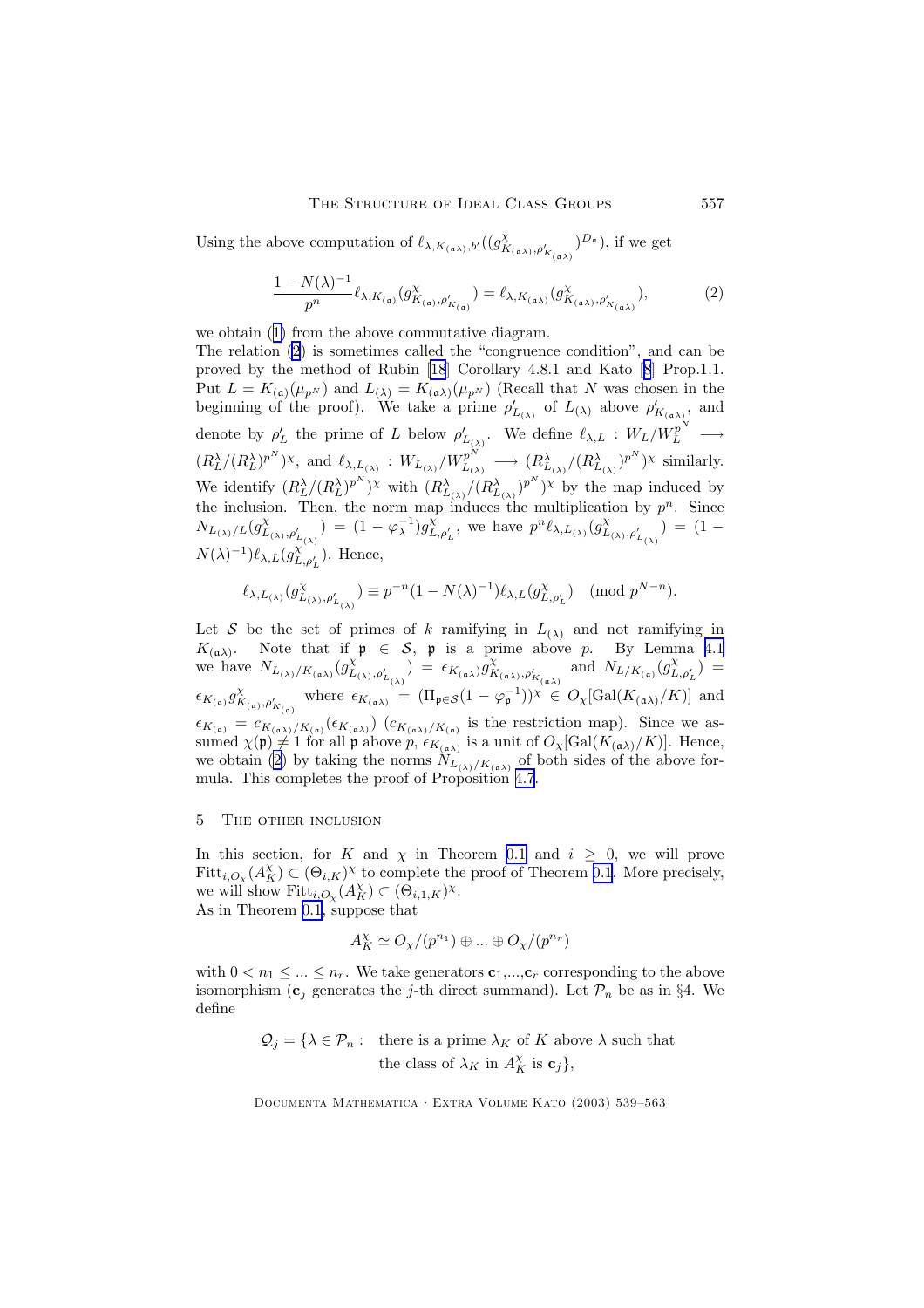and  $\mathcal{Q} = \bigcup_{1 \leq j \leq r} \mathcal{Q}_j$ . We consider an exact sequence

$$
0 \longrightarrow (K^{\times} \otimes \mathbf{Z}_{p})^{\chi} \stackrel{\text{div}}{\longrightarrow} (\text{Div}_{K} \otimes \mathbf{Z}_{p})^{\chi} \longrightarrow A_{K}^{\chi} \longrightarrow 0.
$$

For  $\lambda \in \mathcal{Q}$ , we have  $(\mathbf{Z}_p[\text{Gal}(K/k)][\lambda_K])^{\chi} = O_{\chi}[\lambda_K]^{\chi}$ . We define  $M_{\mathcal{Q}}$  to be the inverse image of  $\bigoplus_{\lambda \in \mathcal{Q}} O_{\chi}[\lambda_K]^{\chi}$  by div :  $(K^{\times} \otimes \mathbb{Z}_p)^{\chi} \longrightarrow (\text{Div}_K \otimes \mathbb{Z}_p)^{\chi}$ . On the other hand, as an abstract  $O_{\chi}$ -module,  $A_K^{\chi}$  fits into an exact sequence

$$
0 \longrightarrow \bigoplus_{j=1}^r O_{\chi} e_j \stackrel{f}{\longrightarrow} \bigoplus_{j=1}^r O_{\chi} e'_j \stackrel{g}{\longrightarrow} A_K^{\chi} \longrightarrow 0
$$

where  $(e_j)$  and  $(e'_j)$  are bases of free  $O_\chi$ -modules of rank r, f is the map  $e_j \mapsto p^{n_j} e'_j$ , and g is induced by  $e'_j \mapsto \mathbf{c}_j$ . We define  $\beta : \bigoplus_{\lambda \in \mathcal{Q}} O_{\chi}[\lambda_K]$  $\oplus$  $\mapsto p^{n_j}e'_j$ , and g is induced by  $e'_j \mapsto \mathbf{c}_j$ . We define  $\beta : \bigoplus_{\lambda \in \mathcal{Q}} O_{\chi}[\lambda_K]^{\chi} \longrightarrow$ <br> $\sum_{j=1}^r O_{\chi}e'_j$  by  $[\lambda_K]^{\chi} \mapsto e'_j$  for all  $\lambda \in \mathcal{Q}_j$  and  $j = 1, ..., r$ . Then,  $\beta$  induces  $\alpha: M_{\mathcal{Q}} \longrightarrow \bigoplus_{j=1}^r O_{\chi}e_j$ , and we have a commutative diagram of  $O_{\chi}$ -modules

$$
\begin{array}{ccccccc}\n0 & \longrightarrow & M_{\mathcal{Q}} & \xrightarrow{\text{div}} & \bigoplus_{\lambda \in \mathcal{Q}} O_{\chi}[\lambda_K]^{\chi} & \longrightarrow & A_K^{\chi} & \longrightarrow & 0 \\
& & \downarrow^{\alpha} & & \downarrow^{\beta} & & \parallel \\
0 & \longrightarrow & \bigoplus_{j=1}^{r} O_{\chi} e_j & \xrightarrow{f} & \bigoplus_{j=1}^{r} O_{\chi} e'_j & \xrightarrow{g} & A_K^{\chi} & \longrightarrow & 0.\n\end{array}
$$

Put  $m = \text{length}_{O_\chi}(A_K^{\chi})$ . We take  $n > 0$  such that  $n \geq 2m$  and  $\mu_{p^{n+1}} \not\subset K$ . We use the same notation as in Proposition [4.7.](#page-15-0) Especially, we consider

$$
\ell_\lambda: W/W^{p^n} \longrightarrow (R_K^\lambda/(R_K^\lambda)^{p^n})^\chi \simeq O_\chi/(p^n)
$$

for  $\lambda \in \mathcal{Q}$ .

LEMMA 5.1. Suppose that  $a, \lambda, \rho, \ldots$  etc satisfy the hypotheses of Proposition [4.7](#page-15-0). We further assume that the primes dividing  $a\lambda\rho$  are all in Q. Then, there exists  $\tilde{\kappa}^{\chi}_{\mathfrak{a},\rho_{K_{(\mathfrak{a})}}}\in M_{\mathcal{Q}}$  satisfying the following properties. (i) For any prime  $\lambda'$  such that  $(\lambda', \mathfrak{a}\rho) = 1$ , we have

$$
\mathrm{div}_{\lambda'}(\tilde{\kappa}_{\mathfrak{a},\rho_{K_{(\mathfrak{a})}}^{\chi}}^{\chi})=0.
$$

(ii)

$$
\mathrm{div}_{\rho}(\tilde{\kappa}_{\mathfrak{a},\rho_{K_{(\mathfrak{a})}}}) \equiv (\delta_{\mathfrak{a}}[\rho_{K}])^{\chi} \pmod{p^{n}}.
$$

(iii)

$$
\frac{1 - N(\lambda)^{-1}}{p^n} \ell_\lambda(\tilde{\kappa}_{\mathfrak{a},\rho_{K_{(\mathfrak{a})}}}) \equiv u \delta_{\mathfrak{a}\lambda}^\chi \pmod{(\delta_\mathfrak{a}^\chi,p^m)}
$$

for some  $u \in O_X^{\times}$ .

Proof. Let x be an element in  $W/W^{p^n}$ , which satisfies the conditions in Propo-sition [4.7,](#page-15-0) and take a lifting  $y \in W$  of x. By Proposition [4.7](#page-15-0) (i) and Lemma [4.6,](#page-15-0) we can write  $div(y) = A + p^n B$  where A is a divisor whose support is

<span id="page-19-0"></span>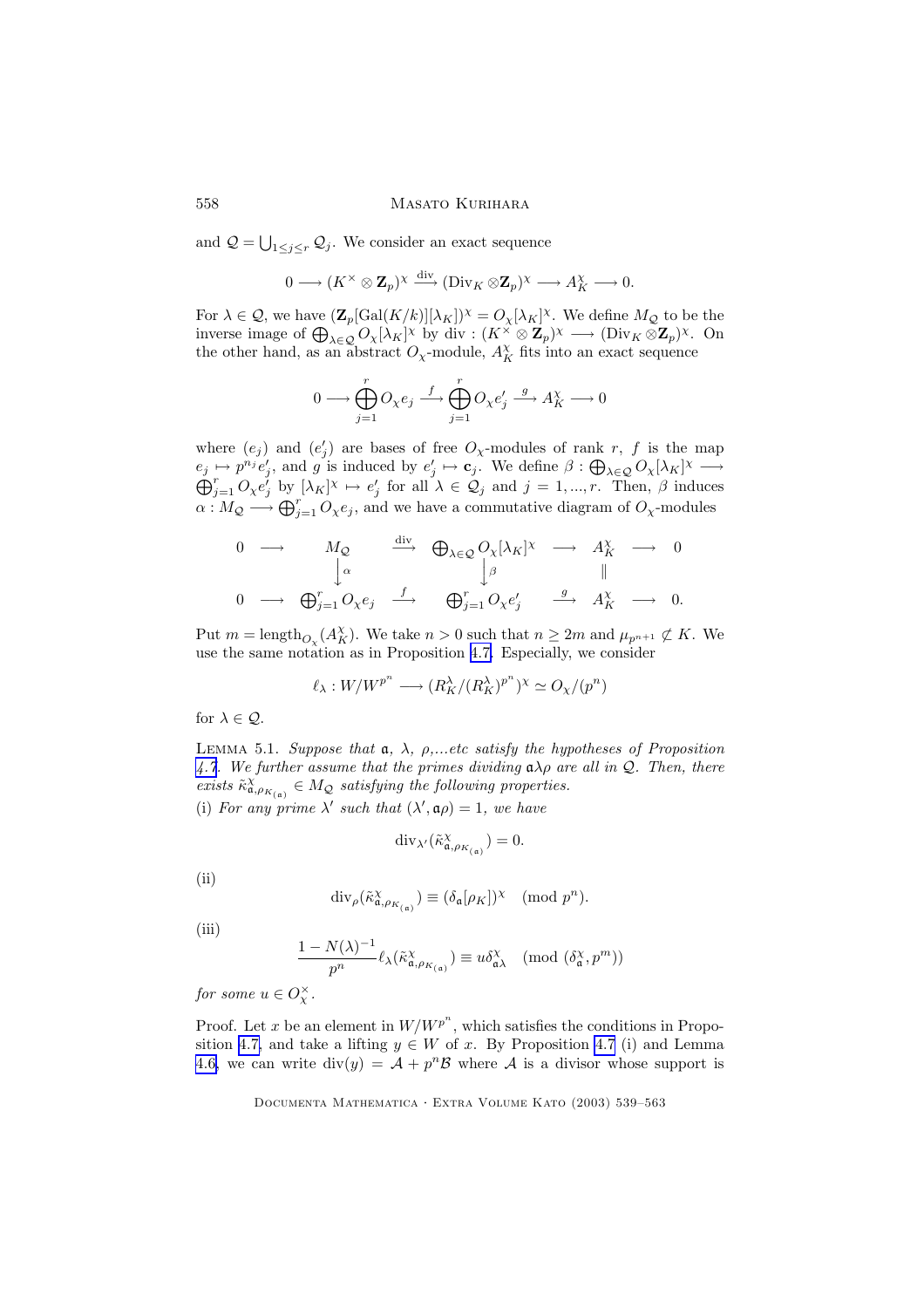contained in the primes dividing  $\mathfrak{a}\rho$ . Since the class of  $p^m\mathcal{B}$  in  $A_K^{\chi}$  is zero, we can take  $z \in (K^{\times} \otimes \mathbf{Z}_{p})^{\chi}$  such that  $\text{div}(z) = p^{m} \mathcal{B}$ . Put  $\tilde{\kappa}^{\chi}_{\mathfrak{a}, \rho_{K_{(\mathfrak{a})}}} = y/z^{p^{n-m}}$ . Then,  $\tilde{\kappa}^{\chi}_{\mathfrak{a},\rho_{K_{(\mathfrak{a})}}}$  is in  $M_{\mathcal{Q}}$ , and satisfies the above properties (i), (ii), and (iii) by Proposition [4.7](#page-15-0) and Lemma [4.6](#page-15-0).

We will prove Theorem [0.1](#page-1-0). First of all, as we saw in Proposition [3.2,](#page-10-0)  $Fitt_{0,O_\chi}(A_K^{\chi}) = \Theta_{0,K}^{\chi}$ . Recall that we put  $m = \text{length}_{O_\chi}(A_K^{\chi})$ , so  $Fitt_{0,O_x}(A_K^{\chi}) = (p^m)$ . Next, we consider the commutative diagram before Lemma [5.1.](#page-19-0) We denote by  $\alpha_j : M_{\mathcal{Q}} \longrightarrow O_{\chi} e_j \simeq O_{\chi}$  the composite of  $\alpha$ and the j-th projection. We take  $\rho_r \in \mathcal{Q}_r$  and a prime  $\rho_{r,K}$  of K above  $\rho_r$ . We consider  $g_{K,\rho_{r,K}}^{\chi} \in M_{\mathcal{Q}}$ . We choose  $\lambda_r \in \mathcal{Q}_r$  such that  $\lambda_r \neq \rho_r$ ,  $\mathrm{ord}_p(N(\lambda_r)-1)=n$ , the class of  $\lambda_{r,K}$  in  $A_K^{\chi}$  coincides with the class of  $\rho_{r,K}$ , and  $\alpha_r(g_{K,\rho_{r,K}}^{\chi}) \mod p^n = u'\ell_{\lambda_r}(g_{K,\rho_{r,K}}^{\chi})$  for some  $u' \in O_{\chi}^{\times}$ . This is possible by Chebotarev density theorem (Theorem 3.1 in Rubin [[17\]](#page-24-0), cf. also [\[16](#page-24-0)]). By the commutative diagram before Lemma [5.1](#page-19-0) and  $\text{div}(g_{K,\rho_{r,K}}^{\chi}) = \theta_K^{\chi}[\rho_{r,K}]^{\chi}$ , we have

$$
\operatorname{ord}_p(\alpha_r(g_{K,\rho_{r,K}}^\chi)) + n_r = \operatorname{ord}_p(\theta_K^\chi) = m. \tag{3}
$$

On the other hand, by Proposition [4.7](#page-15-0), we have  $\ell_{\lambda_r}(g_{K,\rho_{r,K}}^{\chi}) = u \delta_{\lambda_r}^{\chi} \mod (p^m)$ for some  $u \in O_X^{\times}$ . Hence,  $\alpha_r(g_{K,\rho_{r,K}}^{\chi}) \equiv u'\ell_{\lambda_r}(g_{K,\rho_{r,K}}^{\chi}) \equiv uu'\delta_{\lambda_r}^{\chi} \bmod (p^m)$ . From (3),  $\delta_{\lambda_r}^{\chi}$  mod  $p^m \neq 0$ , hence,  $\text{ord}_p(\alpha_r(g_{K,\rho_{r,K}}^{\chi})) = \text{ord}_p(\delta_{\lambda_r}^{\chi})$  (for a nonzero element x in  $O_x/p^m$ , ord<sub>p</sub> $(x)$  is defined to be ord<sub>p</sub> $(\tilde{x})$  where  $\tilde{x}$  is a lifting of x to  $O_\chi$ ). Therefore, we have

$$
\mathrm{ord}_p(\delta_{\lambda_r}^{\chi})=m-n_r.
$$

Hence, Fitt<sub>1, $O_\chi(A_K^{\chi}) = (p^{m-n_r})$  is generated by  $I_{1,1}(\theta_{K_{(\lambda_r)}}^{\chi})$  by Corollary [4.5.](#page-14-0)</sub> Thus,  $Fitt_{1,O_\chi}(A_K^{\chi}) \subset (\Theta_{1,1,K})^{\chi} \subset (\Theta_{1,K})^{\chi}$ .

For any  $i > 1$ , we prove Fitt<sub>i, $O_\chi(A_K^{\chi}) \subset \Theta_{i,K}^{\chi}$  by the same method. We will</sub> show that we can take  $\lambda_r \in \mathcal{Q}_r$ ,  $\lambda_{r-1} \in \mathcal{Q}_{r-1}$ ,...inductively such that  $\delta_{\mathfrak{a}_i}^{\chi}$ generates  $Fitt_{i,O_\chi}(A_K^{\chi})$  where  $\mathfrak{a}_i = \lambda_r \cdot ... \cdot \lambda_{r-i+1}$ . For i such that  $1 < i \leq r$ , suppose that  $\lambda_r, ..., \lambda_{r-i+2}$  were defined. We first take  $\rho_{r-i+1} \in \mathcal{Q}_{r-i+1}$ , which splits completely in  $K_{(\mathfrak{a}_{i-1})}$ . We consider  $\kappa = \tilde{\kappa}^{\chi}_{\mathfrak{a}_{i-1},\rho_{r-i+1},K_{(\mathfrak{a}_{i-1})}} \in M_{\mathcal{Q}}$  where we used the notation in Lemma [5.1](#page-19-0). We choose  $\lambda_{r-i+1} \in \mathcal{Q}_{r-i+1}$  such that  $\lambda_{r-i+1} \neq \rho_{r-i+1}, \text{ord}_p(N(\lambda_{r-i+1})-1) = n, \lambda_{r-i+1}$  splits completely in  $K_{(\mathfrak{a}_{i-1})}$ , the class of  $\lambda_{r-i+1,K}$  in  $A_K^{\chi}$  coincides with the class of  $\rho_{r-i+1,K}$  in  $A_K^{\chi}$ , and  $\alpha_{r-i+1}(\kappa) \mod p^n = u'\ell_{\lambda_{r-i+1}}(\kappa)$  for some  $u' \in O_{\chi}^{\times}$ . This is also possible by Chebotarev density theorem (Theorem 3.1 in Rubin [[17\]](#page-24-0), cf. also [[16\]](#page-24-0)). By Lemma [5.1](#page-19-0) (ii),  $\text{div}_{\rho_{r-i+1}}(\kappa) \equiv \delta_{\mathfrak{a}_{i-1}}^{\chi}[\rho_{r-i+1}]^{\chi} \pmod{p^n}$ . Hence, from the commutative diagram before Lemma [5.1,](#page-19-0) we obtain

$$
\mathrm{ord}_p(\alpha_{r-i+1}(\kappa))+n_{r-i+1}=\mathrm{ord}_p(\delta_{\mathfrak{a}_{i-1}}^\chi).
$$

By the hypothesis of the induction, we have  $\text{ord}_p(\delta_{\mathfrak{a}_{i-1}}^{\chi}) = n_1 + ... + n_{r-i+1}$ . It follows that

$$
\mathrm{ord}_p(\alpha_{r-i+1}(\kappa)) = n_1 + \ldots + n_{r-i}.
$$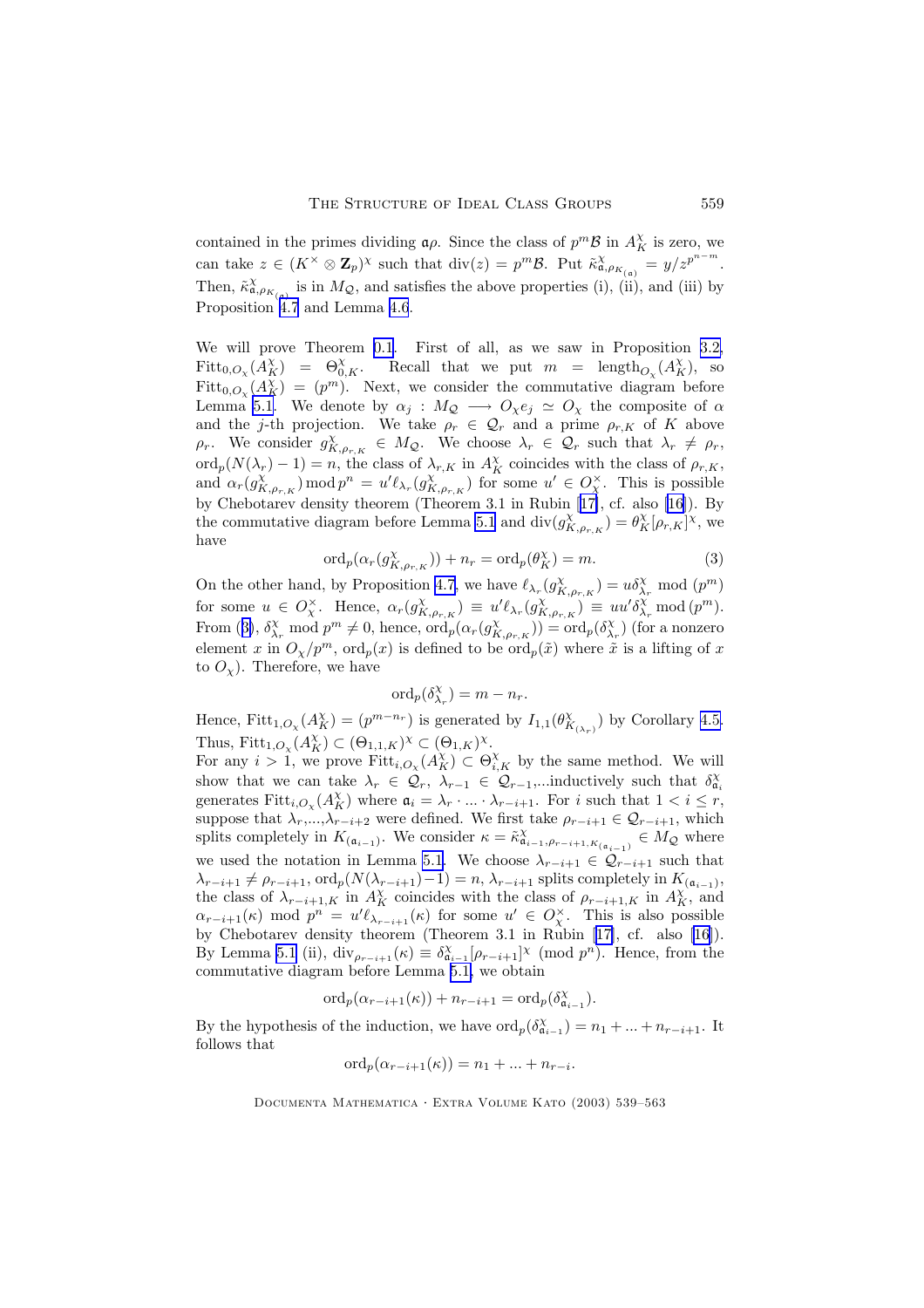On the other hand, by Lemma [5.1](#page-19-0) (iii), we have

$$
\begin{array}{rcl}\n\text{ord}_p(\alpha_{r-i+1}(\kappa)) & = & \text{ord}_p(\ell_{\lambda_{r-i+1}}(\kappa)) = \text{ord}_p(\delta_{\mathfrak{a}_{i-1}\lambda_{r-i+1}}^{\chi}) \\
& = & \text{ord}_p(\delta_{\mathfrak{a}_i}^{\chi}).\n\end{array}
$$

Therefore,

$$
\mathrm{ord}_p(\delta_{\mathfrak{a}_i}^{\chi}) = n_1 + \dots + n_{r-i}.
$$

This shows that  $\delta_{\mathfrak{a}_i}^{\chi}$  generates  $Fitt_{i,O_{\chi}}(A_K^{\chi}) = (p^{n_1 + \dots + n_{r-i}})$ . Hence, by Corollary [4.5](#page-14-0) we obtain

$$
I_{i,1}(\theta^{\chi}_{K(\mathfrak{a}_i)})=(\delta^{\chi}_{\mathfrak{a}_i})=\mathrm{Fitt}_{i,O_{\chi}}(A^{\chi}_{K}).
$$

Thus, we have  $Fitt_{i,O_\chi}(A_K^{\chi}) \subset (\Theta_{i,1,K})^{\chi} \subset (\Theta_{i,K})^{\chi}$ .

Note that for  $i = r$ , we have got  $\Theta_{r,K}^{\chi} = (1)$ . Hence,  $\Theta_{i,K}^{\chi} = (1)$  for all  $i \geq r$ , and we have  $Fitt_{i,O_\chi}(A_K^{\chi}) = \Theta_{i,K}^{\chi}$  for all  $i \geq 0$ . This completes the proof of Theorem [0.1.](#page-1-0)

#### A appendix

In this appendix, we determine the initial Fitting ideal of the Pontrjagin dual  $(A_{F_{\infty}}^{\sim})^{\vee}$  (cf. §2) of the non- $\omega$  component of the *p*-primary component of the ideal class group as a  $\mathbf{Z}_p[[\text{Gal}(F_{\infty}/k)]]$ -module for the cyclotomic  $\mathbf{Z}_p$ -extension  $F_{\infty}$  of a CM-field F such that  $F/k$  is finite and abelian, under the assumption that the Leopoldt conjecture holds for k and the  $\mu$ -invariant of F vanishes. Our aim is to prove Theorem [A.5.](#page-23-0) For the initial Fitting ideal of the Iwasawa module  $X_{F_{\infty}} = \lim_{\leftarrow} A_{F_n}$  of  $F_{\infty}$ , see [[11\]](#page-24-0) and Greither's results [\[3](#page-23-0)], [\[4](#page-23-0)].

Suppose that  $\lambda_1,...,\lambda_r$  are all finite primes of k, which are prime to p and ramifying in  $F_{\infty}/k$ . We denote by  $P_{\lambda_i}$  the p-Sylow subgroup of the inertia subgroup of  $\lambda_i$  in  $Gal(F_{\infty}/k)$ . We first assume that

(\*) 
$$
P_{\lambda_1} \times ... \times P_{\lambda_r} \subset \text{Gal}(F_{\infty}/k).
$$

(Compare this condition with the condition  $(A_p)$  in [\[11](#page-24-0)] §3.) We define a set H of certain subgroups of Gal $(F_{\infty}/k)$  by

 $\mathcal{H} = \{H_1 \times \ldots \times H_r \mid H_i \text{ is a subgroup of } P_{\lambda_i} \text{ for all } i \text{ such that } 1 \leq i \leq r\}.$ 

We also define

 $\mathcal{M} = \{M_{\infty} \mid k \subset M_{\infty} \subset F_{\infty}, \ M \text{ is the fixed field of some } H \in \mathcal{H}\}.$ 

For an intermediate field  $M_{\infty}$  of  $F_{\infty}/k$ , we denote by

$$
\nu_{F_\infty/M_\infty}: {\mathbf Z}_p[[\mathrm{Gal}(M_\infty/k)]]^\sim \longrightarrow {\mathbf Z}_p[[\mathrm{Gal}(F_\infty/k)]]^\sim
$$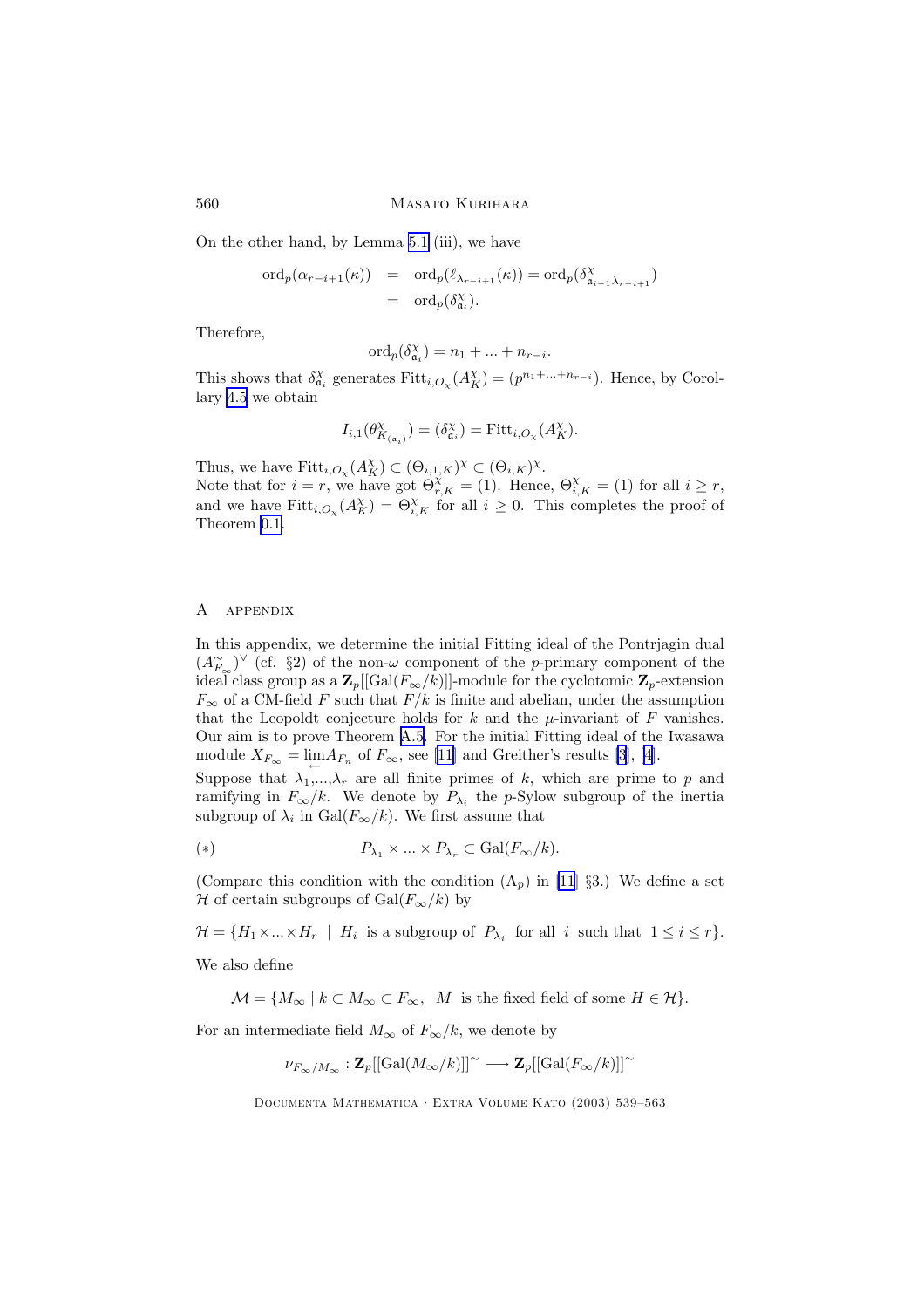<span id="page-22-0"></span>the map induced by  $\sigma \mapsto \Sigma_{\tau_{|_{M_{\infty}}}=\sigma} \tau$  for  $\sigma \in \text{Gal}(M_{\infty}/k)$ . We define  $\Theta_{F_{\infty}/k}^{\sim}$ to be the  $\mathbf{Z}_p[[\text{Gal}(F_{\infty}/k)]]^{\sim}$ -module generated by  $\nu_{F_{\infty}/M_{\infty}}(\theta_{M_{\infty}}^{\sim})$  for all  $M_{\infty} \in$  $\mathcal{M}_{F_{\infty}/k}.$ Put  $\Lambda_F = \mathbb{Z}_p[[\text{Gal}(F_{\infty}/k)]]$ . Let  $\iota : \Lambda_F \longrightarrow \Lambda_F$  be the map defined by  $\sigma \mapsto \sigma^{-1}$ for all  $\sigma \in \text{Gal}(F_{\infty}/k)$ . For a  $\Lambda_F$ -module M, we denote by  $M^{\approx}$  to be the component obtained from  $M^-$  by removing  $M^{\omega^{-1}}$ , namely  $M^- = M^{\infty} \oplus M^{\omega^{-1}}$ if  $\mu_p \subset F$ , and  $M^- = M^{\approx}$  otherwise (cf. 1.1). The map  $\iota$  induces  $M^{\sim} \longrightarrow M^{\approx}$ which is bijective.

PROPOSITION A.1. We assume that the  $\mu$ -invariant of F vanishes. Under the assumption of  $(*),$  we have

$$
\text{Fitt}_{0,\Lambda_F}((A_{F_{\infty}}^{\sim})^{\vee})^{\approx} = \iota(\Theta_{F_{\infty}/k}^{\sim}).
$$

Proof. This can be proved by the same method as the proof of Theorem 0.9 in [[11\]](#page-24-0) by using a slight modification of Lemma 4.1 in [\[11](#page-24-0)]. In fact, instead of Corollary 5.3 in [[11\]](#page-24-0), we can use

LEMMA A.2. Let  $L/K$  be a finite abelian p-extension of CM-fields. Suppose that P is a set of primes of  $K_{\infty}$  which are ramified in  $L_{\infty}$  and prime to p. For  $v \in P$ ,  $e_v$  denotes the ramification index of v in  $L_{\infty}/K_{\infty}$ . Then, we have an exact sequence

$$
0\longrightarrow A_{K_\infty}^\sim\longrightarrow (A_{L_\infty}^\sim)^{\mathrm{Gal}(L_\infty/K_\infty)}\longrightarrow (\bigoplus_{v\in P}\mathbf{Z}/e_v\mathbf{Z})^\sim\longrightarrow 0
$$

Proof of Lemma A.2. It is enough to prove  $\hat{H}^0(L_\infty/K_\infty,A_{L_\infty}^\sim)$  =  $(\bigoplus_{v\in P} \mathbf{Z}/e_v\mathbf{Z})^{\sim}$ . Let  $P'_n$  be the set of primes of  $K_n$  ramifying in  $L_n$ . Then, by Lemma 5.1 (ii) in [[11\]](#page-24-0), we have  $\hat{H}^0(L_n/K_n, A_{L_n}^{\sim})$  =  $(\bigoplus_{v\in P'_n} H^1(L_{n,w}/K_{n,v},O^{\times}_{L_{n,w}}))^{\sim} = (\bigoplus_{v\in P'_n} \mathbf{Z}/e_v\mathbf{Z})^{\sim}$  where w is a prime of  $L_n$  above v. If v is a prime above p, it is totally ramified in  $K_{\infty}$ for sufficiently large *n*, hence we have  $\lim_{\to} (\bigoplus_{v \in P'_n, v|p} \mathbf{Z}/e_v \mathbf{Z})^{\sim} = 0$ . On the other hand,  $\lim_{\to} (\bigoplus_{v \in P'_n, v \nmid p} \mathbf{Z}/e_v \mathbf{Z})^{\sim} = (\bigoplus_{v \in P} \mathbf{Z}/e_v \mathbf{Z})^{\sim}$ . Thus, we get  $\hat{H}^0(L_\infty/K_\infty,A_{L_\infty}^\sim)=(\bigoplus_{v\in P} \mathbf{Z}/e_v\mathbf{Z})^\sim.$ 

Next, we consider a general CM-field  $F$  with  $F/k$  finite and abelian. We assume that the Leopodt conjecture holds for k.

LEMMA A.3. (Iwasawa) Let  $\lambda$  be a prime of k not lying above p. Suppose that  $k(\lambda p^{\infty})$  is the maximal abelian pro-p extension of k, unramified outside p $\lambda$ . Then the ramification index of  $\lambda$  in  $k(\lambda p^{\infty})$  is  $p^{n_{\lambda}}$  where  $n_{\lambda} = \text{ord}_p(N(\lambda)-1)$ .

In fact, Iwasawa proved that the Leopoldt conjecture implies the existence of " $\lambda$ -field" (q-field) in his terminology ([\[5](#page-23-0)] Theorem 1). This means that the ramification index of  $\lambda$  is  $p^{n_{\lambda}}$ .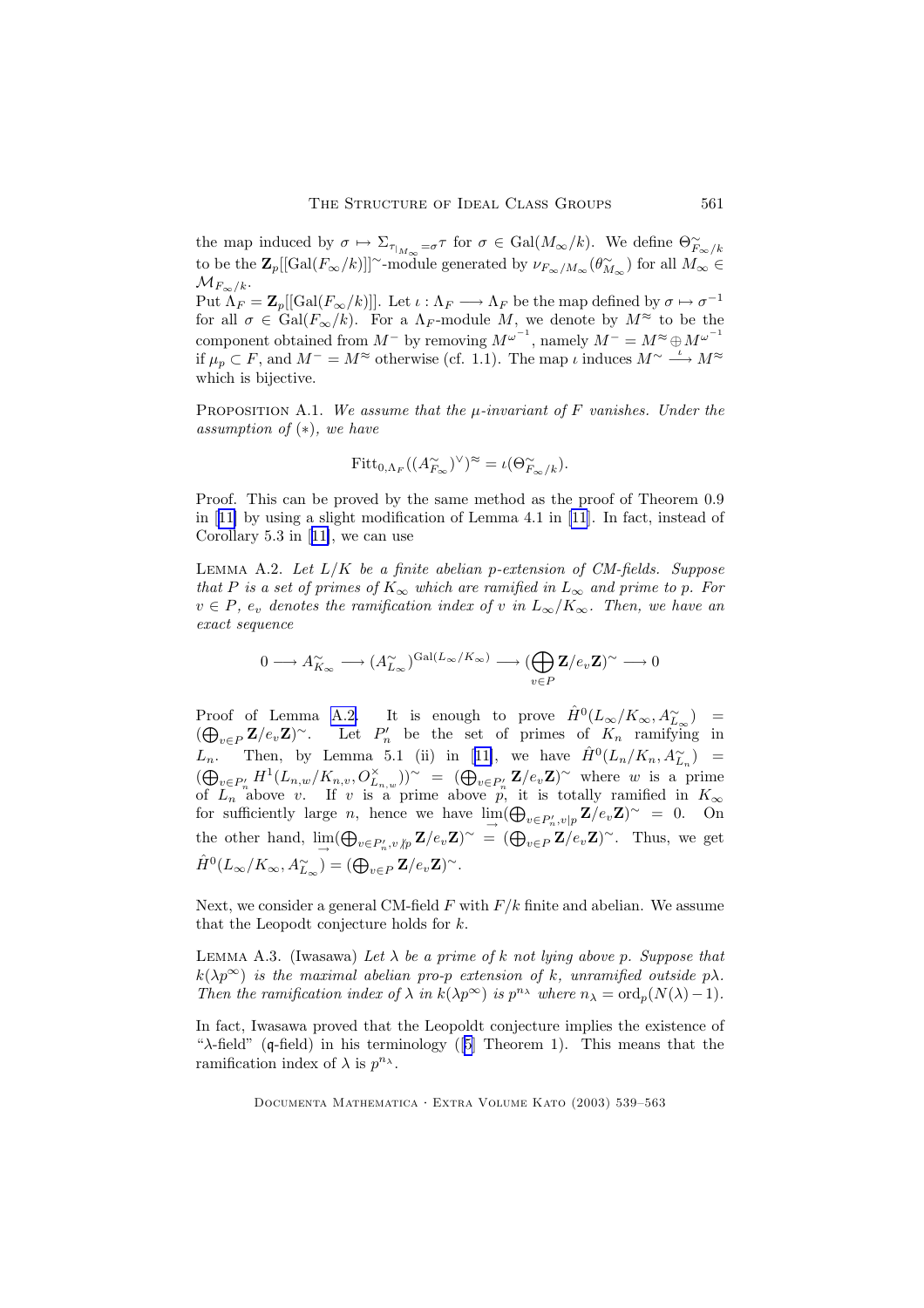<span id="page-23-0"></span>LEMMA A.4. Let  $F/k$  be a finite abelian extension such that F is a CM-field. Then, there is an abelian extension  $F'/k$  satisfying the following properties. (i)  $F'_{\infty} \supset F_{\infty}$ , and the extension  $F'_{\infty}/F_{\infty}$  is a finite abelian p-extension which is unramified outside p.

(ii)  $F'_{\infty}$  satisfies the condition (\*).

Proof. This follows from Lemme 2.2 (ii) in Gras [2], but we will give here a proof. Suppose that  $\lambda_1,...,\lambda_r$  are all finite primes ramifying in  $F_{\infty}/k$ , and prime to p. We denote by  $e_{\lambda}^{(p)}$  $\chi_i^{(p)}$  the p-component of the ramification index of  $\lambda_i$  in  $F_{\infty}$ . By class field theory,  $e_{\lambda_i}^{(p)}$  $\lambda_i^{(p)} \leq p^{n_{\lambda_i}}$ . We take a subfield  $k_i$  of  $k(\lambda_i p^{\infty})$  such that  $k_i/k$  is a p-extension, and the ramification index of  $k_i/k$  is  $e_{\lambda_i}^{(p)}$  $\lambda_i^{(p)}$ . This is possible by Lemma [A.3.](#page-22-0) Take  $F'$  such that  $F'_{\infty} = F_{\infty} k_1 ... k_r$ . It is clear that  $F'$  satisfies the condition (i). Since  $k_1...k_r \subset F'_{\infty}$ ,  $F'$  satisfies the condition (\*).

We define  $\iota(\Theta_{F_\infty/k}^\sim)$  by  $\iota(\Theta_{F_\infty/k}^\sim) = c_{F'_\infty/F_\infty}(\iota(\Theta_{F'_\infty/k}^\sim))$  where  $c_{F'_\infty/F_\infty}$  :  $\Lambda_{F'} \longrightarrow \Lambda_F$  is the restriction map. This  $\iota(\Theta_{F_{\infty}/k}^{\sim})$  does not depend on the choice of  $F'$ . In fact, we have

THEOREM A.5. We assume the Leopoldt conjecture for  $k$  and the vanishing of the  $\mu$ -invariant of F. Then, we have

$$
\text{Fitt}_{0,\Lambda_F}((A_{F_{\infty}}^{\sim})^{\vee})^{\approx} = \iota(\Theta_{F_{\infty}/k}^{\sim}).
$$

Proof. We take  $F'$  as in Lemma [A.4.](#page-22-0) By Proposition [A.1,](#page-22-0) Theorem A.5 holds for  $F'_{\infty}$ . Since  $F'_{\infty}/F_{\infty}$  is unramified outside p, by Lemma [A.2](#page-22-0) the natural map  $A_{F_{\infty}}^{\sim} \longrightarrow (A_{F_{\infty}}^{\sim})^{\widetilde{Gal}(F_{\infty}/F_{\infty})}$  is an isomorphism. Hence, we get

$$
Fitt_{0,\Lambda_F}((A_{F_{\infty}}^{\sim})^{\vee})^{\approx} = c_{F'_{\infty}/F_{\infty}}(Fitt_{0,\Lambda_{F'}}((A_{F'_{\infty}}^{\sim})^{\vee})^{\approx}) = c_{F'_{\infty}/F_{\infty}}(\iota(\Theta_{F'_{\infty}/k}^{\sim}))
$$
  
=  $\iota(\Theta_{F_{\infty}/k}^{\sim}).$ 

This completes the proof of Theorem A.5.

## **REFERENCES**

- [1] Deligne, P. and Ribet, K., Values of abelian L-functions at negative integers over totally real fields, Invent. math. 59 (1980), 227-286.
- [2] Gras, G., Théorie des genres analytique des fonctions  $L$  p-adiques des corps totalement réels, Invent. math.  $86$  (1986), 1-17.
- [3] Greither C., Some cases of Brumer's conjecture for abelian CM extensions of totally real fields, Math. Zeitschrift 233 (2000), 515-534.
- [4] Greither, C., Computing Fitting ideals of Iwasawa modules, preprint.
- [5] Iwasawa, K., On  $\mathbb{Z}_l$ -extensions of algebraic number fields, Ann. of Math. 98 (1973), 246-326.
- [6] Iwasawa, K., On the  $\mu$ -invariants of  $\mathbf{Z}_l$ -extensions, Number Theory, Algebraic Geometry and Commutative Algebra, in honor of Yasuo Akizuki, Kinokuniya, Tokyo 1973, 1-11.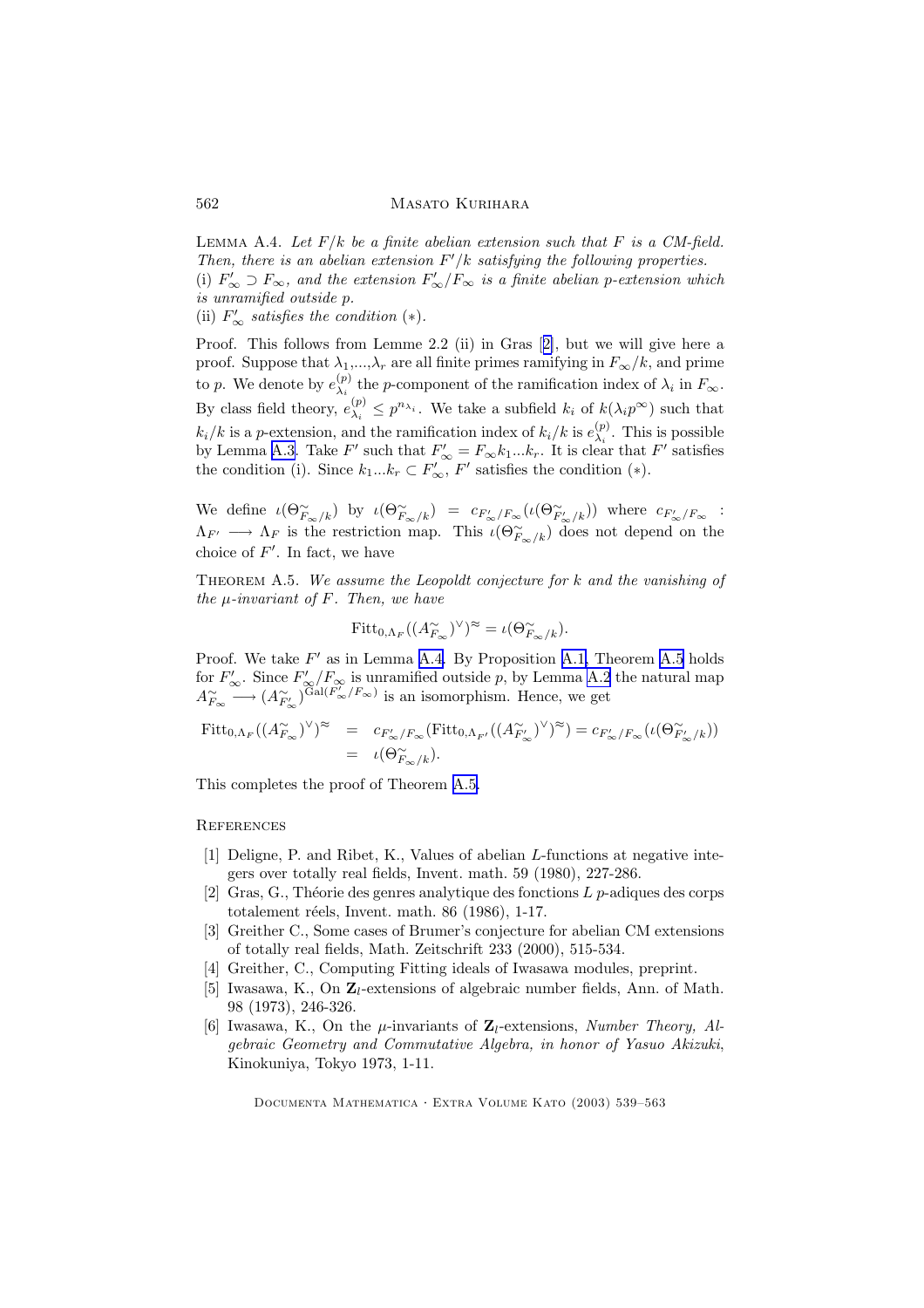- <span id="page-24-0"></span>[7] Iwasawa, K., A simple remark on Leopoldt's conjecture, Kenkichi Iwasawa Collected Papers, Vol II, Springer-Verlag Tokyo 2001, 862-870.
- [8] Kato, K., Euler systems, Iwasawa theory, and Selmer groups, Kodai Math. J. 22 (1999), 313-372.
- [9] Kato, K., p-adic Hodge theory and values of zeta functions of modular forms, preprint
- [10] Kolyvagin, V.A., Euler systems, The Grothendieck Festschrift Vol II (1990), 435-483.
- [11] Kurihara, M., Iwasawa theory and Fitting ideals, J. reine angew. Math. 561 (2003), 39-86.
- [12] Mazur, B. and Wiles, A., Class fields of abelian extensions of Q, Invent. math. 76 (1984), 179-330.
- [13] Northcott, D. G., Finite free resolutions, Cambridge Univ. Press, Cambridge New York 1976.
- [14] Perrin-Riou, B., Systèmes d'Euler p-adiques et théorie d'Iwasawa, Ann. Inst. Fourier 48 (1998) 1231-1307.
- [15] Popescu, C.D., Stark's question and a strong form of Brumer's conjecture, preprint.
- [16] Rubin, K., The main conjecture, Appendix to Cyclotomic Fields I and II by S. Lang, Graduate Texts in Math. 121, Springer-Verlag 1990, 397-419.
- [17] Rubin, K., Kolyvagin's system of Gauss sums, Arithmetic Algebraic Geometry, G. van der Geer et al eds, Progress in Math 89, Birkhäuser 1991, 309-324.
- [18] Rubin, K., Euler systems, Annals of Math. Studies 147, Princeton Univ. Press 2000.
- [19] Serre, J.-P., Corps Locaux, Hermann, Paris 1968 (troisième édition).
- [20] Serre, J.-P., Sur le résidu de la fonction zêta  $p$ -adique, Comptes Rendus Acad. Sc. Paris, t.287 (1978), Série A, 183-188.
- [21] Siegel, C. R., Über die Fourierschen Koeffizienten von Modulformen, Nachr. Akad. Wiss. Göttingen Math.-Phys. Kl. II 1970, 15-56.
- [22] Solomon, D., On the classgroups of imaginary abelian fields, Ann. Inst. Fourier, Grenoble 40-3 (1990), 467-492.
- [23] Tate J., Les conjectures de Stark sur les Fonctions L d'Artin en  $s = 0$ , Progress in Math. 47, Birkhäuser 1984.
- [24] Washington, L., Introduction to cyclotomic fields, Graduate Texts in Math. 83, Springer-Verlag 1982.
- [25] Wiles, A., The Iwasawa conjecture for totally real fields, Ann. of Math. 131 (1990), 493-540.
- [26] Wiles, A., On a conjecture of Brumer, Ann. of Math. 131 (1990), 555-565.

Masato Kurihara Department of Mathematics Tokyo Metropolitan University Hachioji, Tokyo, 192-0397 Japan kurihara@math.metro-u.ac.jp